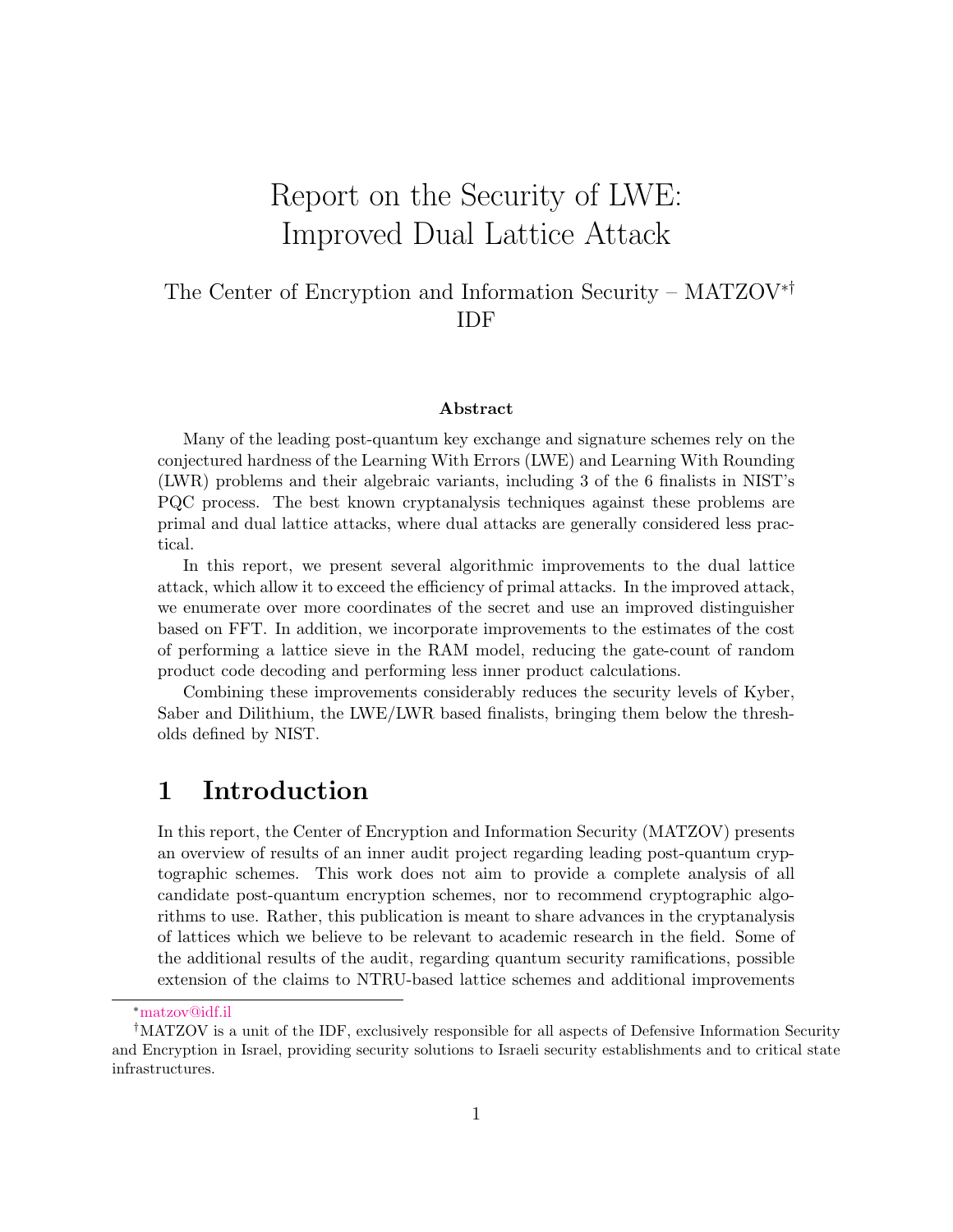to the presented attack are mentioned in Section [8,](#page-41-0) and might be published at a later date.

## <span id="page-1-0"></span>1.1 Motivation

Since the 1990s, the threat of quantum computers to modern security protocols has been well known, with ongoing research regarding applications of the Shor [\[Sho94,](#page-52-0) [HRS17,](#page-50-0) [RNSL17,](#page-52-1) [HJN](#page-50-1)+20, [BBvHL21,](#page-46-0) [GE21\]](#page-49-0) and Grover [\[Gro96,](#page-49-1) [Ber10,](#page-46-1) [GLRS16,](#page-49-2) [BNS19,](#page-47-0) [JNRV20\]](#page-50-2) algorithms to cryptanalysis of cryptographic schemes. It is heavily debated by experts whether and when a quantum computer capable of executing those algorithms for relevant cryptanalytic problems will be feasible. However, the growing interest in academic cycles, followed by governments [\[BPS21,](#page-47-1) [EHH](#page-49-3)+21, [BDH](#page-46-2)+21, [ANS22,](#page-45-0) [Dir22\]](#page-48-0) and industry powers [\[CCD](#page-47-2)+15, [Ant20,](#page-45-1) [Gri21\]](#page-49-4) - led to accelerated development of quantum-resistant countermeasures, such as Quantum Key Distribution (QKD) and Post-Quantum Cryptography (PQC).

The main initiative for determining new cryptographic schemes is led by NIST – NIST PQC Standardization Process  $\left[\text{CJL}^{+16}, \text{Nat16}\right]$ . Starting with 69 candidates in 2017, the process now consists of 7 finalists which are being considered for standardization  $[AASA<sup>+</sup>19, MAA<sup>+</sup>20]$  $[AASA<sup>+</sup>19, MAA<sup>+</sup>20]$  $[AASA<sup>+</sup>19, MAA<sup>+</sup>20]$  $[AASA<sup>+</sup>19, MAA<sup>+</sup>20]$ . The majority of the finalists are based on structured lattices, and rely on the hardness of various lattice problems [\[Ajt98,](#page-45-2) [Mic98,](#page-51-2) [Kho04,](#page-50-3) [HR07\]](#page-50-4).

Lattice-based cryptography was first proposed by Ajtai and Dwork [\[AD97\]](#page-45-3), and later expanded by the introduction of the NTRU cryptosystem [\[HPS98\]](#page-50-5). Over the years, lattice-based cryptography has become one of the most promising solutions for the quantum computing threat. A large fraction of lattice-based cryptographic mechanisms is built upon the Learning With Errors (LWE) problem [\[Reg09\]](#page-52-2) and variations of it, such as Ring-LWE (RLWE) [\[LPR13\]](#page-51-3), Module-LWE (MLWE) [\[LS15\]](#page-51-4) and Learning With Rounding (LWR) [\[BPR12\]](#page-47-4). LWE and its variations benefit from a series of worst-case to average-case reductions – breaking certain random instantiations of these problems is at least as hard as solving worst case lattice problems [\[Reg09,](#page-52-2) [Pei08,](#page-52-3)  $BLP<sup>+</sup>13, LPR13, LS15$  $BLP<sup>+</sup>13, LPR13, LS15$  $BLP<sup>+</sup>13, LPR13, LS15$  $BLP<sup>+</sup>13, LPR13, LS15$ . This work is focused on lattice schemes whose hardness relies on the LWE/R problems – CRYSTALS-KYBER [\[BDK](#page-46-4)+18, [ABD](#page-44-1)+17], CRYSTALS-DILITHIUM  $[DKL+18, DKL+21]$  $[DKL+18, DKL+21]$  $[DKL+18, DKL+21]$  $[DKL+18, DKL+21]$  and SABER  $[DKRV18, BMD+20]$  $[DKRV18, BMD+20]$  $[DKRV18, BMD+20]$  $[DKRV18, BMD+20]$ .

Understanding the exact hardness level of the underlying lattice problems is an active and rapidly changing research area. As such, we took an interest in understanding and verifying the current assumptions regarding the strength of lattice cryptosystems, starting with LWE/R problems. Various publications have shown substantial improvements in recent years [\[Laa15,](#page-51-5) [Laa16,](#page-51-6) [AGVW17,](#page-45-4) [Duc18,](#page-49-5) [LM18,](#page-51-7) [PHS19,](#page-52-4) [ABF](#page-44-2)+20, [BR20,](#page-47-5)  $DLdW20$ ,  $BLL+21$  $BLL+21$ ,  $CL21$ ,  $Hei21$  in the classical and quantum analysis of lattice problems. We therefore assumed further improvements are imminent – and our security evaluation of the different cryptosystems takes this into consideration.

#### <span id="page-1-1"></span>1.2 Contributions

In this work we present several improvements to the dual lattice attack which reduce the security level of Kyber  $[BDK+18]$  $[BDK+18]$ , Saber  $[DKRV18]$ , and Dilithium  $[DKL+18]$  $[DKL+18]$  below the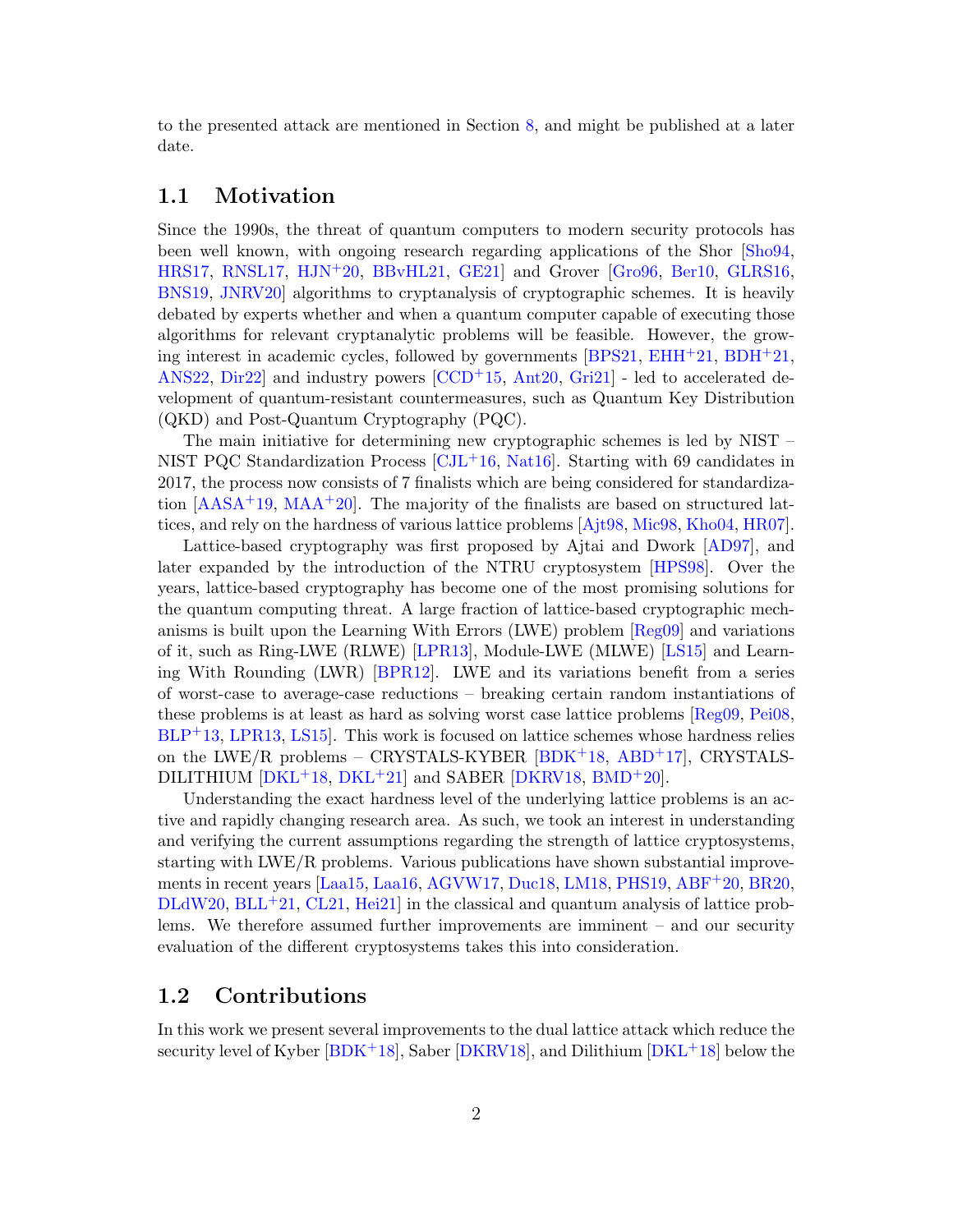required security level specified by NIST [\[Nat16\]](#page-51-0). In particular, the security of Kyber is reduced to between 4 and 14 bits below the security cutoff requirement. This reduction in security is independent of the refined BKZ strategies suggested in  $[ADH^+19]$  $[ADH^+19]$  and the further reduction in security foreseen in the Kyber submission document  $[**BDK**<sup>+</sup>**18**].$ 

Our improvements consist of three main results.

- <span id="page-2-0"></span>1. We present an improved enumeration strategy over the secret, combined with a more efficient distinguishing algorithm. The standard dual lattice attack performs an exhaustive search on the first coordinate of the secret, and for each guess invokes a distinguishing algorithm. Our attack enumerates over several coordinates of the secret simultaneously, and uses a more efficient distinguishing algorithm. Its efficiency stems from a tailored usage of the Fast-Fourier-Transform (FFT) combined with modulus switching. Our attack requires reducing lattices of much smaller dimension than was believed to be necessary  $[ACD<sup>+</sup>18, BMD<sup>+</sup>20,$  $[ACD<sup>+</sup>18, BMD<sup>+</sup>20,$  $[ACD<sup>+</sup>18, BMD<sup>+</sup>20,$  $[ACD<sup>+</sup>18, BMD<sup>+</sup>20,$  $ABD+21$  $ABD+21$ ,  $DKL+21$  $DKL+21$  which translates to a more efficient attack in total.
- <span id="page-2-1"></span>2. We improve the estimated costs of sieving in the RAM model compared to previous estimates [\[AGPS20\]](#page-45-6). The main improvement is the random product code decoding algorithm which requires a smaller number of gates. Our algorithm requires one addition, one xor, and three comparisons per legal codeword, which translate to  $\approx 430$  gates for a lattice of rank 400, as opposed to [\[AGPS20\]](#page-45-6) which requires a super-constant number of inner products per legal codeword, which translate to  $\approx 3,500,000$  gates for a lattice of rank 400.

We also optimize over a larger set of parameters than considered in [\[AGPS20\]](#page-45-6), which leads to further improvements. Overall, the cost of sieving is reduced by  $\approx 6$  bits in rank 400.

<span id="page-2-2"></span>3. We propose a faster short vectors sampling procedure. We first run the BKZ algorithm using a sieve as the relevant SVP oracle. As observed previously, in such cases one enjoys the so-called "dimensions-for-free" trick [\[Duc18\]](#page-49-5). Then, we run a final sieve on the first block of the reduced basis to find many short vectors (this time without using dimensions-for-free, as we use many resulting vectors from the output of the sieve). However, we use a different block size for this task, which allows us to optimize the overall cost by balancing the costs of the two parts.

We optimize our proposed attack and review the security level of various NIST candidates. We analyze Kyber [\[BDK](#page-46-4)+18], Dilithium [\[DKL](#page-48-1)+18], and Saber [\[DKRV18\]](#page-48-3) and present the results in Table [1.](#page-3-0) We compare the security level, as specified by the Call for Proposals [\[Nat16\]](#page-51-0), the security estimates by the candidate's authors, and our proposed attack.

We remark that our research primarily focused on Kyber. As such, this candidate is the one that is most affected by our proposed attack. Our attack can also be applied to Dilithium and Saber, and so we analyze the cost of our attack on these candidates. We believe that certain adaptations can be made to improve our attack for the other specific candidates, but have not yet completed such research. We mention some of these ideas in Section [8.](#page-41-0)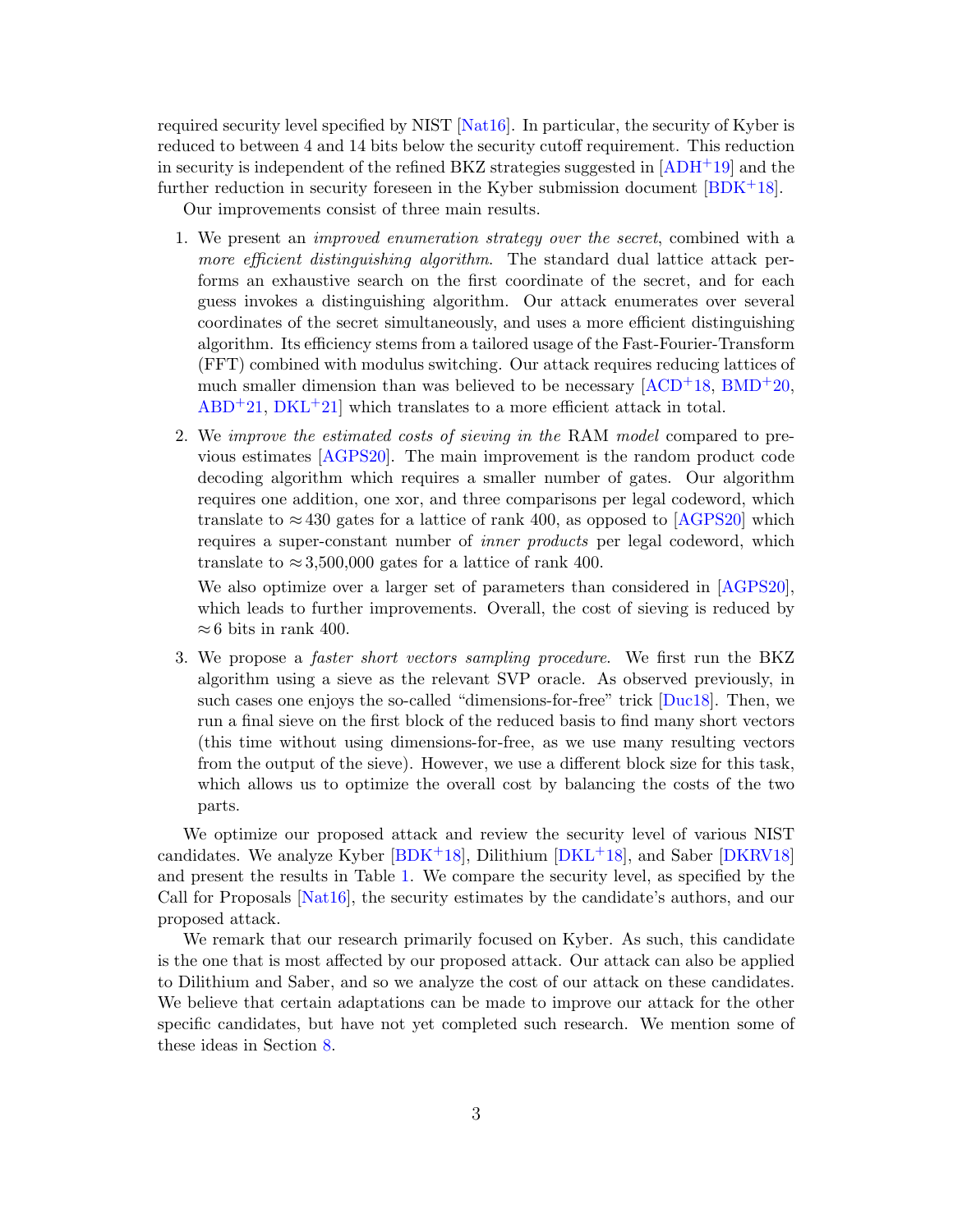<span id="page-3-0"></span>Table 1: Security estimations for Dilithium, Kyber and Saber. Comparison between the security level required by NIST, the authors' claimed security, and the security level as shown in this work. All of the costs are  $log<sub>2</sub>$  in the gate-count metric.

| Candidate              | Required Security<br>Level By NIST<br>[Nat16] | <b>Estimated Security</b><br>Level<br>$[DKL+21]$<br>$[ABD+21]$ | This Work |
|------------------------|-----------------------------------------------|----------------------------------------------------------------|-----------|
|                        |                                               | $[BMD+20]$                                                     |           |
| Kyber <sub>512</sub>   | 143                                           | 151.5                                                          | 137.5     |
| Kyber768               | 207                                           | 215.1                                                          | 193.5     |
| Kyber1024              | 272                                           | 287.3                                                          | 257.8     |
| Dilithium2             | 146                                           | 159                                                            | 146.3     |
| Dilithium3             | 207                                           | 217                                                            | 202.0     |
| Dilithium <sub>5</sub> | 272                                           | 285                                                            | 263.6     |
| LightSaber             | 143                                           | Unspecified                                                    | 138.4     |
| Saber                  | 207                                           | Unspecified                                                    | 202.7     |
| FireSaber              | 272                                           | Unspecified                                                    | 264.9     |

We see that for almost all candidates and security levels, with the sole exception of Dilithium with Security Level 2, our proposed attack's cost is below the required cost.

A recent paper by Guo and Johansson [\[GJ21\]](#page-49-6) presented a similar attack for Kyber and Dilithium, and achieved the best known results to date. Their attack also uses an FFT-based distinguishing algorithm in a small modulus, which allows them to reduce the error of some of the equations while keeping the running time of the FFT low. Our attack calls for a larger modulus compared to theirs, and allows us to use a lattice reduction algorithm on a lattice of a much smaller rank. Guo and Johansson also presented a "two-step lattice reduction strategy" which is the same as our improved short vectors sampling procedure. In Section [1.4](#page-5-0) we compare our attack with the results of [\[GJ21\]](#page-49-6) and show that it presents a significant improvement over them. In particular, a comparison between the results of the two techniques is given in Table [2.](#page-6-0)

## <span id="page-3-1"></span>1.3 Technical Overview

We present the main techniques used in the different components of our proposed attack. We first describe the attack from a high-level point of view, listing the core improvements over the standard dual lattice attack. We then describe our short vectors sampling algorithm, and conclude by discussing the reduced cost of the underlying sieving algorithms.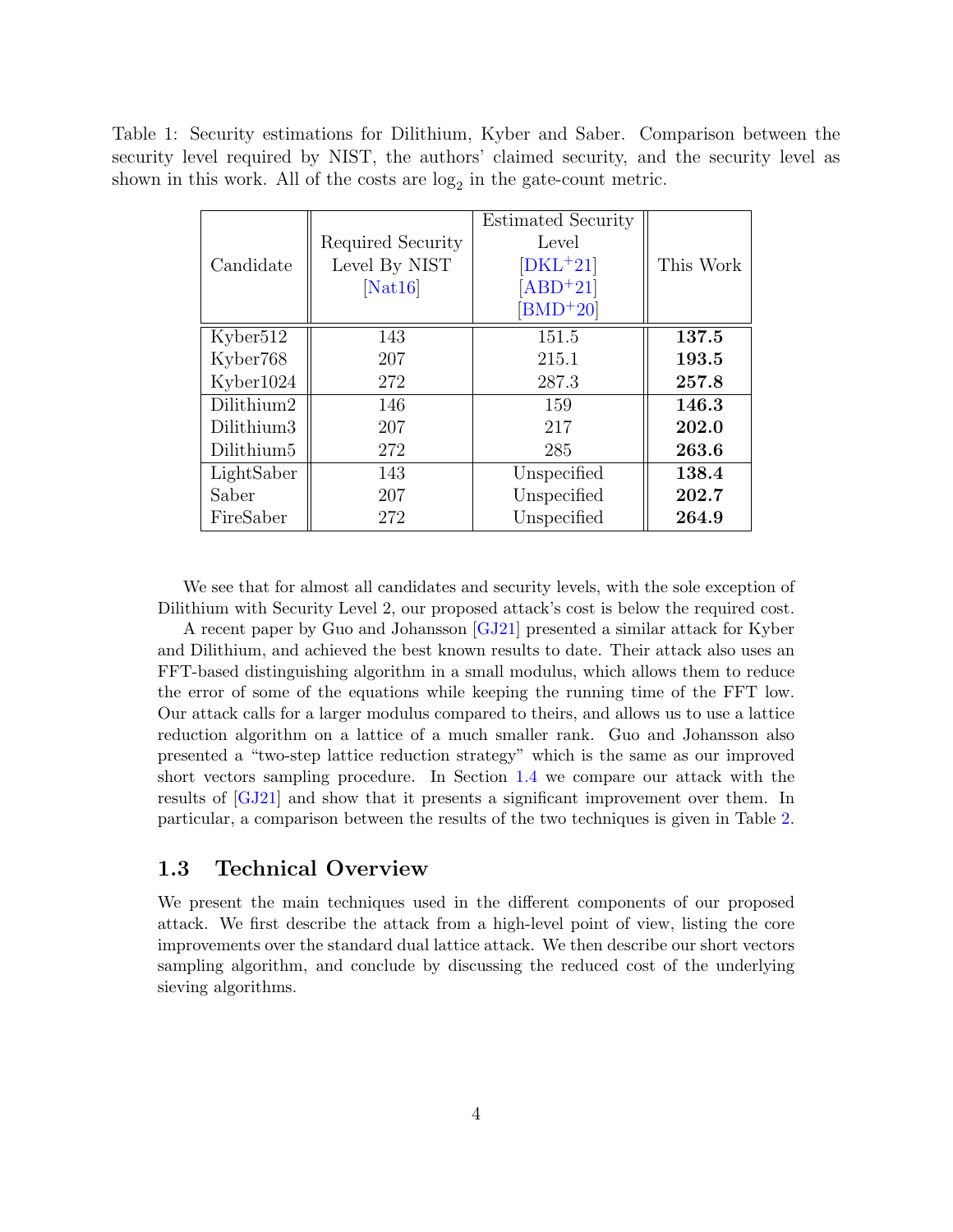#### 1.3.1 Overview of the Dual Attack

We first recall the dual lattice attack, which is a distinguishing attack. Given an input sample  $(A, b) \in (\mathbb{Z}/q\mathbb{Z})^{m \times n} \times (\mathbb{Z}/q\mathbb{Z})^m$ , the attacker needs to decide whether the pair  $(A, b)$  was sampled uniformly at random, or is of the form  $b = As + e \mod q$ , for some short  $(s, e) \in (\mathbb{Z}/q\mathbb{Z})^n \times (\mathbb{Z}/q\mathbb{Z})^m$ . The attack consists of two parts. First, one uses A to find many vectors such that when  $(A, b)$  is sampled from the LWE distribution, their inner products with b tend to be small. On the other hand, when  $(A, b)$  is sampled from a uniform distribution, the inner products are distributed uniformly. The second part of the attack boils down to distinguishing between a modular (discrete) Gaussian and the uniform distribution. We remark that the first part is done by finding short vectors in the lattice  $\Lambda = \{(x, y) \in \mathbb{Z}^m \times \mathbb{Z}^n \mid x^T A = y^T\}$ . The second part employs statistical tools to distinguish between two similar distributions.

The distinguishing attack can then be used to recover the secret as follows. The attacker generates short vectors  $(x, y) \in \Lambda$  as before. They then iterate over the coordinates of the secret. For each one, the attacker guesses the value of the secret in that coordinate and test the guess using the distinguishing algorithm, until they find the correct guess. In each step, one utilizes the parts of the secret already recovered. As such, the complexity of the entire attack is dominated by the complexity of recovering the first coordinate of the secret.

#### 1.3.2 FFT-Based Distinguisher

Our first observation is that we can easily improve the attack by enumerating over several coordinates of the secret simultaneously. Note that this not only lets us recover more coordinates of the secret, but also *reduces the dimension* of the lattice. Indeed, as we enumerate over some coordinates of the secret, we can drop the constraint that the corresponding coordinates of  $y^T = x^T A$  should be small. This decreases the running time by a corresponding exponential factor.

Our second and main observation is that the Fast Fourier Transform can be used as an efficient distinguishing algorithm. Instead of enumerating over several coordinates of the secret, and invoking the distinguishing algorithm for each candidate, the FFT algorithm allows us to check all of the guesses simultaneously at the cost of a single FFT and a single iteration over the vectors  $(x_i, y_j)$ . A-priori, the use of FFT is limited because the cost of the FFT algorithm on multiple dimensions with modulus  $q$  is very expensive. Instead, we pass to a smaller modulus  $p$  where the cost of the FFT is smaller. Since the secret is short, using modulus switching introduces only a small error.

Finally, we note that we can further reduce the total running time by first enumerating over some coordinates of the secret, and only then applying the FFT distinguisher on some other coordinates of the secret.

To summarize, our attack consists of three stages. We first generate many pairs of vectors  $(x, y)$ , where x and only a part of y are required to be short. Then, we enumerate over some coordinates of the secret. Finally, for each guess we apply an improved distinguishing algorithm that involves modulus switching and FFT over the new modulus.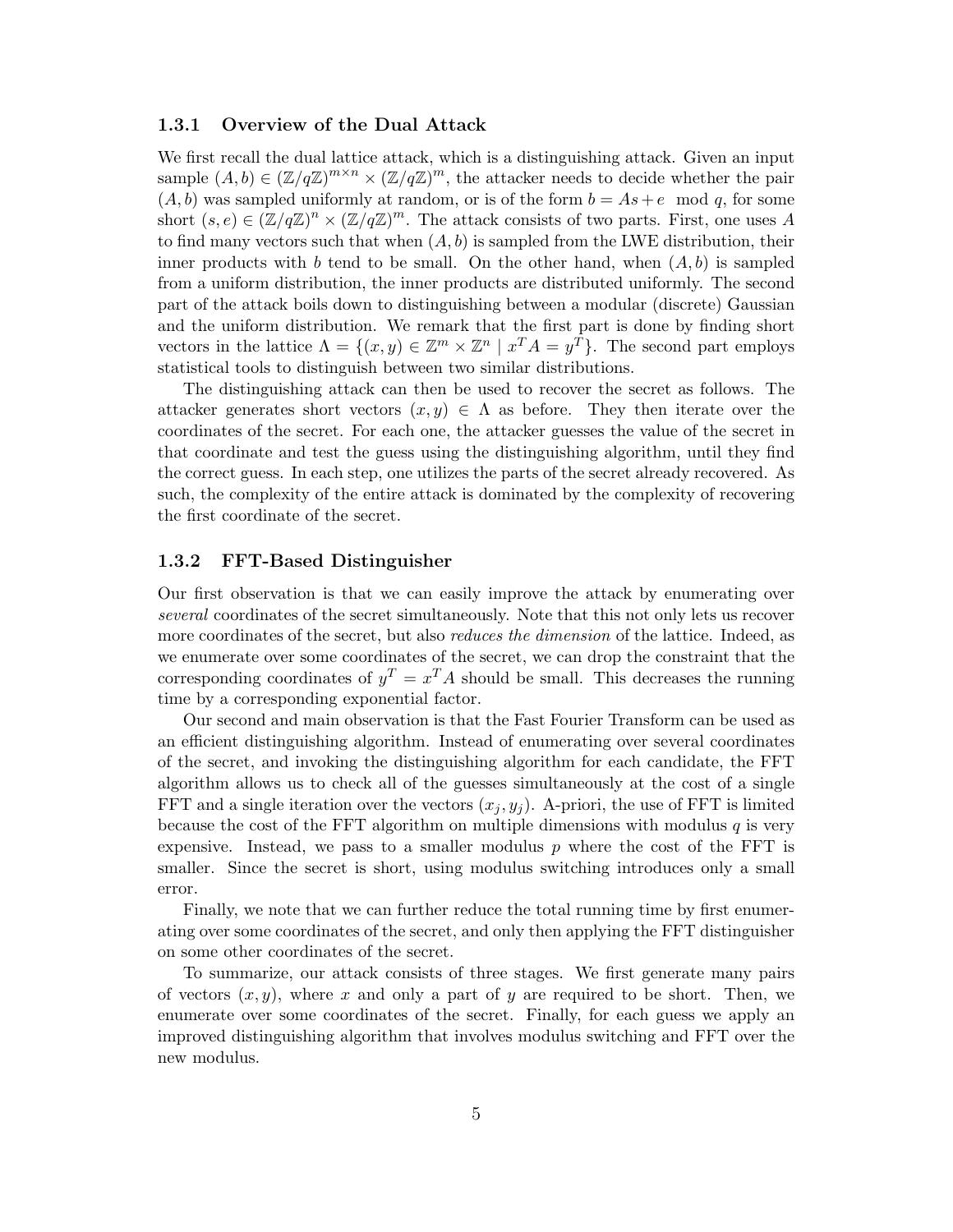#### <span id="page-5-2"></span>1.3.3 Improved Short Vectors Sampling Procedure

The first part of our attack, as described above, consists of finding a list of short vectors in a lattice. This is usually done by running a BKZ reduction on the lattice, using sieving as an SVP oracle. To generate many short vectors, one simply outputs all the vectors found by the sieve on the final invocation on the first block.

We propose a more efficient algorithm for this task. Note that the last sieve, as described above, is inherently different from the rest of the sieves in the BKZ algorithm. When performing BKZ, lattice sieving is used as an SVP oracle, and only the shortest vector found by the sieving is used. In the last sieve, however, we use all of the resulting vectors. Therefore, we can use the "dimensions-for-free" optimization [\[Duc18\]](#page-49-5) for all the sieves but the last. Our improved algorithm uses different block sizes for these two kinds of sieves – the first block size is used for obtaining a BKZ reduced basis; and in this case the "dimensions-for-free" optimization can be used. The second block size is used only for the last sieve, in which we use all of the output vectors.

#### <span id="page-5-1"></span>1.3.4 Sieve Costs

Lattice sieving is a major component of our attack. The asymptotically best lattice sieving algorithm uses Locality Sensitive Filtering (LSF) [\[BDGL16\]](#page-46-7). In [\[AGPS20\]](#page-45-6), Albrecht et al. calculate the cost of lattice sieving in the RAM model, a calculation used by following works for estimating the security of lattice based schemes  $[ABD^+21,$  $[ABD^+21,$  $DKL+21$  $DKL+21$ .

We have performed a careful analysis of the sieve's running time, which reduced its cost in the RAM model by about 6 bits for cryptographically relevant block sizes. These improvements mainly stem from an improved random product code decoding algorithm and better parameter optimization. We also take into account the probability that close vector pairs are not detected by the LSF. This requires increasing the list sizes used, and means that the running time estimate taking this into account is slightly larger and more accurate.

Our improved random product code decoding algorithm is described in Section [6.](#page-31-0) The exact sieve cost analysis is beyond the scope of this paper, and will be published in future works.

#### <span id="page-5-0"></span>1.4 Comparison to GJ21

In a recent paper, Guo and Johansson [\[GJ21\]](#page-49-6) proposed an improvement of the dual lattice attack which is similar in spirit to our improvements. Despite the similarities, our attack still gives further improvements, as illustrated in Table [2.](#page-6-0) We explain some of the differences between our attacks. We use some of the notations from Section [1.3](#page-3-1) above.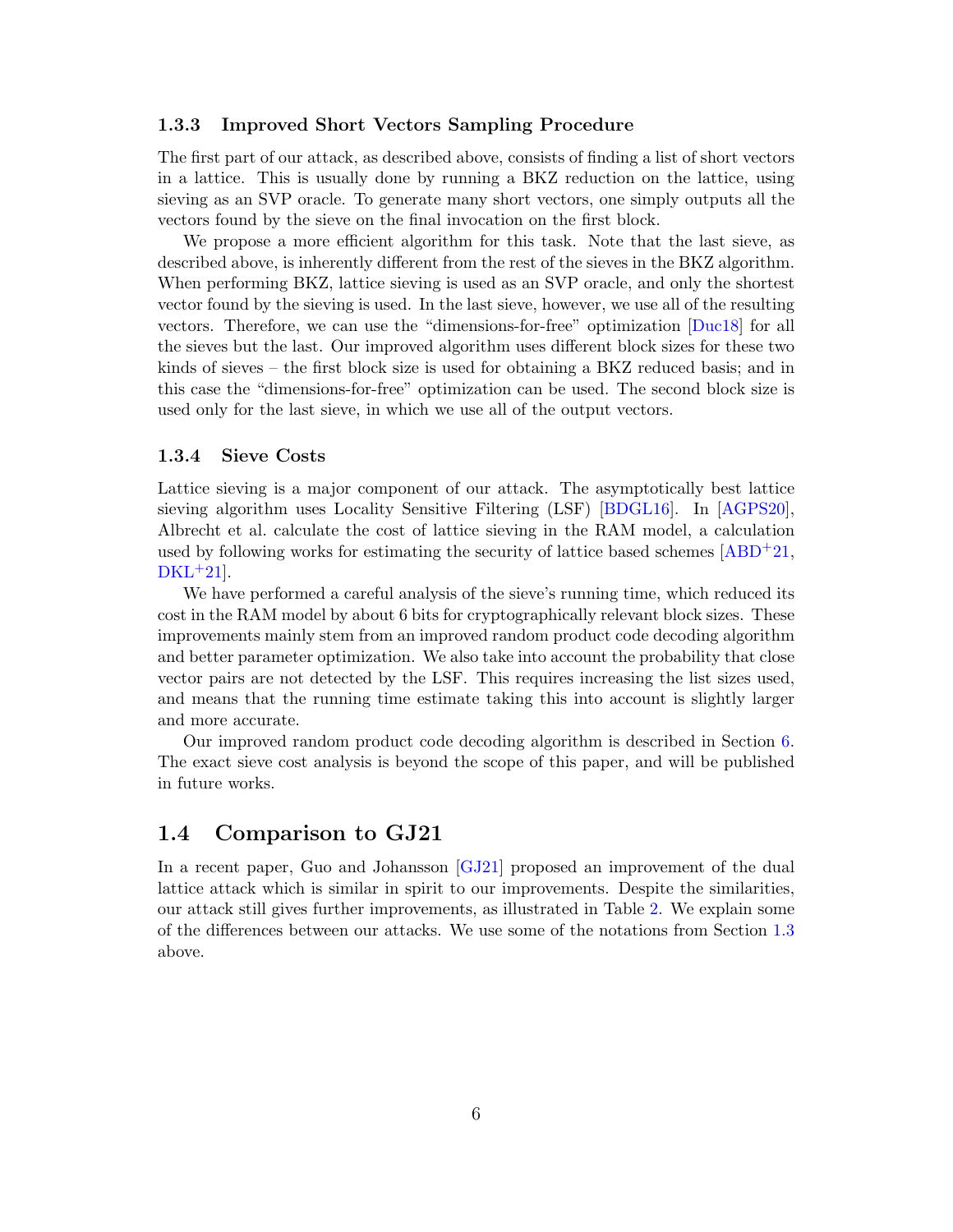<span id="page-6-0"></span>Table 2: Comparison between [\[GJ21\]](#page-49-6) and our proposed attack in different models, see Sec-tion [7.1](#page-35-0) for the definitions of the different models. All the costs are given in  $log_2$  of the gate-count metric.

|                                              | [GJ21]                     | This Work |           |
|----------------------------------------------|----------------------------|-----------|-----------|
| Asymptotic Dimensions-for-Free Model [Duc18] |                            |           |           |
| Sieve Cost Model                             | $\overline{\text{AGPS20}}$ | [AGPS20]  | Section 6 |
| Kyber <sub>512</sub>                         | 148.3                      | 143.8     | 138.2     |
| Kyber768                                     | 207.3                      | 200.5     | 194.5     |
| Kyber1024                                    | 275.4                      | 266.0     | 259.3     |
| Dilithium-2                                  | 155.4                      | 153.4     | 147.3     |
| Dilithium-3                                  | 212.9                      | 210.5     | 203.7     |
| Dilithium-5                                  | 278.1                      | 273.3     | 266.2     |
| G6K Dimensions-for-Free Model [ADH+19]       |                            |           |           |
| Sieve Cost Model                             | [AGPS20]                   | [AGPS20]  | Section 6 |
| Kyber512                                     | 147.1                      | 143.1     | 137.5     |
| Kyber768                                     | 205.2                      | 199.5     | 193.5     |
| Kyber1024                                    | 272.3                      | 264.4     | 257.8     |
| Dilithium-2                                  | 153.8                      | 152.2     | 146.3     |
| Dilithium-3                                  | 210.4                      | 208.9     | 202.0     |
| Dilithium-5                                  | 274.4                      | 270.9     | 263.6     |

In  $[GJ21]$ , the authors partition the secret into three parts – a part of the secret over which they enumerate; a part of the secret on which an FFT-based distinguishing algorithm is used; and a part of the secret which is attacked similarly to the dual attack. Our attack uses the same partitioning. Moreover, their "two-step lattice reduction strategy" is the same as our improved short vectors sampling procedure. However, there are two key differences between the two attacks, which have significant effects on the running time.

First, although both attacks use FFT-based distinguishers, their inputs and algorithmic consequences are different. [\[GJ21\]](#page-49-6) use FFT to efficiently enumerate over the second part of the secret (defined above) mod  $p$ , and modify the equations so that given that information, the equation error is reduced by a factor of  $\frac{1}{p}$ . We, however, use modulus switching to reduce the modulus of the equations to  $p$ . After the modulus switching, enumeration over the mod  $p$  part of the secret is equivalent to enumeration on the whole secret coordinate. The effect is dramatic, as it decreases the dimension of the lattice we reduce significantly (the change in the dimension can be as large as 80 in Kyber1024, for instance).

Second, [\[GJ21\]](#page-49-6) do not aim to improve the cost of sieving, which as shown in the tables is an additional significant improvement in our attack.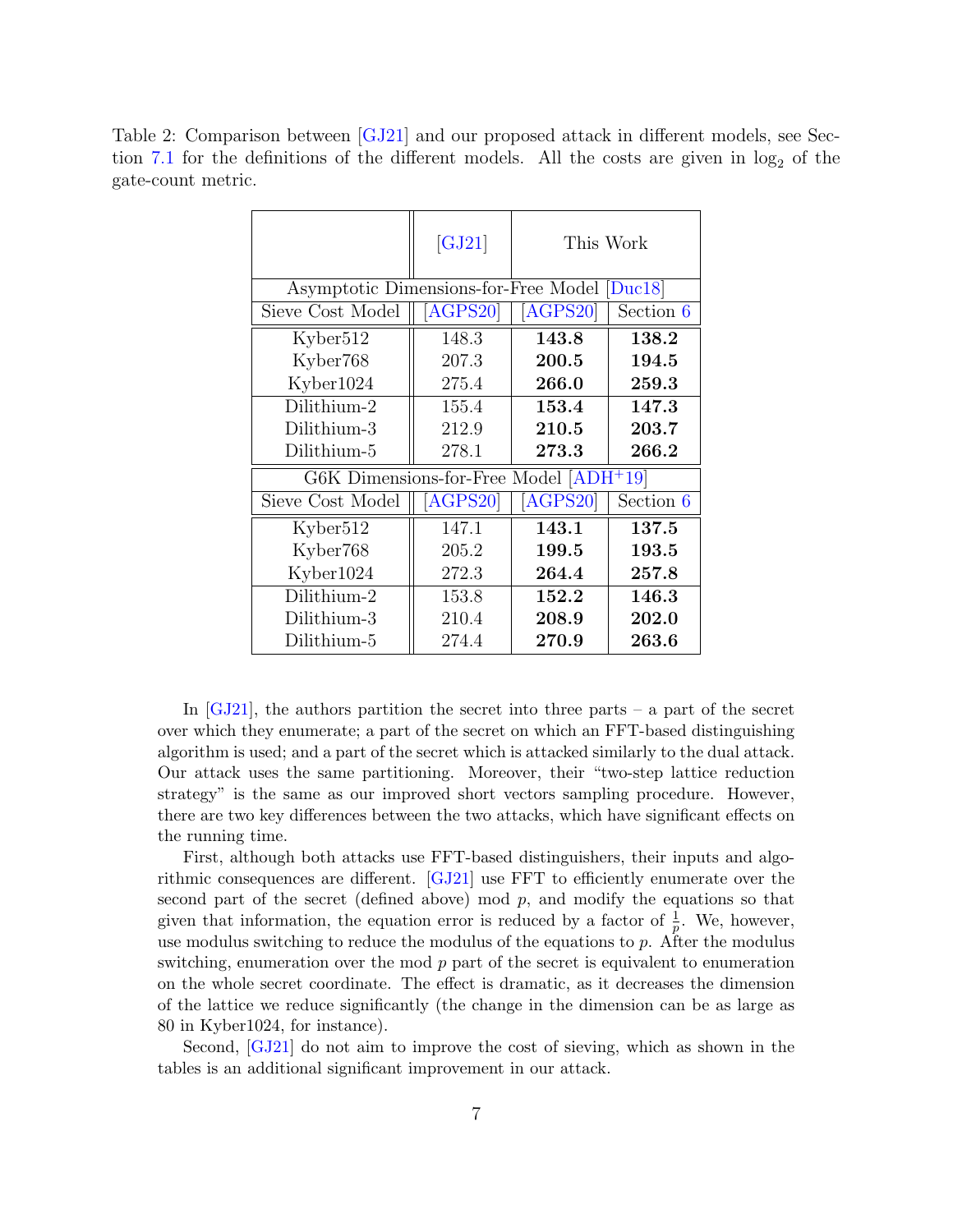#### 1.5 Organization

The paper is organized as follows. In Section [2,](#page-7-0) we present some notations and preliminaries. In Section [3,](#page-10-0) we present the improved dual attack. In Section [4,](#page-16-0) we present the improved short vectors sampling procedure. In Section [5,](#page-17-0) we present the exact calculation of the attack parameters, and analyze the running time as a function of the parameters. In Section [6,](#page-31-0) we present the improved analysis of sieving in the RAM model. In Section [7,](#page-35-1) we present the exact parameters and running times of the algorithm in the RAM model when applied to Kyber, Dilithium, and Saber. In Section [8,](#page-41-0) we present future directions that might further reduce the running time of the attack.

# <span id="page-7-0"></span>2 Preliminaries

#### <span id="page-7-2"></span>2.1 Notations

We denote matrices by uppercase letters, e.g.  $A$ , and vectors by lowercase letters, e.g. v. We treat vectors as column matrices. For vectors and matrices,  $x^T$  denotes the transpose of the vector or matrix. For a random variable  $\chi$ , the notation  $\chi(x)$ stands for the value of the probability distribution at  $x, \mathbb{E}(\chi)$  denotes its expectation, Var(x) denotes its variance, and  $H(\chi)$  denotes its Shannon entropy. We let  $\Phi(x)$  =  $\frac{1}{\sqrt{2}}$  $\frac{1}{2\pi}\int_{-\infty}^{x}e^{-t^2/2}dt$  be the cumulative distribution function (cdf) of the standard normal distribution, and  $\Phi^{-1} : [0,1) \to \mathbb{R}$  its inverse. For a value  $x \in \mathbb{R}$ , we denote  $[x] =$  $\operatorname{argmin}_{z \in \mathbb{Z}} (|x - z|)$  and  $\{x\} = x - [x]$ . We define  $[n + \frac{1}{2}]$  $\left[\frac{1}{2}\right] = n + 1$  for  $n \in \mathbb{Z}$ , since  $\frac{1}{2}$ could be rounded both ways. As part of lattice algorithms, one often enumerates over the values of a variable x. We denote the guesses of the value of x by  $\tilde{x}$ .

## <span id="page-7-3"></span>2.2 Lattices and Lattice Algorithms

We use standard definitions for lattices, lattice problems, and lattice algorithms. See e.g.  $[ACD<sup>+</sup>18, BSW18]$  $[ACD<sup>+</sup>18, BSW18]$  $[ACD<sup>+</sup>18, BSW18]$  for reference. We list here notations used in the paper which may not be standard as well as several standard assumptions.

Recall that lattice sieving is a method for obtaining a list of short vectors in a given lattice. For an integer  $\beta$ , we denote by  $N_{\text{sieve}}(\beta)$  the number of vectors output by a sieve on a lattice of dimension  $\beta$ . We provide explicit estimates for this quantity when analyzing our attack in Section [7.](#page-35-1) We make the heuristic assumption that the sieve returns the  $N<sub>sieve</sub>(\beta)$  shortest vectors in the lattice.

For integers d and  $\beta$ , we denote by BKZ<sub>d,β</sub> the BKZ algorithm for lattices of dimension d and block-size  $\beta$ . We recall the Geometric Series Assumption.

<span id="page-7-1"></span>**Assumption 2.1** (Geometric Series Assumption (GSA) [\[Sch03\]](#page-52-5)). Let  $\Lambda$  be some lattice of dimension d, and let  $2 \leq \beta \leq d$  be some integer. Denote by  $\{b_i^*\}_{i=1}^d$  the Gram-Schmidt's orthogonalization of the basis of  $\Lambda$  after running BKZ<sub>d,β</sub>. Assuming that  $\beta \gg 200$  and  $k < d - 2\beta$ , then the first k vectors  $(b_1^*, \ldots, b_k^*)$  follow the Geometric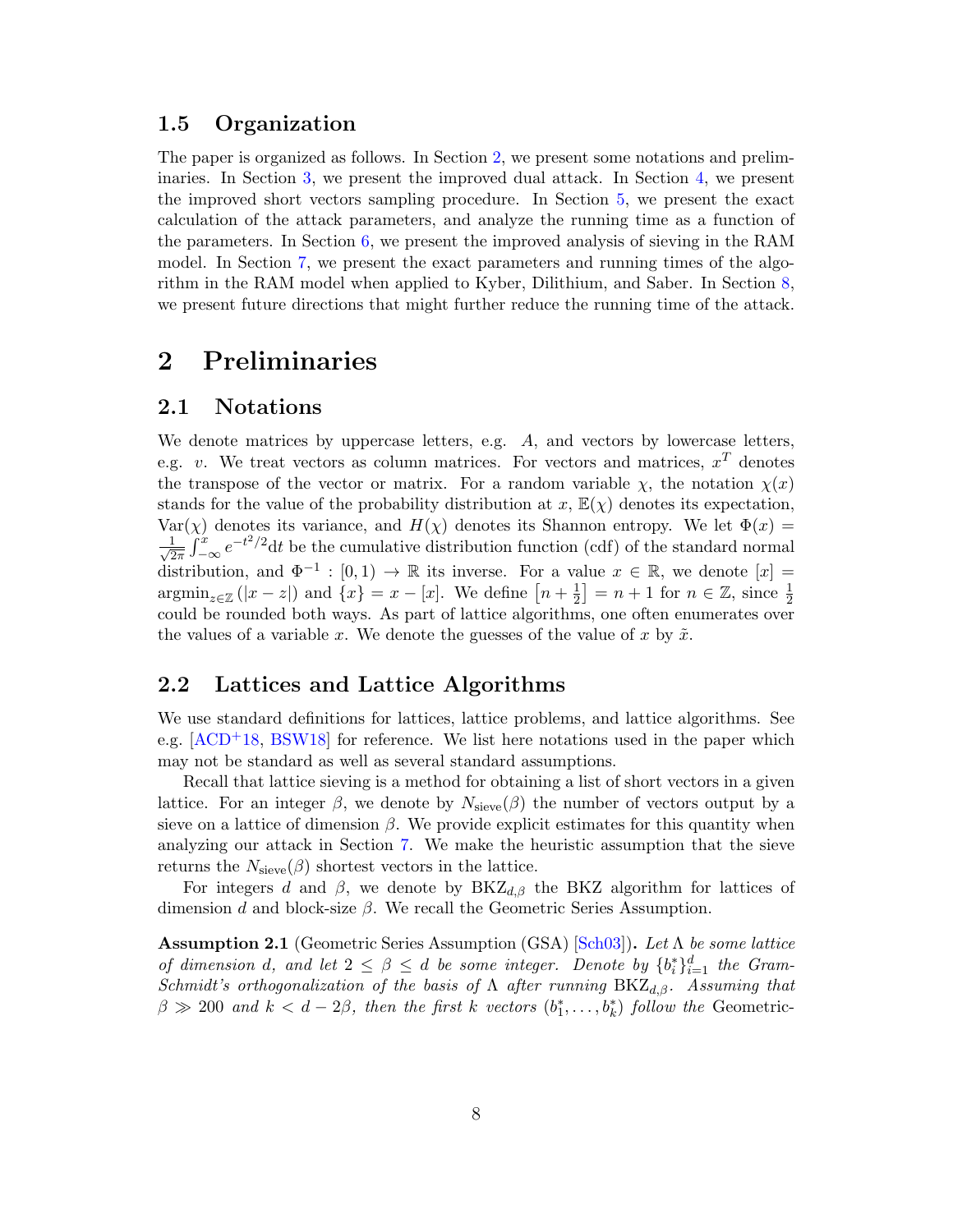Series-Assumption (GSA). That is,

$$
\delta(\beta) := \|b_i^*\| / \|b_{i+1}^*\| \approx \left(\frac{\beta}{2\pi e} \cdot (\pi \beta)^{1/\beta}\right)^{\frac{1}{\beta - 1}}
$$

The GSA is considered to be inaccurate for some range of parameters due to the "head" and "tail" phenomena [\[CN11\]](#page-48-6). However, for our range of parameters, where  $\beta \gg 200$ , the head phenomenon is considered insignificant [\[BSW18\]](#page-47-6). The size of the tail is usually estimated to be around the block size. In our attack we rely on the GSA for the  $O(\beta) < d - 2\beta$  first vectors, so we assume that we can ignore the tail phenomenon.

We recall the Gaussian Heuristic.

<span id="page-8-0"></span>**Assumption 2.2** (Gaussian Heuristic). Let  $\Lambda$  be a "random" lattice of dimension d and determinant 1. Let S be a centrally symmetric convex set. Then with high probability,

$$
\# (\Lambda \cap S) \approx \text{Vol}(S)
$$

In particular, the length of its shortest vector is

$$
\lambda_1(\Lambda) \approx \sqrt{\frac{d}{2\pi e} \cdot (\pi d)^{1/d}} ,
$$

and for every  $c > 1$ ,

 $\#\{v \in \Lambda \mid ||v|| \leq c \cdot \lambda_1(\Lambda)\} \approx c^d$ .

The two conclusions follow by choosing  $S$  to be a ball of certain radius. The latter conclusion implies that the vectors returned by a sieve in a lattice of dimension  $\beta$ , which are the  $N_{\text{sieve}}(\beta)$  shortest lattice vectors, have length at most  $N_{\text{sieve}}(\beta)^{1/\beta}$  times the length of the shortest lattice vector.

We do not define formally what is a "random lattice", rather assume that unstructured lattices encountered during the algorithm follow the Gaussian Heuristic. Specifically, we assume that the projected lattices corresponding to block in the BKZ algorithm follow the Gaussian Heuristic. As in Assumption [2.1,](#page-7-1) and the discussion following it, we assume the Gaussian Heuristic for blocks in the head and body parts, but not the tail.

#### <span id="page-8-1"></span>2.3 LWE

The Learning with Errors (LWE) problem, introduced by Regev [\[Reg09\]](#page-52-2), is a computational problem whose presumed hardness gives rise to several cryptographic constructions.

**Definition 2.3** (LWE). Let  $n, m, q \in \mathbb{N}$ , and let  $\chi_s, \chi_e$  be distributions over  $\mathbb{Z}/q\mathbb{Z}$ . Denote by  $\text{LWE}_{n,m,q,\chi_s,\chi_e}$  the probability distribution on  $(\mathbb{Z}/q\mathbb{Z})^{m\times n}\times(\mathbb{Z}/q\mathbb{Z})^m$  obtained by sampling the coordinates of the matrix  $A \in (\mathbb{Z}/q\mathbb{Z})^{m \times n}$  independently and uniformly over  $\mathbb{Z}/q\mathbb{Z}$ , sampling the coordinates of  $s \in (\mathbb{Z}/q\mathbb{Z})^n$ ,  $e \in (\mathbb{Z}/q\mathbb{Z})^m$  independently from  $\chi_s$  and  $\chi_e$  respectively, and outputting  $(A, As + e)$ .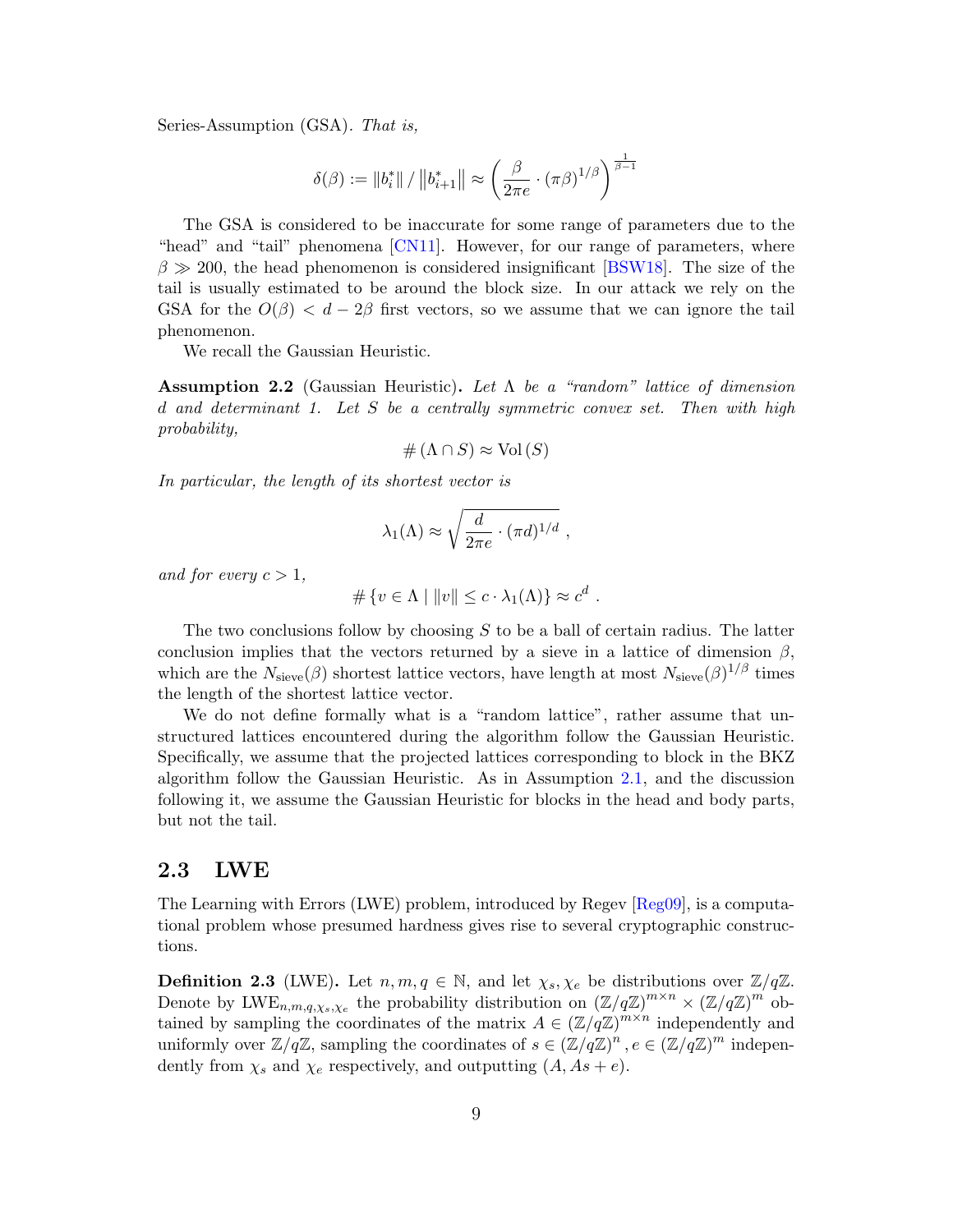We define two problems:

- Decision-LWE. Distinguish the uniform distribution over  $(\mathbb{Z}/q\mathbb{Z})^{m\times n}\times (\mathbb{Z}/q\mathbb{Z})^m$ from  $\text{LWE}_{n,m,q,\chi_s,\chi_e}$ .
- Search-LWE. Given a sample from  $LWE_{n,q,\chi_s,\chi_e}$ , recover s.

#### 2.4 Discrete Fourier Transform

The Fourier Transform is an operation that, given a function  $f: G \to \mathbb{C}$  on an abelian group G, evaluates  $\hat{f}(\chi) := \sum_{g \in G} f(g) \chi(g)$  for all characters  $\chi \in \hat{G}$  in the dual group  $\hat{G}$  of G. For a function  $f: (\mathbb{Z}/q\mathbb{Z})^n \to \mathbb{C}$ , its Fourier transform  $\hat{f}$  is given by

$$
\hat{f}(v) = \sum_{u} e^{\frac{2\pi i}{q}v^T u} f(u).
$$

The Fourier transform of a function  $f : (\mathbb{Z}/q\mathbb{Z})^n \to \mathbb{C}$  can be calculated in time  $O(nq^n)$ using the Fast Fourier Transform (FFT) algorithm.

#### 2.5 Modular Gaussian Distribution

Let  $\sigma > 0$ . For all  $x \in \mathbb{R}$ , the density of the centered Gaussian distribution with standard deviation  $\sigma$  is defined as  $\rho_{\sigma}(x) = \frac{1}{\sqrt{2\pi}}$  $rac{1}{2\pi\sigma^2}e^{-\frac{x^2}{2\sigma^2}}$  $\overline{2\sigma^2}$ . The Modular Gaussian distribution mod q is a probability distribution over  $\mathbb{Z}/q\mathbb{Z}$ , defined as:

$$
\rho_{q,\sigma}(t) = \frac{1}{C_{q,\sigma}} \sum_{x \in t + q\mathbb{Z}} e^{-\frac{x^2}{2\sigma^2}},
$$

where  $C_{q,\sigma} = \sum_{t \in \mathbb{Z}} e^{-\frac{x^2}{2\sigma^2}}$  $\overline{2\sigma^2}$  is a normalizing factor.

<span id="page-9-0"></span>**Theorem 2.4** ([\[SW71\]](#page-52-6)). The discrete Fourier transform of  $\rho_{q,\sigma}$  is  $\widehat{\rho_{q,\sigma}} = \frac{1}{\rho_{q,\sigma'}(0)} \rho_{q,\sigma'}$ where  $\sigma' = \frac{q}{2\pi}$  $\frac{q}{2\pi\sigma}$ .

We state here bounds on the first and second Fourier coefficient which will later be useful.

<span id="page-9-1"></span>**Lemma 2.5.** Let  $q \in \mathbb{N}$  be some modulus, and  $\sigma > 0$  some real number. Then the following inequality holds

$$
\widehat{\rho_{q,\sigma}}\left(1\right) \geq e^{-2\left(\frac{\pi\sigma}{q}\right)^2}.
$$

If further  $\sigma \geq \sqrt{\frac{q \log 2}{8\pi^2}}$ , then

$$
\widehat{\rho_{q,\sigma}}\left(2\right) \leq 2e^{-8\left(\frac{\pi\sigma}{q}\right)^2}.
$$

*Proof.* Fix q and  $\sigma$ . By Theorem [2.4,](#page-9-0) we have that

$$
\widehat{\rho_{q,\sigma}}\left(1\right) = \frac{\rho_{q,\sigma'}\left(1\right)}{\rho_{q,\sigma'}\left(0\right)}\;, \qquad \sigma' = \frac{q}{2\pi\sigma}\;.
$$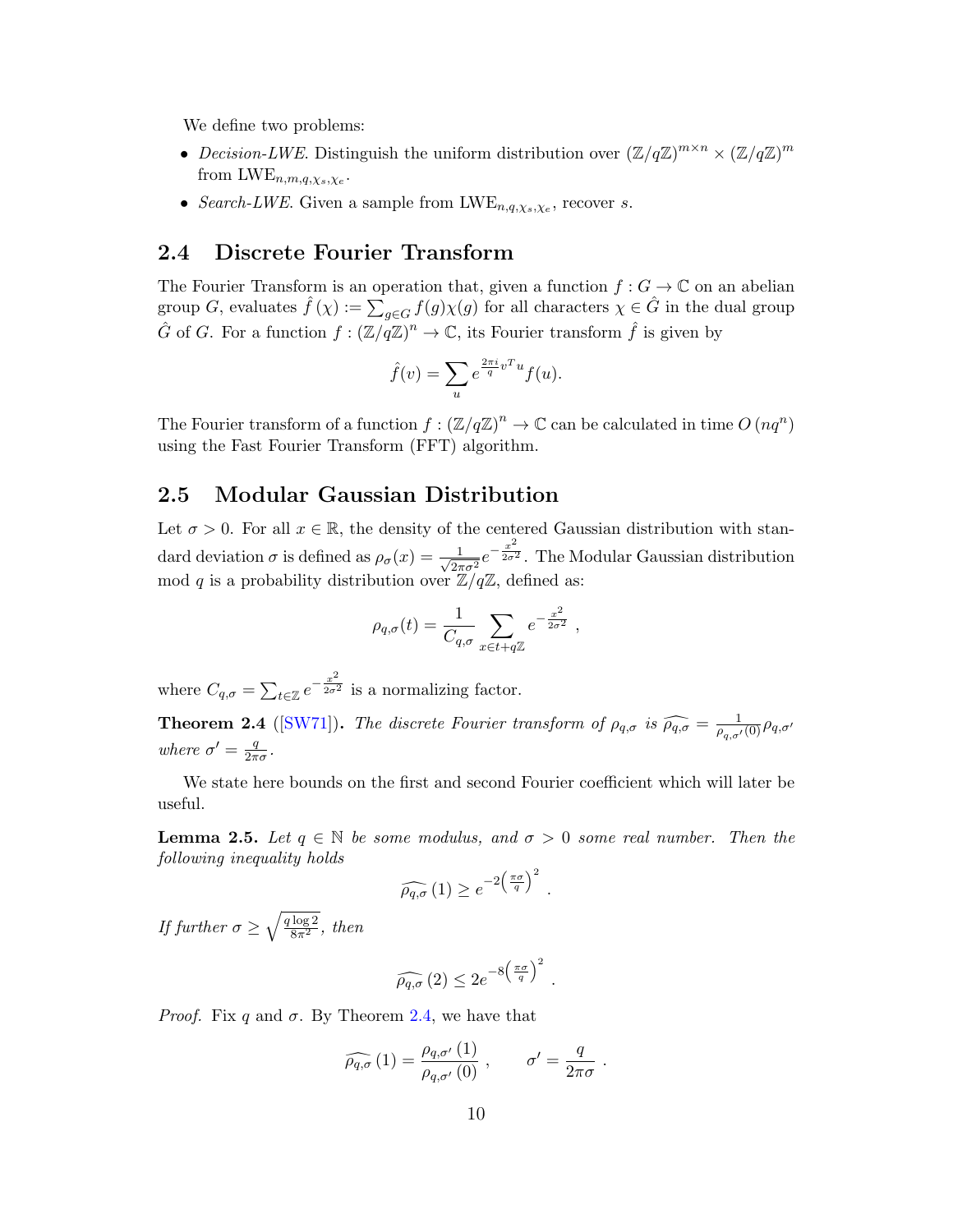Hence,

$$
\widehat{\rho_{q,\sigma}}\left(1\right) = \frac{\rho_{q,\sigma'}\left(1\right)}{\rho_{q,\sigma'}\left(0\right)} = \frac{\sum_{x \in 1 + q\mathbb{Z}} e^{-\frac{x^2}{2\sigma'^2}}}{\sum_{x \in q\mathbb{Z}} e^{-\frac{x^2}{2\sigma'^2}}} = \frac{\sum_{r \in \mathbb{Z}} e^{-\frac{\left(1 + rq\right)^2}{2\sigma'^2}}}{\sum_{r \in \mathbb{Z}} e^{-\frac{\left(rq\right)^2}{2\sigma'^2}}}.
$$

Note that

$$
e^{-\frac{(\tau q)^2}{2\sigma^2}} = e^{\frac{1}{2\sigma^2}} e^{-\frac{(\tau q)^2 + 1}{2\sigma^2}} = e^{\frac{1}{2\sigma^2}} \sqrt{e^{-\frac{(\tau q)^2 + 2\tau q + 1}{2\sigma^2}} \cdot e^{-\frac{(\tau q)^2 - 2\tau q + 1}{2\sigma^2}}} =
$$
  
= 
$$
e^{\frac{1}{2\sigma^2}} \sqrt{e^{-\frac{(1 + \tau q)^2}{2\sigma^2}} \cdot e^{-\frac{(1 - \tau q)^2}{2\sigma^2}}} \leq \frac{e^{\frac{1}{2\sigma^2}}}{2} \left( e^{-\frac{(1 + \tau q)^2}{2\sigma^2}} + e^{-\frac{(1 - \tau q)^2}{2\sigma^2}} \right).
$$

Therefore,

$$
\frac{\sum_{r \in \mathbb{Z}} e^{-\frac{(1+rq)^2}{2\sigma'^2}}}{\sum_{x \in q\mathbb{Z}} e^{-\frac{(rq)^2}{2\sigma'^2}}} \geq 2e^{-\frac{1}{2\sigma'^2}} \frac{\sum_{r \in \mathbb{Z}} e^{-\frac{(1+rq)^2}{2\sigma'^2}}}{\sum_{r \in \mathbb{Z}} \left(e^{-\frac{(1+rq)^2}{2\sigma'^2}} + e^{-\frac{(1-rq)^2}{2\sigma'^2}}\right)} =
$$
\n
$$
= 2e^{-\frac{1}{2\sigma'^2}} \frac{\sum_{r \in \mathbb{Z}} e^{-\frac{(1+rq)^2}{2\sigma'^2}}}{\sum_{r \in \mathbb{Z}} 2e^{-\frac{(1+rq)^2}{2\sigma'^2}}} = e^{-\frac{1}{2\sigma'^2}} = e^{-2\left(\frac{\pi\sigma}{q}\right)^2}.
$$

For the second coefficient we similarly have

$$
\frac{\rho_{q,\sigma'}(2)}{\rho_{q,\sigma'}(0)} = \frac{\sum_{x \in 2+q\mathbb{Z}} e^{-\frac{x^2}{2\sigma'^2}}}{\sum_{x \in q\mathbb{Z}} e^{-\frac{x^2}{2\sigma'^2}}} \le \frac{\sum_{r \in \mathbb{Z}} e^{-\frac{(2+rq)^2}{2\sigma'^2}}}{1} \le
$$
  

$$
\le e^{-\frac{4}{2\sigma'^2}} \sum_{r=0}^{\infty} e^{-\frac{4rq}{2\sigma'^2}} = e^{-\frac{4}{2\sigma'^2}} \frac{1}{1 - e^{-\frac{2q}{\sigma'^2}}} \le
$$
  

$$
\le 2e^{-8\left(\frac{\pi\sigma}{q}\right)^2}
$$

where the last inequality follows since

$$
\sigma' \le \sqrt{\frac{2q}{\log 2}} \Leftrightarrow \sigma \ge \sqrt{\frac{q \log 2}{8\pi^2}}.
$$

 $\Box$ 

# <span id="page-10-0"></span>3 FFT-Based Dual Lattice Attack

In this section we describe the main idea of the FFT based dual lattice attack. We begin with an informal sketch of its main components in Section [3.1,](#page-11-0) and in Section [3.2](#page-13-0) we present a more thorough description of the attack. The analysis of the attack is presented in Section [5.](#page-17-0)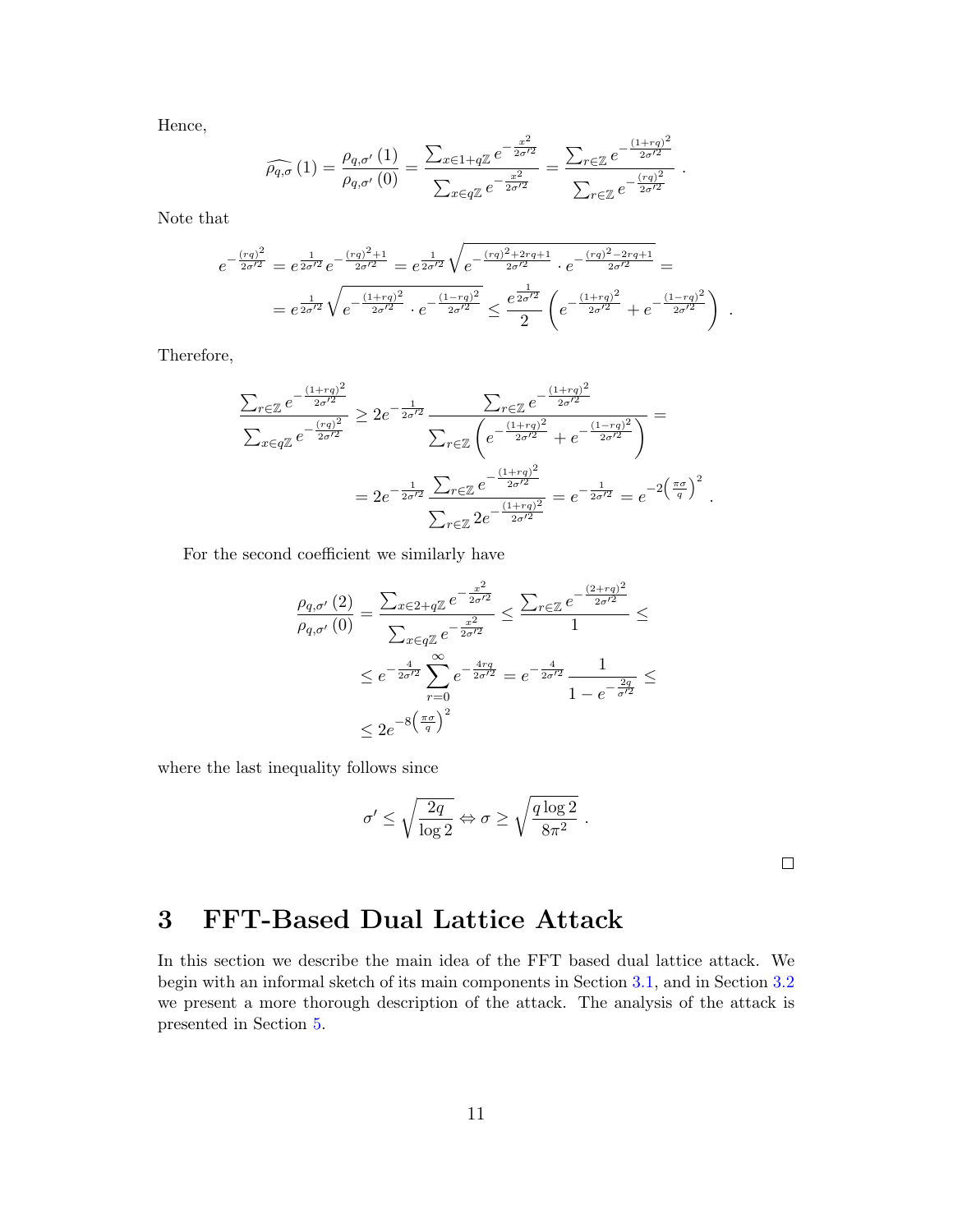#### <span id="page-11-0"></span>3.1 Motivation

We now present the main idea of the FFT-based dual attack presented in Section [3.2.](#page-13-0) Our starting point is a generalization of the dual attack, along the lines of [\[EJK20\]](#page-49-7).

The central part of the dual attack is a method for distinguishing between a pair  $(A, b) \in (\mathbb{Z}/q\mathbb{Z})^m \times (\mathbb{Z}/q\mathbb{Z})^m$  sampled from the uniform distribution over  $(\mathbb{Z}/q\mathbb{Z})^{m\times n}\times(\mathbb{Z}/q\mathbb{Z})^m$ , and a pair sampled from an LWE distribution, that is  $b\equiv As+e$ mod q for some  $s \in (\mathbb{Z}/q\mathbb{Z})^n$  sampled from  $\chi_s^n$  and  $e \in (\mathbb{Z}/q\mathbb{Z})^m$  sampled from  $\chi_e^m$ . We suppose that  $\chi_s$  and  $\chi_e$  are supported on small values with high probability. We find many short vectors  $x_j \in (\mathbb{Z}/q\mathbb{Z})^m$  such that  $y_j^T = x_j^T A \in (\mathbb{Z}/q\mathbb{Z})^n$  are also short, and calculate the list of values  $\left(x_j^Tb\right)$ . For a random pair  $(A, b)$ , these values are distributed uniformly. For an LWE pair, we have  $x_j^T b = y_j^T s + x_j^T e$  which are approximately distributed according to a modular Gaussian distribution. Given sufficiently many samples, we can distinguish between the two distributions.

In order to perform a key recovery attack, we partition  $s$  into two components:  $s^T = (s_1^T || s_2^T)$ . We partition the matrix A analogously:  $A = (A_1 || A_2)$ , so that

$$
b = As + e = A_1s_1 + A_2s_2 + e.
$$

If  $s_1$  were known, we could create a new LWE problem

$$
b'=A_2s_2+e,
$$

where  $b' = b - A_1 s_1$ . However,  $s_1$  is unknown. Nonetheless, we may enumerate over s<sub>1</sub> and use the distinguishing attack on the pairs  $(A_2, b - A_1\tilde{s}_1)$  for every guess  $\tilde{s}_1$  of  $s<sub>1</sub>$  to determine the correct one, for which the pairs come from an LWE distribution. In the standard dual attack,  $s_1$  consists of a single coordinate of s. [\[EJK20\]](#page-49-7) suggested letting  $s_1$  consist of an arbitrary number of coordinates. This generalized algorithm is described in Algorithm [1.](#page-11-1)

<span id="page-11-1"></span>Algorithm 1 Generalized Dual Attack

**Input:** LWE parameters  $(n, m, q, \chi_s, \chi_e)$ , integers  $k_1, k_2$  such that  $k_1 + k_2 = n$ , and an LWE pair  $(A, b) \in (\mathbb{Z}/q\mathbb{Z})^{m \times n} \times (\mathbb{Z}/q\mathbb{Z})^m$ .

**Output:** The first  $k_1$  coordinates of s.

- 1: Find sufficiently many vectors  $(x_j, y_j)$  such that  $x_j^T A = (y_{j,1}^T || y_{j,2}^T)$  and the pair  $(x_j, y_{j,2})$ is short.
- 2: for every value  $\tilde{s}_1$  of  $s_1$  do
- 3: Calculate the list of values  $(x_j^T(b A_1\tilde{s}_1)).$
- 4: if the distribution of these values is Gaussian rather than uniform then
- 5: return  $\tilde{s}_1$ .
- 6: end if
- <span id="page-11-2"></span>7: end for

Our main improvement to this generalized algorithm is a method of using the FFT algorithm to test whether the values of  $\left(x_j^T\left(b - A_1\tilde{s}_1\right)\right)$  are sampled from a modular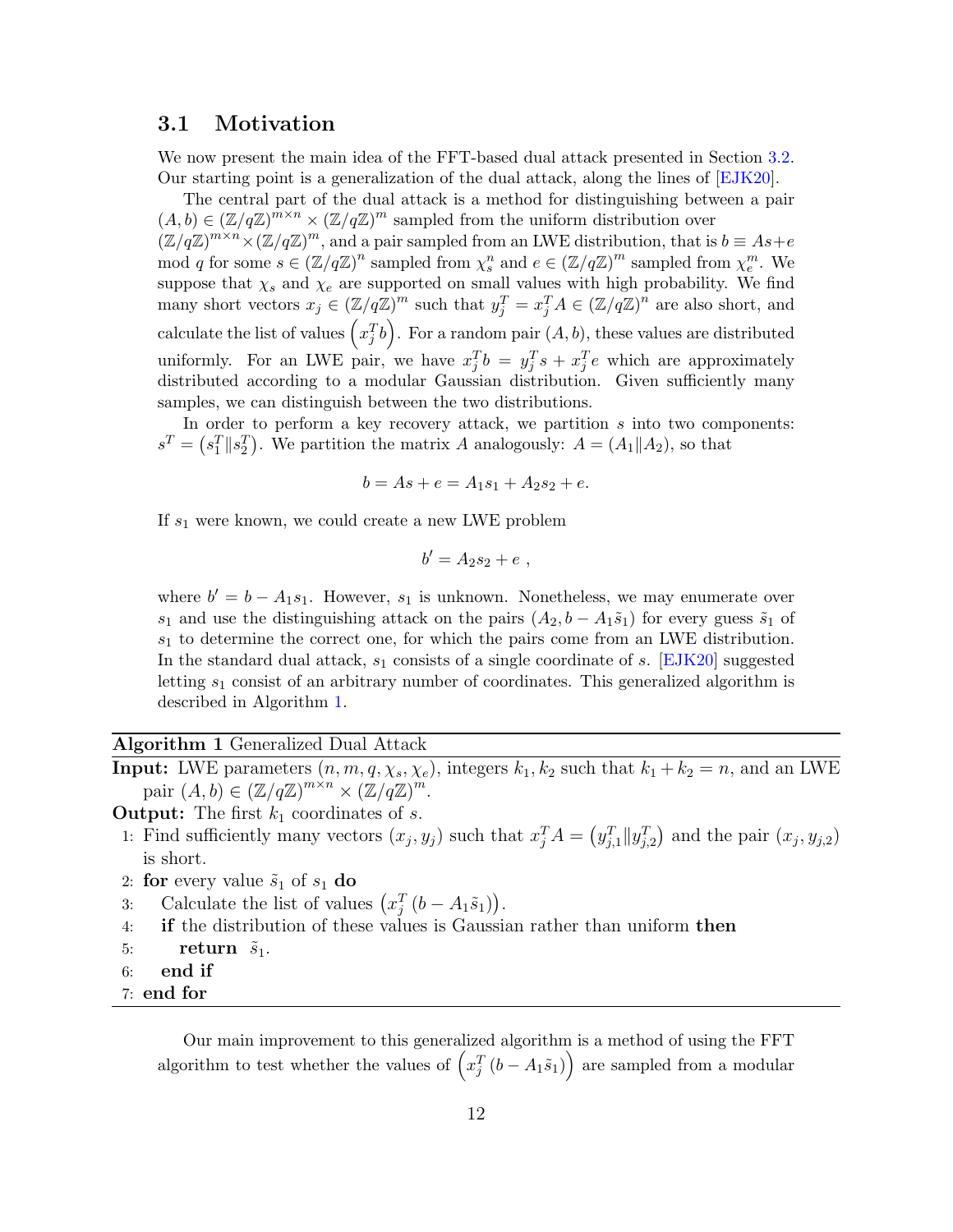Gaussian distribution for all possible values of  $s<sub>1</sub>$  at the same time. As stated in [\[EJK20\]](#page-49-7), an efficient way to determine if a list of values  $w_1, w_2, \ldots, w_D \in \mathbb{Z}/q\mathbb{Z}$  has been sampled from a modular Gaussian distribution or a uniform distribution is by calculating the quantity  $\sum_{j} e^{2\pi i w_j/q}$  whose real value is expected to be large when  $w_j$ are distributed according to a centered Gaussian distribution, and close to zero when  $w_i$  are distributed uniformly, provided sufficiently many samples.

In our case, the values are  $w_j = x_j^T (b - A_1 \tilde{s}_1)$ , which we write as  $w_j = u_j^T \tilde{s}_1 + c_j$ where  $u_j = -y_{j,1}$  and  $c_j = x_j^T b$  are known. The aforementioned quantity equals

<span id="page-12-0"></span>
$$
\sum_{j} e^{w_j \frac{2\pi i}{q}} = \sum_{j} e^{\left(u_j^T \tilde{s}_1 + c_j\right) \frac{2\pi i}{q}}
$$
(1)

We recall that the FFT algorithm, given function  $f : (\mathbb{Z}/q\mathbb{Z})^n \to \mathbb{C}$ , computes  $\sum_{j} e^{\left(u_j^T v\right)\frac{2\pi i}{q}} f\left(u_j\right)$  for all vectors  $v \in (\mathbb{Z}/q\mathbb{Z})^d$ . This allows us to evaluate Eq. [\(1\)](#page-12-0) for all values of  $\tilde{s}_1$  simultaneously, by setting  $f(u) = \sum_{j:u_j=u} e^{\frac{2\pi i}{q}c_j}$ .

However, this would take  $O(k_1q^{k_1})$  operations, and quickly become infeasible. Ad-ditionally, it would calculate Eq. [\(1\)](#page-12-0) for all values  $\tilde{s}_1 \in (\mathbb{Z}/q\mathbb{Z})^{k_1}$ , while the secret distribution likely permits significantly fewer possible values.

To accelerate the FFT we transform the problem from distinguishing between uniform and Gaussian distributions in  $\mathbb{Z}/q\mathbb{Z}$  to distinguishing between those distributions in  $\mathbb{Z}/p\mathbb{Z}$ , for some  $p < q$ . We transfer the problem to  $\mathbb{Z}/p\mathbb{Z}$  by rounding the equations: We multiply each equation by  $\frac{p}{q}$ , and round  $\frac{p}{q}u_j$  to the closest integer. Recall the rounding notations  $[a]$ ,  $\{a\}$  as defined in Section [2.1.](#page-7-2) The original samples are defined in  $(\mathbb{Z}/q\mathbb{Z})$ :

$$
w_j \equiv_q u_j^T \tilde{s}_1 + c_j.
$$

We explicitly write the modular equation, so it is defined in  $\mathbb{Z}$ :

$$
w_j = u_j^T \tilde{s}_1 + c_j + aq \; .
$$

When multiplying by  $\frac{p}{q}$ , the equations are defined in  $\frac{p}{q}\mathbb{Z}$ :

$$
\frac{p}{q}w_j = \frac{p}{q}u_j^T\tilde{s}_1 + \frac{p}{q}c_j + ap.
$$

The FFT algorithm works on functions  $(\mathbb{Z}/p\mathbb{Z})^n \to \mathbb{C}$ . Since the coordinates of  $\frac{p}{q}u_j^T$ are not integral, they cannot be used directly by the algorithm. We separate it to the integer and the fractional components, and write:

$$
\frac{p}{q}w_j = \left[\frac{p}{q}u_j\right]^T \tilde{s}_1 + \left\{\frac{p}{q}u_j\right\}^T \tilde{s}_1 + \frac{p}{q}c_j + ap \tag{2}
$$

The vectors  $\left[\frac{p}{q}\right]$  $\left[\frac{p}{q}u_j\right]$  are defined in  $(\mathbb{Z}/p\mathbb{Z})^{k_1}$ . Thus, we can perform FFT to calculate the values

$$
\sum_{j} e^{\left(\left[\frac{p}{q}u_j\right]^T \tilde{s}_1 + \frac{p}{q}c_j\right)\frac{2\pi i}{p}} = \sum_{j} e^{\left(u_j^T \tilde{s}_1 + c_j\right)\frac{2\pi i}{q} - \left(\left\{\frac{p}{q}u_j\right\}^T \tilde{s}_1\right)\frac{2\pi i}{p}}
$$
(3)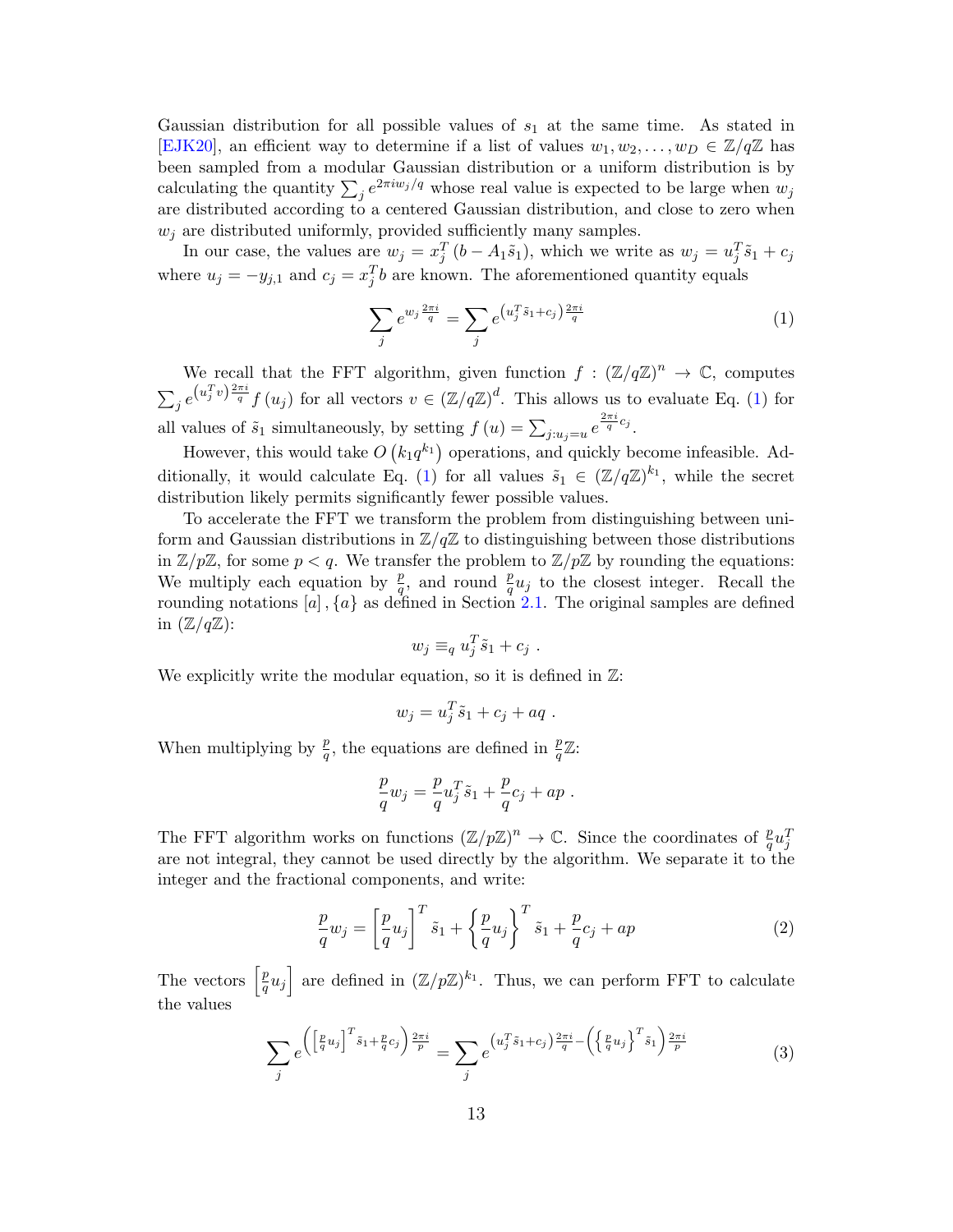which is the same as Eq. [\(1\)](#page-12-0) up to a small factor involving the fractional part  $\left\{\frac{p}{q}\right\}$  $\left[\frac{p}{q}u_j\right]^T\tilde{s}_1,$ which essentially becomes part of the Gaussian error term. This is the essence of our improved algorithm.

Additional algorithmic improvements include externally enumerating over a third part of the secret, as well as an improved sampling method for short vectors  $(x_i, y_{i,2})$ described in section [4.](#page-16-0) The full algorithm is described below in detail.

## <span id="page-13-0"></span>3.2 Formal Description

In this section, we give a formal description of the algorithm, while deferring the analysis to Section [5.](#page-17-0) We first describe the algorithm formally, then explain what each part does. We remark that, by ignoring some of the LWE equations, we may replace the number of equations m with  $m' \leq m$  of our choice. Without loss of generality, we present the algorithm for  $m' = m$ , but optimize the parameters in the general setting.

The parameters our algorithm uses are

- $\bullet$  *D*: The number of vectors used in the dual attack.
- C: The cutoff used to differentiate between incorrect and correct guesses to  $s_{\text{enum}}$ and  $s_{\text{fft}}$ .
- $\beta_1, \beta_2$ : Parameters used by the short vectors sampling algorithm.
- $k_{\text{enum}}$ : The number of secret coordinates over which we enumerate directly.
- $k_{\text{fft}}$ : The number of secret coordinates over which we enumerate using FFT.
- $k_{\text{lat}}$ : The number of remaining secret coordinates.
- p: The modulus in which we perform FFT.

We are given a matrix  $A \in (\mathbb{Z}/q\mathbb{Z})^{m \times n}$ , and a vector  $b \in (\mathbb{Z}/q\mathbb{Z})^m$  that satisfies  $b = As + e$ , where the coordinates of s and e are sampled according to some known distributions  $\chi_s$  and  $\chi_e$  respectively, which have small variances  $\sigma_s^2$  and  $\sigma_e^2$  respectively. We partition s into three components:

$$
s = \left(\begin{array}{c} s_{\text{enum}} \\ s_{\text{fft}} \\ s_{\text{lat}} \end{array}\right),
$$

where  $s_{\text{enum}}$  has  $k_{\text{enum}}$  coordinates,  $s_{\text{fft}}$  has  $k_{\text{fft}}$  coordinates, and  $s_{\text{lat}}$  has  $k_{\text{lat}} = n$  $k_{\text{enum}} - k_{\text{fft}}$  coordinates. We similarly partition A into three components:

$$
A = \begin{pmatrix} A_{\text{enum}} & A_{\text{fft}} & A_{\text{lat}} \end{pmatrix},
$$

so that  $As = A_{\text{enum}}s_{\text{enum}} + A_{\text{fft}}s_{\text{fft}} + A_{\text{lat}}s_{\text{lat}}.$ 

We define the matrix:

$$
B = \left(\begin{array}{cc} \alpha I_m & 0 \\ A_{\text{lat}}^T & q I_{k_{\text{lat}}} \end{array}\right) ,
$$

where  $\alpha$  is a constant equal to  $\frac{\sigma_e}{\sigma_s}$  and is used for normalization in the case that  $s, e$ have different distributions. We find  $D$  short vectors in the column space of  $B$  using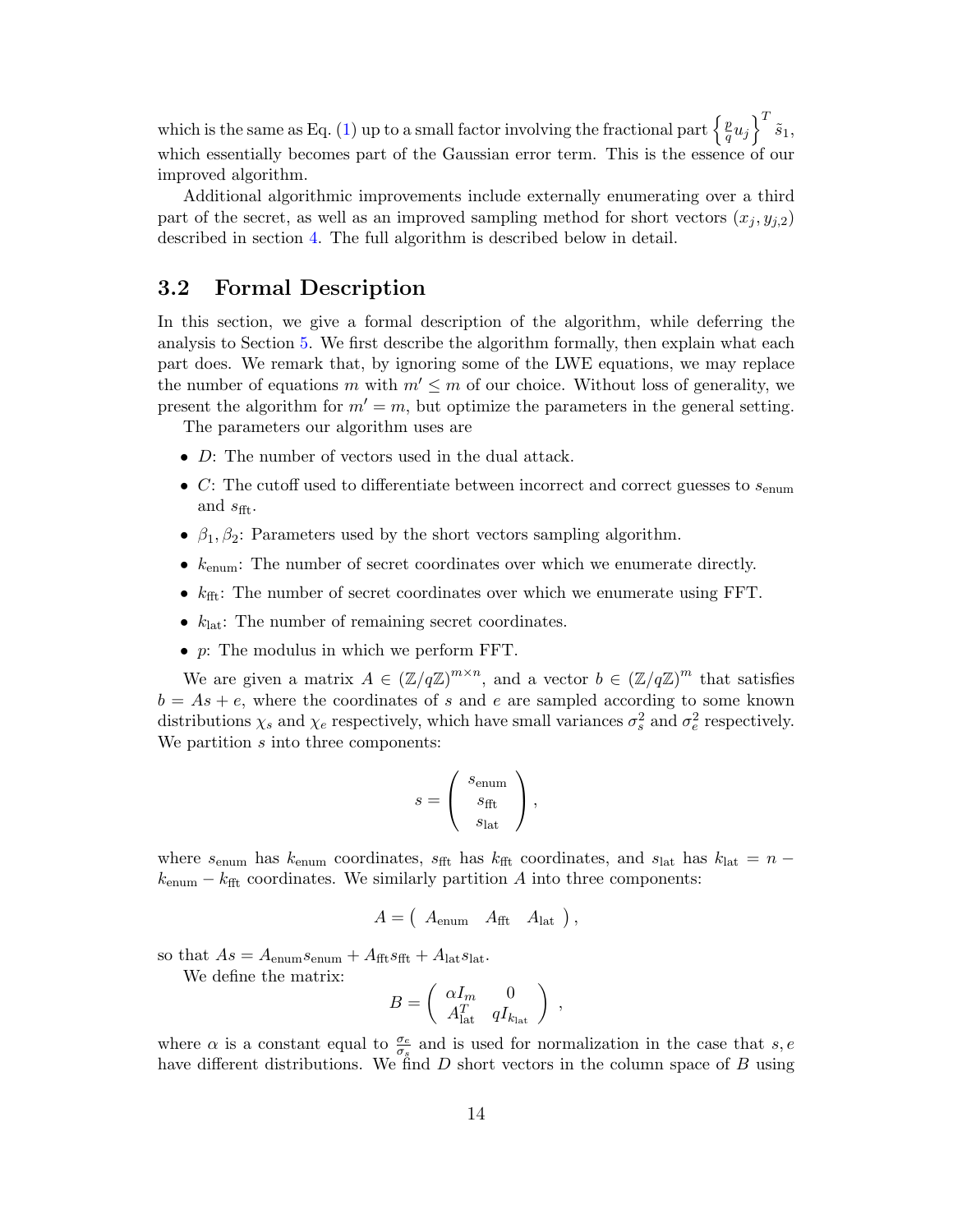#### <span id="page-14-0"></span>Algorithm 2 Improved Dual Attack

**Input:** LWE parameters  $(n, m, q, \chi_s, \chi_e)$ , integers  $\beta_1, \beta_2 \leq d$ , integers  $k_{\text{enum}}, k_{\text{fft}}, k_{\text{lat}}$  such that  $k_{\text{enum}} + k_{\text{fft}} + k_{\text{lat}} = n$ , an integer  $p \leq q$ , an integer D, a real number C, and an LWE pair  $(A, b) \in (\mathbb{Z}/q\mathbb{Z})^{m \times n} \times (\mathbb{Z}/q\mathbb{Z})^m$ .

**Output:** The first  $k_{\text{enum}}$  coordinates of s.

1: Compute  $A_{\text{lat}}$  composed of the last  $k_{\text{lat}}$  columns of A.

2: Compute the matrix 
$$
B = \begin{pmatrix} \alpha I_m & 0 \\ A_{\text{lat}}^T & q I_{k_{\text{lat}}} \end{pmatrix}
$$
, where  $\alpha = \frac{\sigma_e}{\sigma_s}$ .

- 3: Run the short vectors sampling algorithm (Algorithm [3\)](#page-16-1) on the basis B with parameters  $\beta_1, \beta_2, D$ , to get a list L of D short vectors.
- 4: for every value of  $\tilde{s}_{enum}$ , in descending order of probability according to secret distribution do

5: Initialize a table *T* of dimensions 
$$
p \times p \times \cdots \times p
$$

$$
k_{\rm fft} {\rm times}
$$

- 6: **for** every short vector  $(\alpha x_j, y_{\text{lat}})$  in L do
- 7: Compute  $y_{j,fft} = x_j^T A_{fft}.$

8: Compute 
$$
y_{j, \text{enum}} = x_j^T A_{\text{enum}}
$$
.

- 9: Add  $e^{(x_j^T b y_{j,\text{enum}}^T \tilde{s}_{\text{enum}})} \frac{2\pi i}{q}$  to cell  $\left[\frac{p}{q}\right]$  $\frac{p}{q}y_{j,\text{fft}}\Big\} \text{ of T.}$
- 10: end for
- 11: Perform FFT on T.

12: if for any 
$$
\tilde{s}_{\text{fft}}
$$
, the real part of  $\frac{1}{\psi(\tilde{s}_{\text{fft}})}T[s_{\text{fft}}]$  is larger than C then

- 13: **return**  $\tilde{s}_{\text{enum}}$ .
- 14: end if
- 15: end for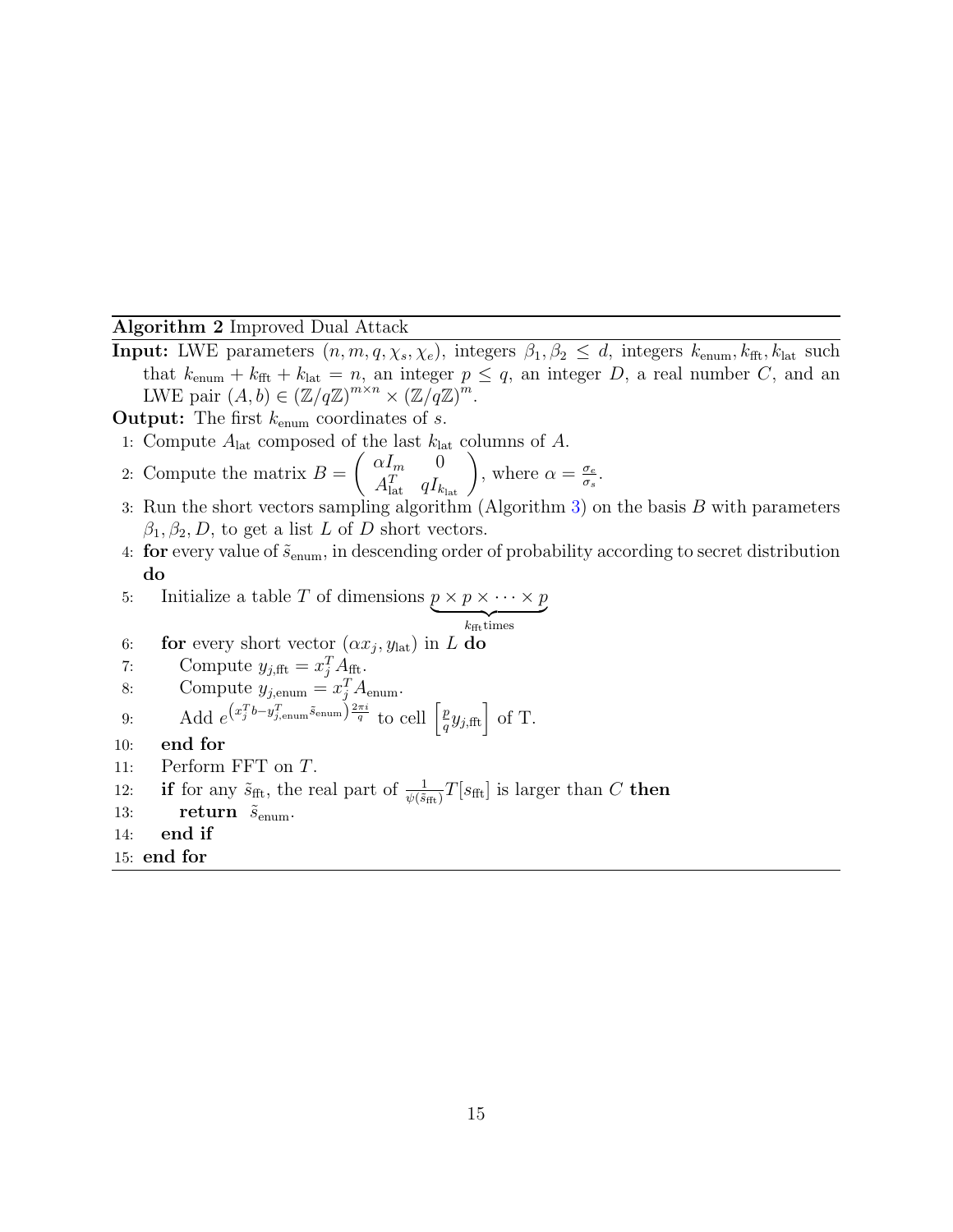our improved short vectors sampling procedure (Algorithm [3\)](#page-16-1). Each such vector can be partitioned to two parts:

$$
v \equiv_q \left( \begin{array}{c} \alpha x \\ A_{\text{lat}}^T x \end{array} \right) .
$$

For each such vector, we have  $x^T b = x^T A s + x^T e$ . Writing  $x^T A = y^T = (y_{\text{enum}}^T || y_{\text{fft}}^T || y_{\text{lat}}^T)$ , we get

$$
y_{\text{enum}}^T s_{\text{enum}} + y_{\text{fft}}^T s_{\text{fft}} - x^T b = -y_{\text{lat}}^T s_{\text{lat}} - x^T e.
$$

To perform the modulus switching, we multiply the equation by  $\frac{p}{q}$  and round the  $y_{\text{fft}}$ . We get

$$
\left[\frac{p}{q}y_{\text{fft}}\right]^T s_{\text{fft}} + \frac{p}{q} y_{\text{enum}}^T s_{\text{enum}} - \frac{p}{q} x^T b = -\frac{p}{q} y_{\text{lat}}^T s_{\text{lat}} - \frac{p}{q} x^T e - \left\{\frac{p}{q} y_{\text{fft}}\right\}^T s_{\text{fft}}.
$$

The right hand term is approximately distributed according to a modular Gaussian distribution. Thus, for the correct guess  $(\tilde{s}_{enum}, \tilde{s}_{fft}) = (s_{enum}, s_{fft})$ , the term  $\lceil p \rceil$  $\left(\frac{p}{q} y_{\rm fft}\right)^T \tilde{s}_{\rm fft} \, + \, \frac{p}{q}$  $\frac{p}{q} y_{\text{enum}}^T \tilde{s}_{\text{enum}} - \frac{p}{q}$  $\frac{p}{q}x^Tb$  is distributed according to a modular Gaussian distribution, while for an incorrect guess  $(\tilde{s}_{enum}, \tilde{s}_{fft}) \neq (s_{enum}, s_{fft})$  it is distributed uniformly.

The modular Gaussian distribution induced by the correct guess is not always centered. To center it, we use a normalization constant  $\psi(\tilde{s}_{\text{fft}})$  with  $|\psi(\tilde{s}_{\text{fft}})| = 1$ , which will be calculated in Lemma [5.4.](#page-21-0)

Therefore, the expectation of the quantity

$$
\frac{1}{\psi\left(\tilde{s}_{\text{fft}}\right)} \sum_{j} \exp\left(\left(\left[\frac{p}{q} y_{j,\text{fft}}\right]^T \tilde{s}_{\text{fft}} + \frac{p}{q} y_{j,\text{enum}}^T \tilde{s}_{\text{enum}} - \frac{p}{q} x_j^T b\right) \cdot \frac{2\pi i}{p}\right) \tag{4}
$$

has a large real value when  $(\tilde{s}_{enum}, \tilde{s}_{fft}) = (s_{enum}, s_{fft})$ , and is close to zero otherwise. We thus define the score of a pair  $(\tilde{s}_{enum}, \tilde{s}_{fft})$  as

$$
F\left(\tilde{s}_{\text{enum}}, \tilde{s}_{\text{fft}}\right) = \Re \left(\frac{1}{\psi\left(\tilde{s}_{\text{fft}}\right)} \sum_{j} \exp \left(\left(\left[\frac{p}{q} y_{j,\text{fft}}\right]^T \tilde{s}_{\text{fft}} + \frac{p}{q} y_{j,\text{enum}}^T \tilde{s}_{\text{enum}} - \frac{p}{q} x_j^T b\right) \cdot \frac{2\pi i}{p}\right)\right)
$$
\n
$$
(5)
$$

We use this to determine the correct value of  $s_{\text{enum}}$ : For each  $\tilde{s}_{\text{enum}}$  we calculate  $F\left(\tilde{s}_{\text{enum}}, \tilde{s}_{\text{fft}}\right)$  for all values of  $s_{\text{fft}}$  via FFT. If for a given  $\tilde{s}_{\text{enum}}$ , the score of any  $(\tilde{s}_{enum}, \tilde{s}_{fft})$  is larger than the cutoff C, we determine that  $\tilde{s}_{enum} = s_{enum}$ , and otherwise  $\tilde{s}_{\text{enum}} \neq s_{\text{enum}}.$ 

Having determined the first  $k_{\text{enum}}$  coordinates of the key, we continue to recover the complete key by recursively solving the resulting LWE problem, which is significantly smaller.

To simplify the analysis, we do not assume the recovery of  $s_{\text{fft}}$ . Although the above sum is expected to have large real value when  $s_{\text{fft}}$  is guessed correctly, it may also be large for certain wrong guesses of  $s_{\text{fft}}$ , provided  $s_{\text{enum}}$  is guessed correctly. This does not concern us since we only wish to recover  $s_{\text{enum}}$ .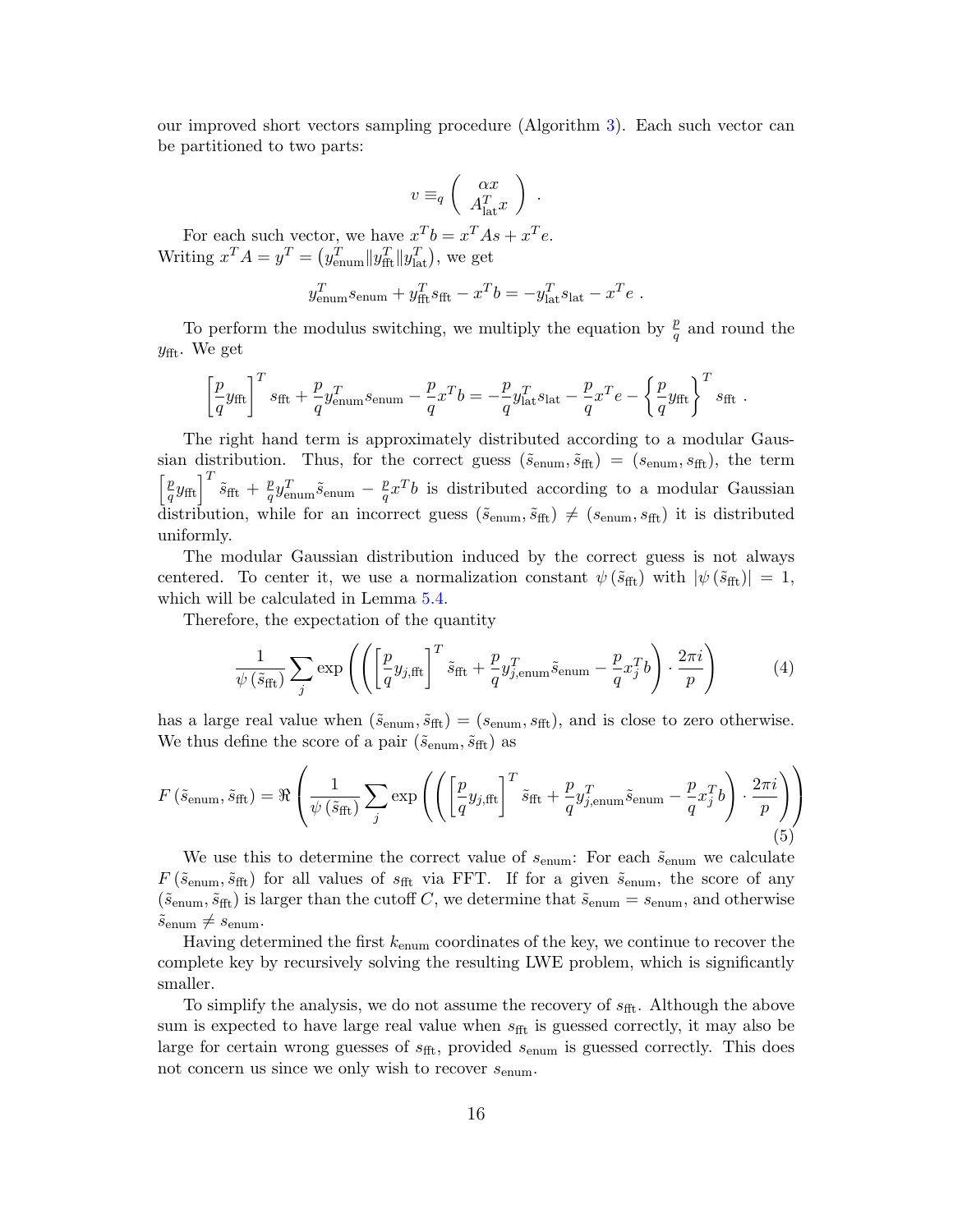## <span id="page-16-0"></span>4 Short Vectors Sampling Procedure

In this section we present and analyze our improved procedure for sampling multiple short lattice vectors, a key part of the dual attack. In an independent and concurrent work, Guo and Johansson [\[GJ21\]](#page-49-6) proposed the same sampling procedure. Our presentation and analysis is slightly different, and is presented here for completeness.

Informally, to find many short vectors in the lattice  $\Lambda$ , we first run the BKZ algorithm using a sieve with block size  $\beta_1$  as the SVP oracle to find a reduced basis of Λ. Since the output of this stage of the algorithm is a reduced basis, we can employ all known BKZ optimizations, such as the "dimensions-for-free" trick [\[Duc18\]](#page-49-5). To find many short vectors, we perform lattice sieving on the sublattice spanned by the first  $\beta_2$  vectors of the reduced basis, this time without using dimensions-for-free, as we use all the vectors found by the sieve. Performing lattice sieving on a lattice of rank  $\beta_2$ returns  $N_{\text{sieve}}(\beta_2)$  vectors. To sample  $D > N_{\text{sieve}}(\beta_2)$  vectors, we repeat the algorithm  $\begin{bmatrix} \quad & D \end{bmatrix}$  $N_{\rm sieve}(\beta_2)$ m times, using random initial bases. Heuristically, running BKZ on random initial bases returns random reduced bases, and new vectors are found in each iteration. The advantage of the improved short vectors sampling procedure over standard BKZ is that we use different block sizes for lattice sieving where dimensions-for-free can be employed and where it cannot be, and can optimize both to reduce the overall cost of the algorithm.

The algorithm is described formally in Algorithm [3.](#page-16-1) We analyze its quality by computing the number of vectors found by the algorithm and their length.

Recall the notations from Section [2.2](#page-7-3) for  $N_{\text{sieve}}(\beta)$ , the number of sieve results, and  $\delta(\beta)$ , the ratio in the Geometric Series Assumption.

#### <span id="page-16-1"></span>Algorithm 3 Short Vectors Sampling Procedure

**Input:** A basis  $B = (b_1, \ldots, b_d)$  for a lattice and integers  $\beta_1, \beta_2 \leq d$  and D. **Output:** A list of length at least  $D$  of vectors from the lattice.

1: **for** 
$$
i = 1, ..., \left[ \frac{D}{N_{\text{sieve}}(\beta_2)} \right] \text{ do}
$$

- 2: Randomize the basis  $B$ .
- 3: Run BKZ<sub>d, $\beta_1$ </sub> on *B* to obtain a reduced basis  $(b'_1, \ldots, b'_d)$ .
- 4: Run a sieve of dimension  $\beta_2$  on the sublattice  $(b'_1, \ldots, b'_{\beta_2})$  to obtain a list of vectors, and add them to L.
- 5: end for
- 6: return  $L$ .

<span id="page-16-3"></span>Lemma 4.1 (Short Vectors Sampling Complexity). Let B be a basis for a d-dimensional lattice, and  $(\beta_1, \beta_2, D)$  be integer parameters for Algorithm [3.](#page-16-1) Then the running time of the algorithm is

<span id="page-16-2"></span>
$$
\left\lceil \frac{D}{N_{\text{sieve}}(\beta_2)} \right\rceil \cdot (T_{\text{BKZ}}(d, \beta_1) + T_{\text{sieve}}(\beta_2)) \enspace .
$$

The proof of the lemma is clear from the description of the algorithm. We give a fine-grained analysis of the running time in the RAM model in Section [7.](#page-35-1)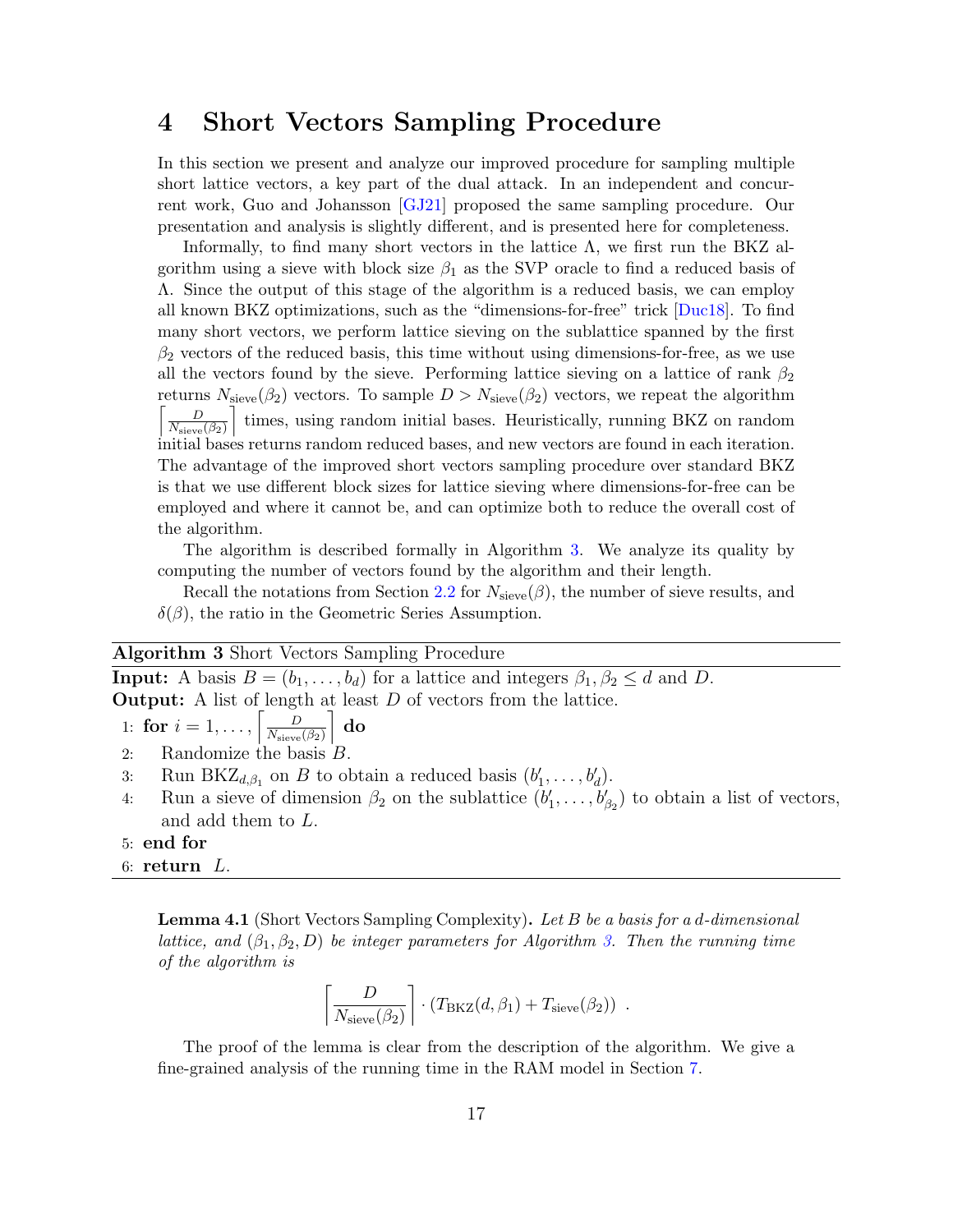<span id="page-17-1"></span>Lemma 4.2 (Short Vectors Sampling Procedure's Quality and Correctness). Let Λ be a d-dimensional lattice. Let  $\beta_1, \beta_2$  be the basis reduction block size, and the vectors sampling block size, respectively. Then Algorithm [3](#page-16-1) outputs at least D vectors of length

$$
\det(\Lambda)^{1/d} \cdot N_{\text{seve}}(\beta_2)^{1/\beta_2} \cdot \sqrt{\frac{\beta_2}{2\pi e} \cdot (\pi \beta_2)^{1/\beta_2}} \cdot \delta(\beta_1)^{\frac{d-\beta_2}{2}}.
$$

*Proof.* Consider the lattice  $\Lambda'$  given by the basis  $(b'_1, \ldots, b'_{\beta_2})$ . Its volume is given by

$$
\det\left(\Lambda'\right) = \prod_{i=1}^{\beta_2} \left\|b_i^*\right\| = \det(\Lambda)^{\beta_2/d} \cdot \delta(\beta_1)^{\beta_2 \frac{d-\beta_2}{2}},
$$

where the last equality follows from the GSA (Assumption [2.1\)](#page-7-1). Therefore, by the Gaussian Heuristic (Assumption [2.2\)](#page-8-0),

$$
\lambda_1(\Lambda') = \det(\Lambda)^{1/d} \cdot \sqrt{\frac{\beta_2}{2\pi e} \cdot (\pi \beta_2)^{1/\beta_2}} \cdot \delta(\beta_1)^{\frac{d-\beta_2}{2}}.
$$

Step [4](#page-16-2) in the algorithm is a sieve on  $\Lambda'$ . The sieve outputs the  $N_{\text{sieve}}(\beta_2)$  shortest lattice vectors, so their length is at most  $N_{\text{sieve}}(\beta_2)^{1/\beta_2} \cdot \lambda_1(\Lambda')$  (see Assumption [2.2](#page-8-0)) and the discussion following it). In each iteration we add  $N_{\text{sieve}}(\beta_2)$  new vectors, iterations, the list  $L$  contains at least  $D$  vectors of the  $\overline{D}$ therefore, after  $N_{\mathrm{seve}}(\beta_2)$ required length.  $\Box$ 

Remark 4.3 (Comments on randomization). We note that for the range of parameters relevant for the NIST candidates considered, which are given in Section [7.3,](#page-38-0)  $N_{\text{sieve}}(\beta_2) \approx D$ . That means that a single iteration yields enough short vectors, and we do not need to randomize the basis. See also Section [8.3](#page-42-0) for further relevant future directions.

We make the following assumption regarding the output of the algorithm.

<span id="page-17-2"></span>**Assumption 4.4** ([\[CN11,](#page-48-6) [EJK20\]](#page-49-7)). Let  $\ell$  be the expected length of the vectors returned by Algorithm [3,](#page-16-1) as described in Lemma [4.2.](#page-17-1) Then the coordinates of the returned vectors have approximately independent Gaussian distributions with mean 0 and standard *tors nave approx*<br>deviation  $\ell/\sqrt{d}$ .

# <span id="page-17-0"></span>5 Analysis

In this section we analyze the time complexity of our algorithm. The algorithm, as presented in Section [3,](#page-10-0) has several parameters. We first describe the complexity of the attack in terms of these parameters. Then, we show how to set the parameters (specifically the number of samples required for distinguishing) to guarantee its success with high probability. We note that our analysis is exact, and not asymptotic, as we use it for the fine-grained RAM model. Finally, we state the asymptotic cost of the attack as a function of the desired success probability.

We follow the notations from Section [3.](#page-10-0)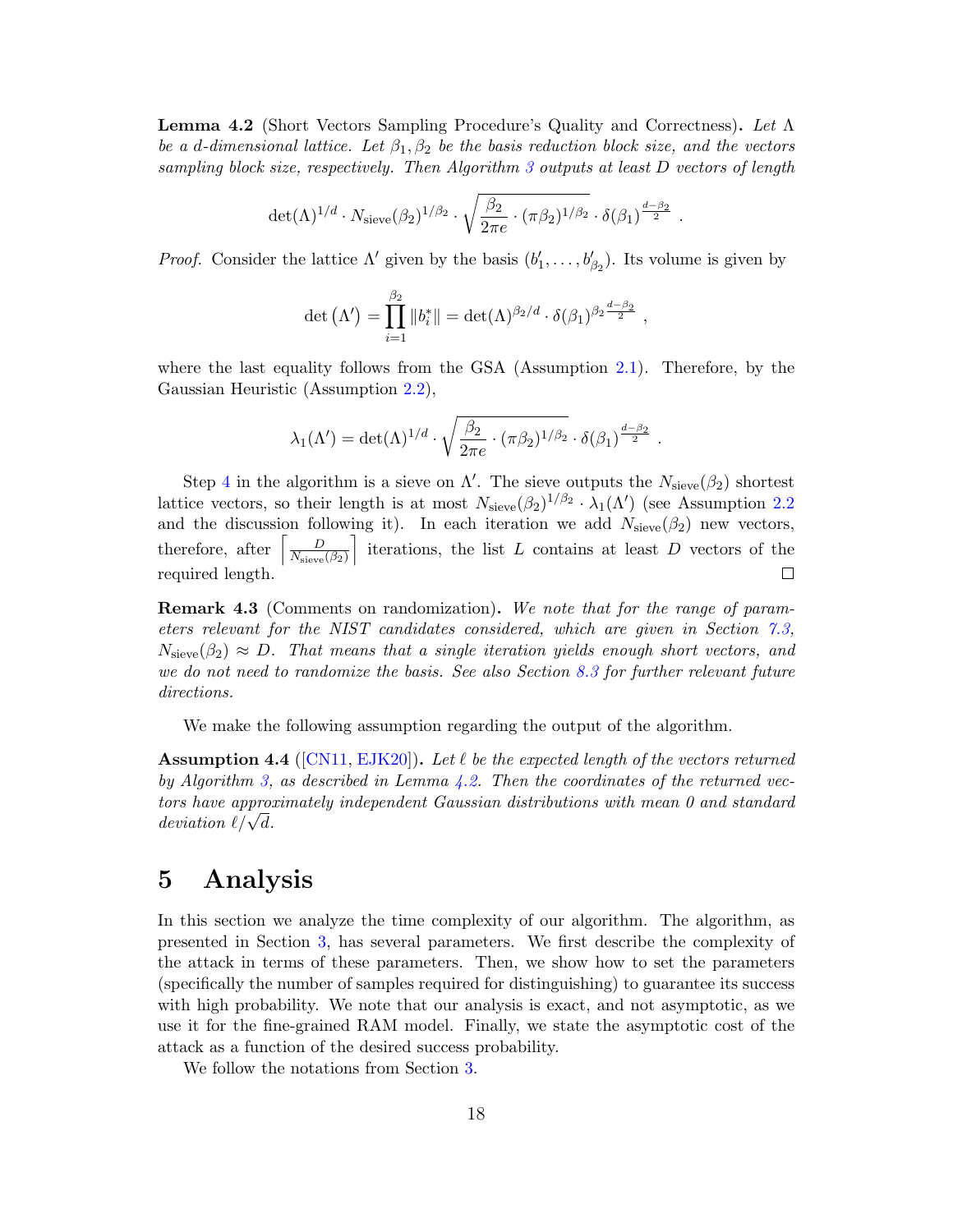#### 5.1 Running Time

We now describe the number of operations performed by the algorithm, as a function of its parameters.

Recall that the algorithm iterates over parts of the secret in descending order of probabilities. We therefore analyze the expected time complexity (expectation over the choice of the secret). The algorithm can be converted into a Monte Carlo Algorithm using the standard transformation.

<span id="page-18-1"></span>**Theorem 5.1.** Let  $(n, m, q, \chi_s, \chi_e)$  be LWE parameters and  $(\beta_1, \beta_2, k_{\text{enum}}, k_{\text{fft}}, k_{\text{lat}}, p,$  $D, C$ ) be parameters for Algorithm [2.](#page-14-0) The expected running time is

$$
T_{\text{sample}_{\beta_1, \beta_2, D}}(m + k_{\text{lat}}) + 2^{k_{\text{enum}}H(\chi_s)} \cdot (T_{\text{fft}}(k_{\text{fft}}, p) + T_{\text{table}}) ,
$$

where

- $T_{\text{sample}_{\beta_1,\beta_2,D}}(d)$  is the time complexity of Algorithm [3](#page-16-1) with parameters  $(\beta_1,\beta_2,D)$ on an input basis of dimension  $d$ .
- $T_{\text{fft}}(k, p)$  is the time complexity of FFT of dimension k with modulus p.
- $T_{table}$  is the time complexity of updating the table in each iteration.

Proof. The attack has three stages:

- 1. Finding short vectors using the short vectors sampling procedure.
- 2. Enumerating over possible values of  $s_{\text{enum}}$ .
- 3. Calculating the score for all values of  $\tilde{s}_{\text{fft}}$  given the enumerated  $\tilde{s}_{\text{enum}}$ .

We find  $D$  short vectors using our short vectors sampling algorithm (Algorithm [3\)](#page-16-1) on a lattice of dimension  $m + k_{\text{lat}}$ , taking  $T_{\text{sample}_{\beta_1, \beta_2, D}} (m + k_{\text{lat}})$  operations.

After finding short vectors, we enumerate over guesses for  $s_{\text{enum}}$ . It has  $k_{\text{enum}}$ coordinates, each with entropy  $H(\chi_s)$ . Therefore, the expected number of steps before reaching  $s_{\text{enum}}$  is at most  $2^{k_{\text{enum}}}H(\chi_s)$ .

For each possible value of  $s_{\text{enum}}$ , we perform an FFT on a table of size  $p^{k_{\text{fft}}}$ , taking  $T_{\text{fft}}(k_{\text{fft}}, p) = O(k_{\text{fft}} p^{k_{\text{fft}}} )$  operations. Searching the table for an  $\tilde{s}_{\text{fft}}$  with value above the threshold takes only  $O(p^{k_{\text{fft}}})$  operations, and is insignificant compared to the FFT calculation. We then update the table for the next iteration. This update is performed according to Section  $5.4$  and takes  $T_{\text{table}}$  operations.

Combining all the terms, the total number of operations performed by the algorithm is

$$
T_{\text{sample}_{\beta_1, \beta_2, D}}(m + k_{\text{lat}}) + 2^{k_{\text{enum}}H(\chi_s)} \cdot (T_{\text{fft}}(k_{\text{fft}}, p) + T_{\text{table}}) \ .
$$

 $\Box$ 

## <span id="page-18-0"></span>5.2 Required Number of Samples

In this section we calculate the parameters  $D$ , the number of samples required to launch the dual attack, and C, the cutoff used to distinguish between correct and incorrect guesses, as a function of the desired success probability.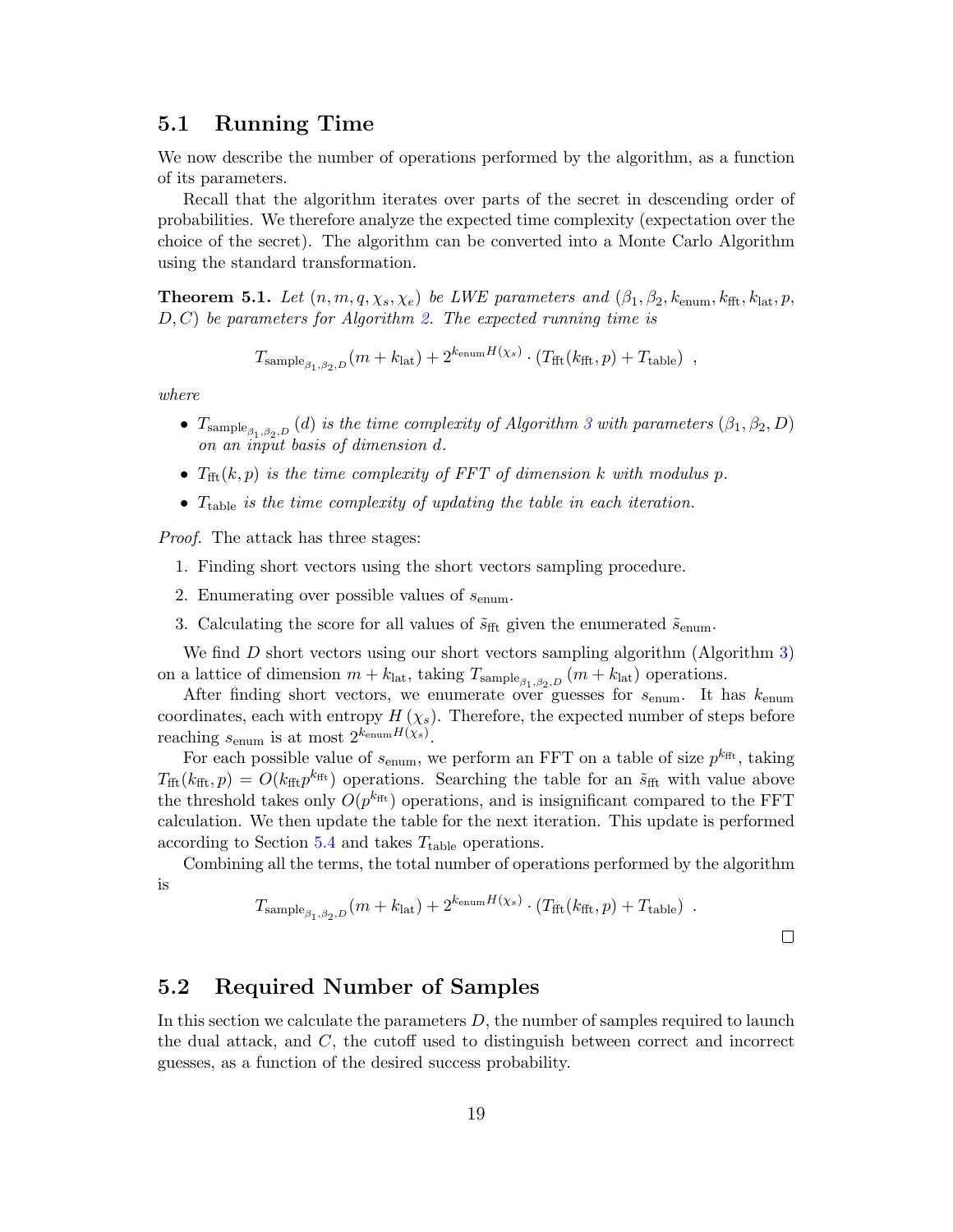Our calculation is exact and not asymptotic, which allows accurate estimations. We first determine the value of the parameters as a function of the secret and the error. We then analyze how to set the parameters as a function of the distributions and not specific values.

Notations. For the sake of clarity, we introduce several notations that will make the contribution of different factors to the final expression clearer. In what follows, let  $(n, m, q, \chi_s, \chi_e)$  be LWE parameters, and let  $(\beta_1, \beta_2, k_{\text{enum}}, k_{\text{fft}}, k_{\text{lat}}, p)$  be a partial tuple of parameters for Algorithm [2.](#page-14-0) We fix a secret vector and an error term  $(s, e) \in$  $(\mathbb{Z}/q\mathbb{Z})^n \times (\mathbb{Z}/q\mathbb{Z})^m$ . We denote by  $\ell$  the expected length of the vectors returned by Algorithm [3.](#page-16-1) We first define

$$
D_{\text{eq}} = e^{4\left(\frac{\pi\tau}{q}\right)^2} ,
$$

where

$$
\tau^2 = \frac{\alpha^{-2} ||e||^2 + ||s_{\text{lat}}||^2}{m + k_{\text{lat}}} \ell^2 ,
$$
  

$$
\alpha = \frac{\sigma_e}{\sigma_s} .
$$

Informally,  $D_{eq}$  is an exponential factor which comes from the clean Fourier coefficient of the error in the dual attack equations. Moreover, we define

$$
D_{\text{round}} = \left( \prod_{\substack{t=1 \\ s_t \neq 0}}^{k_{\text{fft}}} \left( \frac{\sin \left( \frac{\pi s_t}{p} \right)}{\frac{\pi s_t}{p}} \right) \right)^{-2},
$$

where we write  $s_{\text{fft}} = (s_1, \ldots, s_{k_{\text{fft}}})$ . Informally,  $D_{\text{round}}$  is an exponential factor which accounts for the effect of rounding on the Fourier coefficient after performing a modulus switch. Furthermore, we define

$$
D_{\text{arg}} = \frac{1}{2} + e^{-8\left(\frac{\pi\tau}{q}\right)^2} ,
$$

where  $\tau^2 = \frac{\alpha^{-2} ||e||^2 + ||s_{\text{lat}}||^2}{m+k}$  $\frac{|e||^2 + ||s_{\text{lat}}||^2}{m + k_{\text{lat}}} \ell^2$  as above. Informally,  $D_{\text{arg}} \approx \frac{1}{2}$  $\frac{1}{2}$  is a constant improvement factor obtained by considering the complex argument of the Fourier coefficient rather than just its magnitude.

We denote by  $N_{\text{enum}}(s_{\text{enum}})$  the number of guesses  $\tilde{s}_{\text{enum}}$  with probabilities larger than the probability of  $s_{\text{enum}}$ , according to the distribution  $\chi_s$ . This is the number of candidates  $\tilde{s}_{\text{enum}}$  that will be enumerated upon before the correct guess is reached.

Lastly, suppose that  $0 < \mu < 1$  is a target failure probability for the algorithm. We define

$$
D_{\text{fpfn}} (\mu) = (\phi_{\text{fp}} (\mu) + \phi_{\text{fn}} (\mu))^2 ,
$$
  
\n
$$
\phi_{\text{fp}} (\mu) = \Phi^{-1} \left( 1 - \frac{\mu}{2 \cdot N_{\text{enum}} (s_{\text{enum}}) \cdot p^{k_{\text{fft}}}} \right) ,
$$
  
\n
$$
\phi_{\text{fn}} (\mu) = \Phi^{-1} \left( 1 - \frac{\mu}{2} \right) ,
$$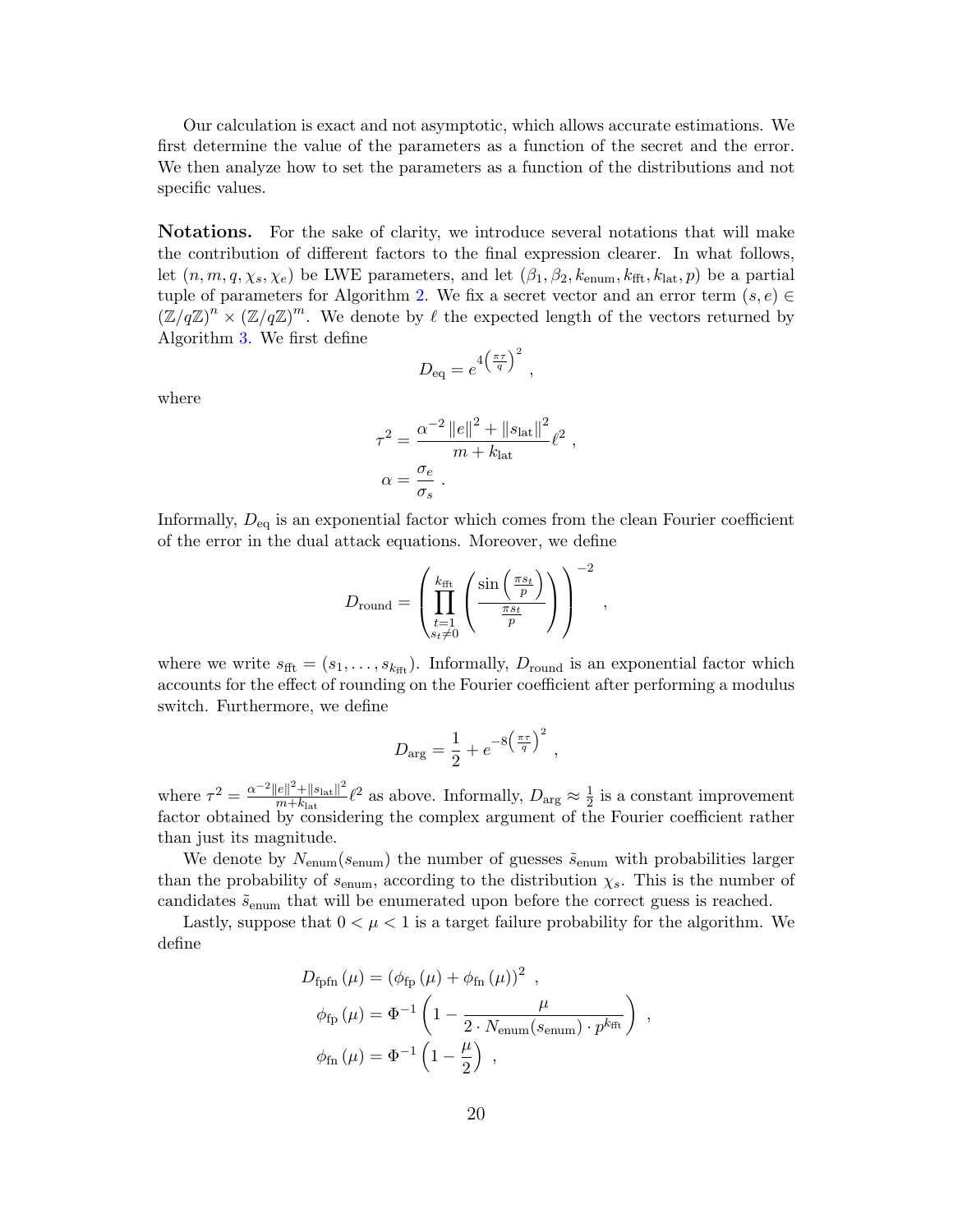where  $\Phi^{-1}$  is the inverse of the cumulative distribution function of the standard normal distribution. Informally,  $D_{\text{foff}}$  is a polynomial factor that ensures small false positive and false negative rates. That is, ensures detecting the correct value of  $s_{\text{enum}}$ , and only the correct one, with probability  $1 - \mu$ .

#### 5.2.1 Parameters as a Function of the Secret

Having defined several relevant notations, we state an upper bound on the required number of samples D for the algorithm to succeed with high probability.

<span id="page-20-0"></span>**Theorem 5.2.** Let  $(n, m, q, \chi_s, \chi_e)$  be LWE parameters,  $(\beta_1, \beta_2, k_{\text{enum}}, k_{\text{fft}}, k_{\text{lat}}, p)$  be a partial tuple of parameters for Algorithm [2,](#page-14-0) and let  $0 < \mu < 1$  be the desired failure probability.

Fix  $(s, e) \in (\mathbb{Z}/q\mathbb{Z})^n \times (\mathbb{Z}/q\mathbb{Z})^m$ . Then Algorithm [2](#page-14-0) with parameters

$$
D \geq D_{\text{eq}} \cdot D_{\text{round}} \cdot D_{\text{arg}} \cdot D_{\text{fpfn}} (\mu) ,
$$
  

$$
C = \phi_{\text{fp}} (\mu) \sqrt{D_{\text{arg}} \cdot D} ,
$$

outputs the correct  $s_{\text{enum}}$  with probability at least  $1 - \mu$ .

We note that Theorem [5.2](#page-20-0) gives bounds for a given value of  $(s, e)$ . In order to achieve an advantage of  $\frac{1}{2}$  for the attacker, we use parameters for which the attack succeeds for at least half of the values of s. Since  $log(D)$  is approximately normally distributed, the logarithmic mean value of  $D$  satisfies this condition. These results are formalized in Theorem [5.9.](#page-25-0)

We now prove the Theorem.

*Proof of Theorem [5.2.](#page-20-0)* Recall that for every guess  $(\tilde{s}_{enum}, \tilde{s}_{fft})$  we calculate the sum

$$
F\left(\tilde{s}_{\text{enum}}, \tilde{s}_{\text{fft}}\right) = \Re \left( \frac{1}{\psi\left(s_{\text{fft}}\right)} \sum_{j} e^{\left(\frac{p}{q} x_j^T b - \frac{p}{q} y_{j,\text{enum}}^T \tilde{s}_{\text{enum}} - \left[\frac{p}{q} y_{j,\text{fft}}\right]^T \tilde{s}_{\text{fft}}\right) \frac{2\pi i}{p}} \right) ,
$$

via FFT. When  $(\tilde{s}_{enum}, \tilde{s}_{fft}) = (s_{enum}, s_{fft})$  we have

$$
F\left(s_{\text{enum}}, s_{\text{fft}}\right) = \Re \left( \frac{1}{\psi\left(s_{\text{fft}}\right)} \sum_{j} e^{\left(\frac{p}{q} y_{j,\text{lat}}^T s_{\text{lat}} + \frac{p}{q} x_j^T e + \left\{\frac{p}{q} y_{j,\text{fft}}\right\}^T s_{\text{fft}}\right) \frac{2\pi i}{p}} \right) .
$$

By Assumption [5.8](#page-22-0) (see below), the value  $F(s_{\text{enum}}, s_{\text{fft}})$  is the sum of independent identically distributed variables

$$
F\left(s_{\text{enum}}, s_{\text{fft}}\right) = \sum_{j} \Re \left( \frac{1}{\psi\left(s_{\text{fft}}\right)} e^{\left(\frac{p}{q} y_{j,\text{lat}}^T s_{\text{lat}} + \frac{p}{q} x_j^T e + \left\{\frac{p}{q} y_{j,\text{fft}}\right\}^T s_{\text{fft}}\right) \frac{2\pi i}{p}} \right) = \sum_{j} \Re \left(\varepsilon_{j,\text{eq}} \cdot \varepsilon_{j,\text{round}}\right) ,
$$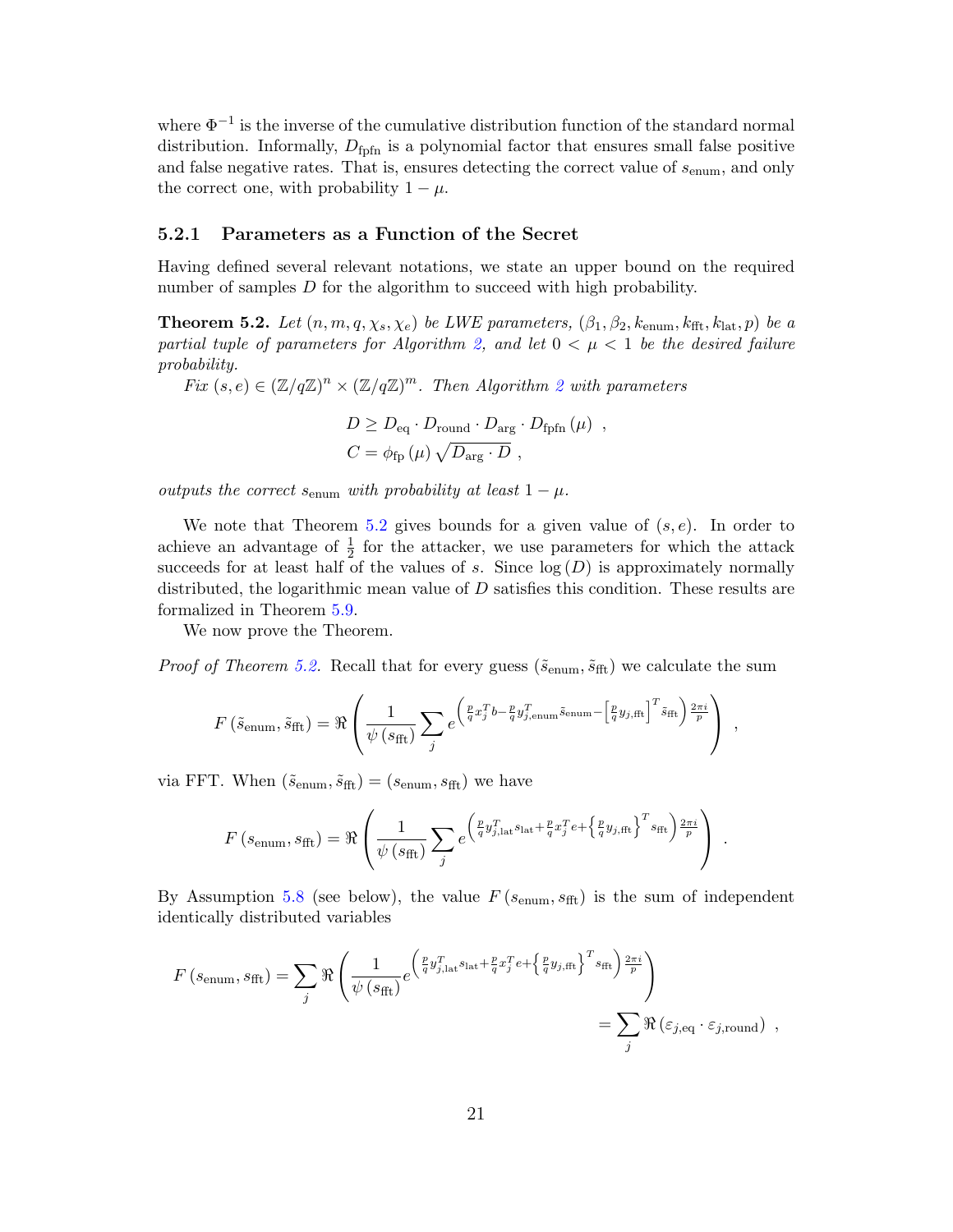where  $\varepsilon_{j,\text{eq}} = e^{\left(y_{j,\text{lat}}^T\text{s}_{\text{lat}} + x_j^T e\right)\frac{2\pi i}{q}}$  and  $\varepsilon_{j,\text{round}} = \frac{1}{\psi(s)}$  $\frac{1}{\psi(s_\mathrm{fft})}e$  $\left(\left\{\frac{p}{q}y_{j, \text{fft}}\right\}^T s_{\text{fft}}\right) \frac{2\pi i}{p}$ . When D is large, the distribution of  $F(s_{\text{enum}}, s_{\text{fft}})$  is approximately normal with mean and variance determined by the distributions of  $\varepsilon_{j,\text{eq}}$  and  $\varepsilon_{j,\text{round}}$ . We briefly describe results regarding the mean and variance that will be proven later.

<span id="page-21-1"></span>Lemma 5.3. We have

$$
\mathbb{E}(\varepsilon_{j,\text{eq}}) \ge e^{-2\left(\frac{\pi\tau}{q}\right)^2} = D_{\text{eq}}^{-\frac{1}{2}},
$$
  

$$
\mathbb{E}(\varepsilon_{j,\text{eq}}^2) \le 2e^{-8\left(\frac{\pi\tau}{q}\right)^2},
$$

where  $\tau^2 = \frac{\alpha^{-2} ||e||^2 + ||s_{\text{lat}}||^2}{m+k}$  $\frac{|e||^2 + ||s_{\text{lat}}||^2}{m + k_{\text{lat}}}$  (2 and  $\ell$  is the average length of the vectors given by the short vectors sampling algorithm.

<span id="page-21-0"></span>**Lemma 5.4.** Writing  $s_{\text{fft}} = (s_1, \ldots, s_{k_{\text{fft}}})$ , we have

$$
\mathbb{E}\left(\varepsilon_{j,\text{round}}\right) \geq D_{\text{round}}^{-\frac{1}{2}}.
$$

<span id="page-21-4"></span>**Lemma 5.5.** We have  $\mathbb{E} (F (s_{enum}, s_{fft})) = D \mathbb{E} (\varepsilon_{j,eq}) \mathbb{E} (\varepsilon_{j,round}).$ 

<span id="page-21-3"></span>**Lemma 5.6.** When  $\tilde{s}_{\text{enum}} \neq s_{\text{enum}}$ , we have  $\mathbb{E} (F(\tilde{s}_{\text{enum}}, \tilde{s}_{\text{fft}})) = 0$ .

<span id="page-21-2"></span>**Lemma 5.7.** For all  $(\tilde{s}_{enum}, \tilde{s}_{fft})$ , we have

$$
\text{Var}\left(F\left(\tilde{s}_{\text{enum}}, \tilde{s}_{\text{fft}}\right)\right) \le D\left(\frac{1}{2} + e^{-8\left(\frac{\pi\tau}{q}\right)^2}\right) = D \cdot D_{\text{arg}}.
$$

The score  $F(\tilde{s}_{enum}, \tilde{s}_{fft})$  is the sum of many independent and identically distributed variables, and is thus approximately distributed according to a normal distribution. According to Lemmas [5.3-](#page-21-1)[5.7,](#page-21-2) the score of the correct guess,  $F(s_{\text{enum}}, s_{\text{fft}})$ , is normally distributed with mean  $\geq D_{\text{eq}}^{-\frac{1}{2}} \cdot D_{\text{round}}^{-\frac{1}{2}} \cdot D$  and variance at most  $D_{\text{arg}} \cdot D$ . Therefore

$$
\Pr\left[F\left(s_{\text{enum}}, s_{\text{fft}}\right) \le C\right] \le
$$
\n
$$
\le \Pr\left[\mathcal{N}\left(D_{\text{eq}}^{-\frac{1}{2}} \cdot D_{\text{round}}^{-\frac{1}{2}} \cdot D, D_{\text{arg}} \cdot D\right) \le C\right] =
$$
\n
$$
= 1 - \Phi\left(\frac{D_{\text{eq}}^{-\frac{1}{2}} \cdot D_{\text{round}}^{-\frac{1}{2}} \cdot D - C}{\sqrt{D_{\text{arg}} \cdot D}}\right) \le
$$
\n
$$
\le 1 - \Phi\left(\sqrt{D_{\text{fpfn}}} - \frac{C}{\sqrt{D_{\text{arg}} \cdot D}}\right) =
$$
\n
$$
= 1 - \Phi\left(\phi_{\text{fp}} + \phi_{\text{fn}} - \phi_{\text{fp}}\right) = 1 - \Phi\left(\phi_{\text{fn}}\right) = \frac{\mu}{2},
$$

where the third transition follows from our choice of  $D \geq D_{\text{eq}} \cdot D_{\text{round}} \cdot D_{\text{arg}} \cdot D_{\text{fpfn}}$ , the fourth transition follows from the definition of  $D_{\text{fpfn}} = (\phi_{\text{fp}} + \phi_{\text{fn}})^2$  and choice of  $C =$  $\phi_{\text{fp}}\sqrt{D_{\text{arg}}\cdot D}$ , and the last transition follows from the definition of  $\phi_{\text{fn}} = \Phi^{-1}(1-\frac{\mu}{2})$  $\frac{\mu}{2}$ .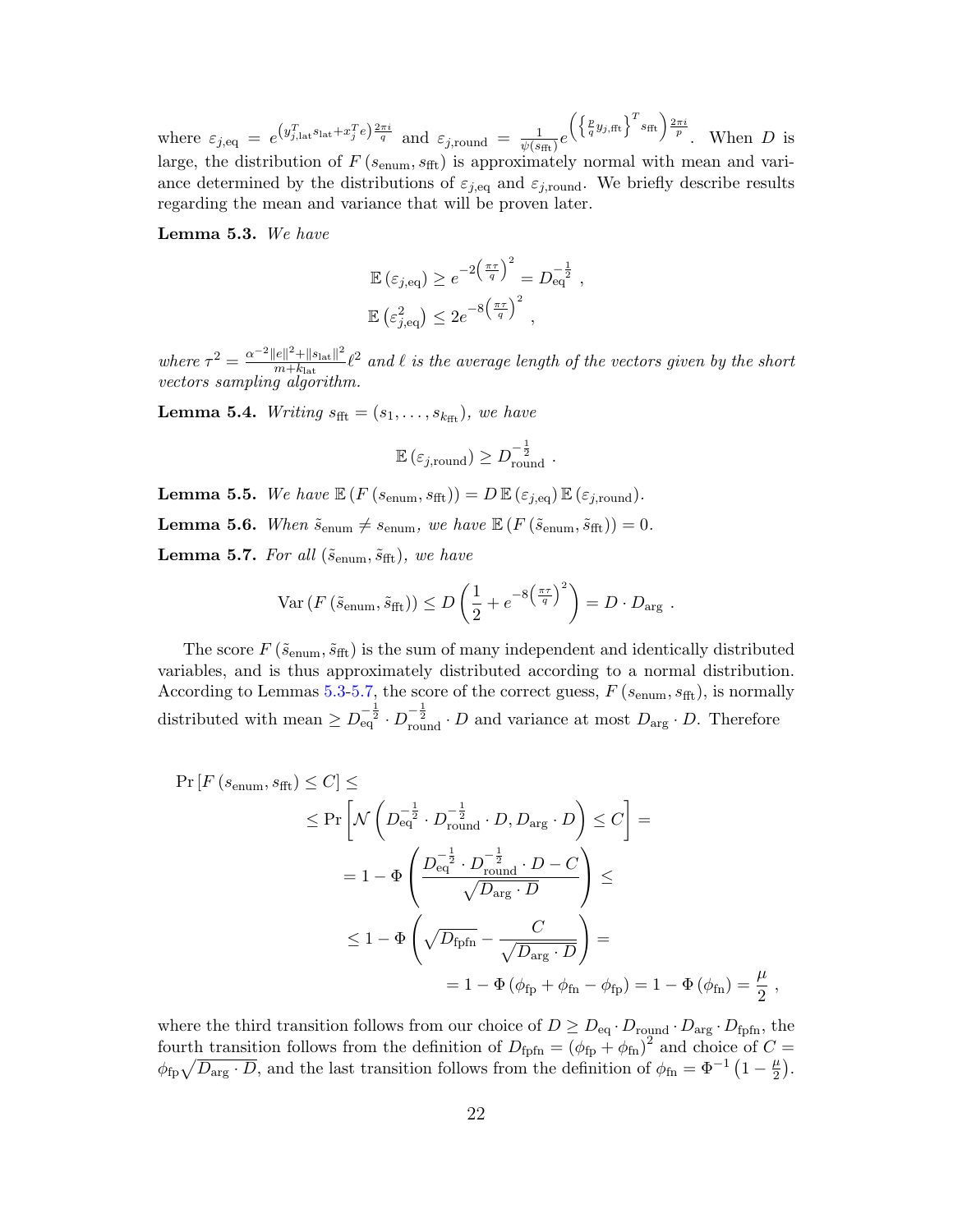Moreover, for any fixed  $(\tilde{s}_{enum}, \tilde{s}_{fft})$  where  $\tilde{s}_{enum} \neq s_{enum}$ , the score  $F(\tilde{s}_{enum}, \tilde{s}_{fft})$ is normally distributed with mean 0 and variance at most  $D_{\text{arg}} \cdot D$  according to Lemmas [5.6](#page-21-3) and [5.7.](#page-21-2) Therefore

$$
\Pr\left[F\left(\tilde{s}_{\text{enum}}, \tilde{s}_{\text{fft}}\right) > C\right] \le \Pr\left[\mathcal{N}\left(0, D_{\text{arg}} \cdot D\right) > C\right] = \\
= 1 - \Phi\left(\frac{C}{\sqrt{D_{\text{arg}} \cdot D}}\right) = \\
= 1 - \Phi\left(\phi_{\text{fp}}\right) = \\
= \frac{\mu}{2N_{\text{enum}}\left(s_{\text{enum}}\right)p^{k_{\text{fft}}}}\,,
$$

where the third transition follows from the choice of  $C$ , and the fourth transition follows from the definition of  $\phi_{fp} = \Phi^{-1} \left( 1 - \frac{\mu}{2 N} \right)$  $\frac{\mu}{2\cdot N_{\text{enum}}(s_{\text{enum}})\cdot p^{k_{\text{fft}}}}\bigg).$ 

The number of guesses  $\tilde{s}_{\text{enum}}$  before reaching  $s_{\text{enum}}$  is  $N_{\text{enum}}(s_{\text{enum}})$ , so the number of pairs we check before reaching  $s_{\text{enum}}$  is  $N_{\text{enum}}(s_{\text{enum}}) p^{k_{\text{fft}}}$ . By the union bound, we get

$$
\Pr\left[\text{Algorithm 2 does not return } s_{\text{enum}}\right] \le \frac{\mu}{2} + \frac{\mu N_{\text{enum}}\left(s_{\text{enum}}\right) p^{k_{\text{fft}}}}{2 N_{\text{enum}}\left(s_{\text{enum}}\right) p^{k_{\text{fft}}}} = \mu.
$$

We now prove Lemmas [5.3](#page-21-1)[-5.7.](#page-21-2) In the proofs we use the following extension of Assumption [4.4](#page-17-2) regarding the distribution of the output of the short vectors sampling algorithm.

<span id="page-22-0"></span>**Assumption 5.8.** The vectors  $x_j, y_{j,lat}, y_{j,enum}, y_{j,fft}$  are approximately independent. The distributions of  $y_{j, \text{enum}}, y_{j, \text{fft}}$  are approximately uniform mod q, while the distributions of  $\alpha x_i, y_{i, \text{lat}}$  are as described in Assumption [4.4.](#page-17-2)

Recall that  $y_{j, \text{enum}}$  and  $y_{j, \text{fft}}$  are determined as a linear function of  $x_j$ , namely  $A_{\text{enum}}^T x_j$  and  $A_{\text{fft}}^T x_j$  respectively. However, since the entries of  $A_{\text{enum}}$ ,  $A_{\text{fft}}$  are uniformly random mod q, the dependency is negligible for our purposes.

*Proof of Lemma [5.3.](#page-21-1)* We recall that  $\varepsilon_{j,eq} = \mathbb{E}\left(e^{(y_{j,\text{lat}}^T s_{\text{lat}} + x_j^T e)^{\frac{2\pi i}{q}}}\right)$ . The exponent is the sum of two inner products. By Assumption [5.8,](#page-22-0) each inner product is the sum of multiple independent modular Gaussian random variables. Hence it is also a modular Gaussian, namely,  $y_{j,\text{lat}}^T s_{\text{lat}} + x_j^T e \sim \rho_{q,\tau}$  for some  $\tau > 0$  we will later compute. When X is distributed according to  $\rho_{q,\tau}$ , Theorem [2.4](#page-9-0) along with Lemma [2.5](#page-9-1) gives

$$
\mathbb{E}\left(e^{\frac{2\pi i}{q}X}\right) = \sum_{j=0}^{q-1} e^{\frac{2\pi i j}{q}} \rho_{q,\tau}(j) = \widehat{\rho_{q,\tau}}(1) \geq e^{-2\left(\frac{\pi \tau}{q}\right)^2}.
$$

Similarly, we have

$$
\mathbb{E}\left(\left(e^{\frac{2\pi i}{q}X}\right)^2\right) = \widehat{\rho_{q,\tau}}(2) \leq 2e^{-8\left(\frac{\pi\tau}{q}\right)^2}.
$$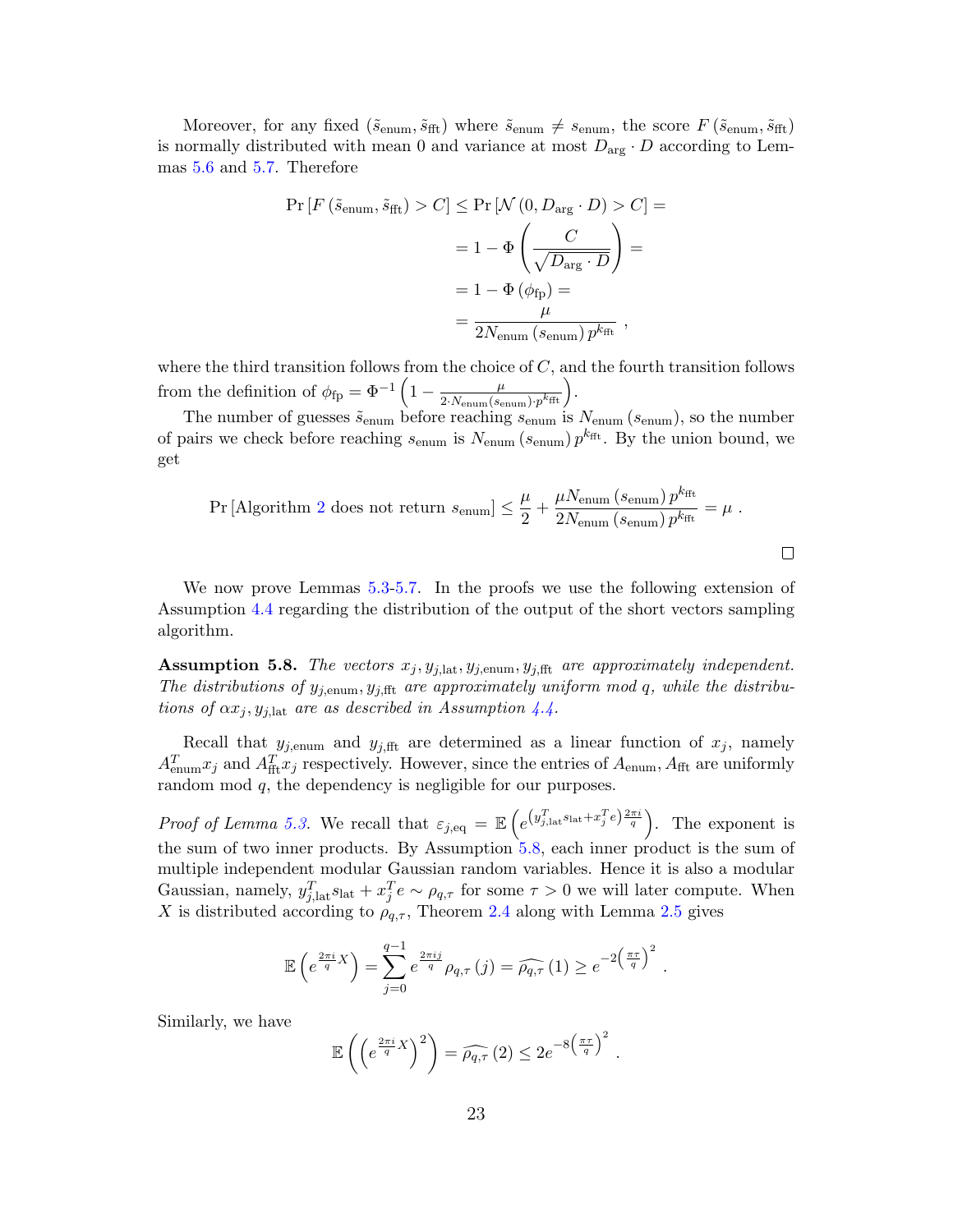Here we assume that  $\tau \geq \sqrt{\frac{q \log 2}{8\pi^2}}$ , which holds for our range of parameters (see Sec-tion [7.3](#page-38-0) for the parameters used)<sup>[1](#page-23-0)</sup>.

Finally, we calculate the variance  $\tau^2$  of  $y_{j,lat}^T s_{lat} + x_j^T e$ . Recall that Algorithm [3](#page-16-1) is applied to the column space of

$$
B = \left( \begin{array}{cc} \alpha I_m & 0 \\ A_{\rm lat}^T & q I_{k_{\rm lat}} \end{array} \right) ,
$$

where  $\alpha = \frac{\sigma_e}{\sigma_e}$  $\frac{\sigma_e}{\sigma_s}$  is chosen in order to balance the error terms in our equations. Let  $v = (\alpha x, y_{\text{lat}})$  be a vector in  $\mathbb{R}^{m+k_{\text{lat}}}$  output by Algorithm [3,](#page-16-1) and let  $\ell$  its expected length. By Assumption [4.4,](#page-17-2) each coordinate of v has variance  $\frac{\ell^2}{m+k}$  $\frac{\ell^2}{m+k_{\text{lat}}}$  and mean 0. Therefore

$$
\tau^2 = \text{Var}\left(\sum_t x_t e_t + \sum_t (y_{\text{lat}})_t (s_{\text{lat}})_t\right) =
$$
  
\n
$$
= \mathbb{E}\left(\frac{1}{\alpha^2} \sum_t v_t^2 e_t^2 + \sum_t v_t^2 (s_{\text{lat}})_t^2\right) =
$$
  
\n
$$
= \frac{1}{\alpha^2} \sum_t e_t^2 \mathbb{E}(v_t^2) + \sum_t (s_{\text{lat}})_t^2 \mathbb{E}(v_t^2) =
$$
  
\n
$$
= \left(\alpha^{-2} \|e\|^2 + \|s_{\text{lat}}\|^2\right) \frac{\ell^2}{m + k_{\text{lat}}},
$$

 $\Box$ 

as required.

Proof of Lemma [5.4.](#page-21-0) Recall that  $\varepsilon_{j, \text{round}} = \frac{1}{\psi(s)}$  $\frac{1}{\psi(s_{\text{fft}})}e^{\left\{\frac{p}{q}y_{j,\text{fft}}\right\}^T s_{\text{fft}}\frac{2\pi i}{p}}$ . Note that the exponent  $e^{\left\{\frac{p}{q}y_{j,\text{fft}}\right\}^T s_{\text{fft}} \frac{2\pi i}{p}}$  is the product of independent identically distributed variables. Denoting a single coordinate of  $y_{\text{fft}}$  as  $y_t$  and a single coordinate of  $s_{\text{fft}}$  as  $s_t$ , we get  $\mathbb{E}\left(\varepsilon_{j,\mathrm{round}}\right)=\frac{1}{\psi(s_\mathrm{fft})}\prod_{t}\mathbb{E}\left(e^{\left\{\frac{p}{q}y_t\right\} s_t\frac{2\pi i}{p}}\right).$ Let  $q' := \frac{q}{\gcd(\ell)}$  $\frac{q}{\gcd(p,q)}$ . When q' is odd,  $\left\{\frac{p}{q}\right\}$  $\left\{\frac{p}{q}y_t\right\}$  is distributed uniformly over the set  $\int -q'+1$  $\frac{q'+1}{2q'}$ ,  $\frac{-q'+3}{2q'}$  $\frac{q'+3}{2q'}$ , ...,  $\frac{q'-1}{2q'}$  $\left\{\frac{y-1}{2q'}\right\}$ . When q' is even, it is distributed uniformly over the set  $\int$   $\frac{1}{2}$  $\frac{1}{q'}-\frac{1}{2}$  $\frac{1}{2}, \frac{2}{q'}$  $\frac{2}{q'}-\frac{1}{2}$  $\frac{1}{2}, \ldots, \frac{1}{2}$  $\frac{1}{2}$ . The second set is the same as the first set up to a constant added to all of the values. In order to treat both cases at the same time, we use the set  $\int \frac{-q'+1}{-q+1}$  $\frac{q'+1}{2q'} + c_{q'}$ ,  $\frac{-q'+3}{2q'}$  $\frac{q'+3}{2q'}+c_{q'},\ldots,\frac{q'-1}{2q'}$  $\left(\frac{c'-1}{2q'}+c_{q'}\right)$ , where  $c_{q'}=0$  when q' is odd and  $\frac{1}{2q'}$  when

 $\tilde{q'}$  is even. When  $s_t = 0$ , the expectation  $\mathbb{E}\left(e^{\left\{\frac{p}{q}y_t\right\} s_t \frac{2\pi i}{p}}\right)$  is 1. Otherwise, we write

$$
\mathbb{E}\left(e^{\left\{\frac{p}{q}y_t\right\}^T s_t \frac{2\pi i}{p}}\right) = \frac{1}{q'}\sum_{k=0}^{q'-1} e^{\frac{2\pi i s_t}{p} \left(\frac{-q'+1+2k}{2q'} + c_{q'}\right)} = \frac{e^{\frac{2\pi i s_t c_{q'}}{p}}}{q'}\sum_{k=0}^{q'-1} e^{\frac{2\pi i s_t (-q'+1+2k)}{2pq'}}.
$$

<span id="page-23-0"></span><sup>1</sup>We remark that for a range of parameters where the inequality doesn't hold, namely that  $\tau < \sqrt{\frac{q \log 2}{8\pi^2}}$ , then  $\varepsilon_{j,\text{eq}}$  can be shown to be large, which improves the running time of the attack.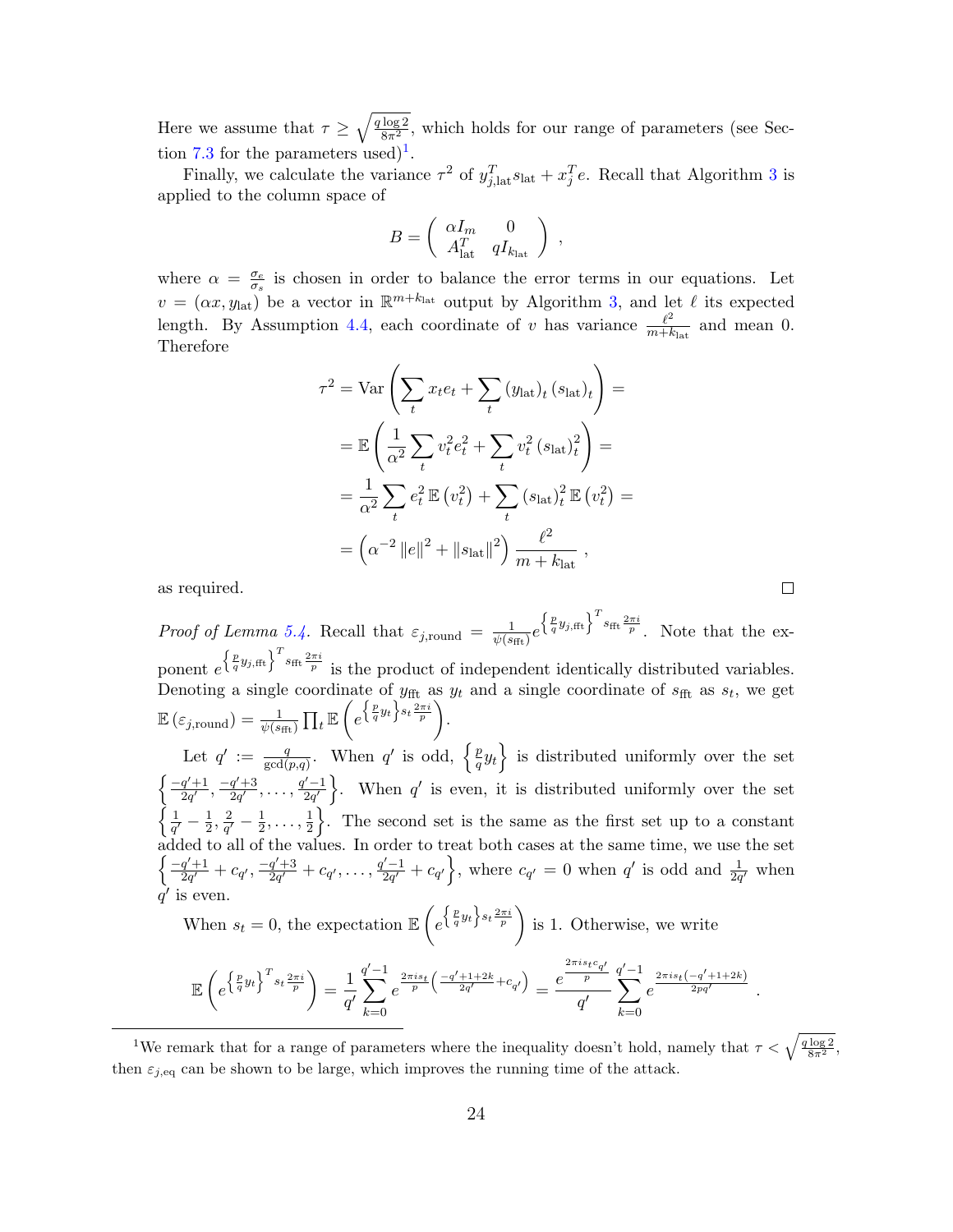The sum  $\sum_{k=0}^{q'-1} e^{-k}$  $\frac{2\pi i s_t(-q'+1+2k)}{2pq'}$  is the sum of a geometric series with ratio  $e^{\frac{2\pi i s_t}{pq'}}$ . When  $s_t \neq 0$ , it equals

$$
\frac{e^{\frac{2\pi i s_t(q'+1)}{2pq'}}-e^{\frac{2\pi s_t(-q'+1)}{2pq'}}}{e^{\frac{2\pi i s_t}{pq'}}-1}=\frac{\sin\left(\frac{\pi s_t}{p}\right)}{\sin\left(\frac{\pi s_t}{pq'}\right)}\;,
$$

Thus the total expectation equals

$$
\mathbb{E}(\varepsilon_{j,\text{round}}) = \frac{1}{\psi(s_{\text{fft}})} \prod_{t=1}^{k_{\text{fft}}} \mathbb{E}\left(e^{\left\{\frac{p}{q}y_t\right\} s_t \frac{2\pi i s_t}{p}}\right) =
$$
\n
$$
= \frac{1}{\psi(s_{\text{fft}})} \prod_{\substack{t=1 \ s_t \neq 0}}^{k_{\text{fft}}} \frac{e^{\frac{2\pi i s_t c_{q'}}{p}}}{q' \sin\left(\frac{\pi s_t}{pq'}\right)} =
$$
\n
$$
= \frac{e^{\frac{2\pi i c_{q'}}{p}} \sum_{t} s_t}{\psi(s_{\text{fft}})} \prod_{\substack{t=1 \ s_t \neq 0}}^{k_{\text{fft}}} \frac{\sin\left(\frac{\pi s_t}{p}\right)}{q' \sin\left(\frac{\pi s_t}{pq'}\right)}.
$$

Defining  $\psi(s_{\text{fft}}) = e$  $^{2\pi i c}q'$  $\frac{q'}{p} \sum_{t} s_t$ , we get

$$
\mathbb{E}\left(\varepsilon_{j,\text{round}}\right) = \prod_{\substack{t=1\\s_t\neq 0}}^{k_{\text{fft}}}\frac{\sin\left(\frac{\pi s_t}{p}\right)}{q'\sin\left(\frac{\pi s_t}{pq'}\right)} \ge \prod_{\substack{t=1\\s_t\neq 0}}^{k_{\text{fft}}}\frac{\sin\left(\frac{\pi s_t}{p}\right)}{\frac{\pi s_t}{p}} = D_{\text{round}}^{-\frac{1}{2}},
$$

which completes the proof.

Proof of Lemma [5.5.](#page-21-4) We have

$$
\mathbb{E}\left(F\left(s_{\text{enum}}, s_{\text{fft}}\right)\right) = \mathbb{E}\left(\Re\left(\varepsilon_{j,\text{eq}} \cdot \varepsilon_{j,\text{round}}\right)\right) = \Re\left(\mathbb{E}\left(\varepsilon_{j,\text{eq}} \cdot \varepsilon_{j,\text{round}}\right)\right) = \Re\left(\mathbb{E}\left(\varepsilon_{j,\text{eq}} \cdot \varepsilon_{j,\text{round}}\right)\right) = \Re\left(\mathbb{E}\left(\varepsilon_{j,\text{eq}}\right)\mathbb{E}\left(\varepsilon_{j,\text{round}}\right)\right) = \mathbb{E}\left(\varepsilon_{j,\text{round}}\right) \,,
$$

since  $\varepsilon_{j,\text{eq}}$  and  $\varepsilon_{j,\text{round}}$  are independent and have real expectations by Lemmas [5.3](#page-21-1) and [5.4.](#page-21-0)  $\Box$ 

*Proof of Lemma [5.6.](#page-21-3)* We write  $\tilde{s}_{\text{enum}} = s_{\text{enum}} + \Delta s_{\text{enum}}$ , and  $\tilde{s}_{\text{fft}} = s_{\text{fft}} + \Delta s_{\text{fft}}$ . We have

$$
F(\tilde{s}_{\text{enum}}, \tilde{s}_{\text{fft}}) =
$$
\n
$$
= \Re \left( \frac{1}{\psi (s_{\text{fft}})} \sum_{j} e^{\left( \frac{p}{q} y_{\text{lat}}^T s_{\text{lat}} + \frac{p}{q} x^T e + \left\{ \frac{p}{q} y_{j,\text{fft}} \right\}^T s_{\text{fft}} - \frac{p}{q} y_{j,\text{enum}}^T \Delta s_{\text{enum}} - \left[ \frac{p}{q} y_{j,\text{fft}} \right]^T \Delta s_{\text{fft}} \right) \frac{2\pi i}{p}} \right) =
$$
\n
$$
= \sum_{j} \Re \left( \frac{1}{\psi (s_{\text{fft}})} e^{\left( -y_{j,\text{enum}}^T \Delta s_{\text{enum}} \right) \frac{2\pi i}{q}} e^{\left( \frac{p}{q} y_{\text{lat}}^T s_{\text{lat}} + \frac{p}{q} x^T e + \left\{ \frac{p}{q} y_{j,\text{fft}} \right\}^T s_{\text{fft}} - \left[ \frac{p}{q} y_{j,\text{fft}} \right]^T \Delta s_{\text{fft}} \right) \frac{2\pi i}{p}} \right) =
$$
\n
$$
= \sum_{j} \Re \left( e^{\left( -y_{j,\text{enum}}^T \Delta s_{\text{enum}} \Delta s_{\text{enum}} \right) \frac{2\pi i}{q}} e^{2\pi i W_j} \right),
$$

 $\Box$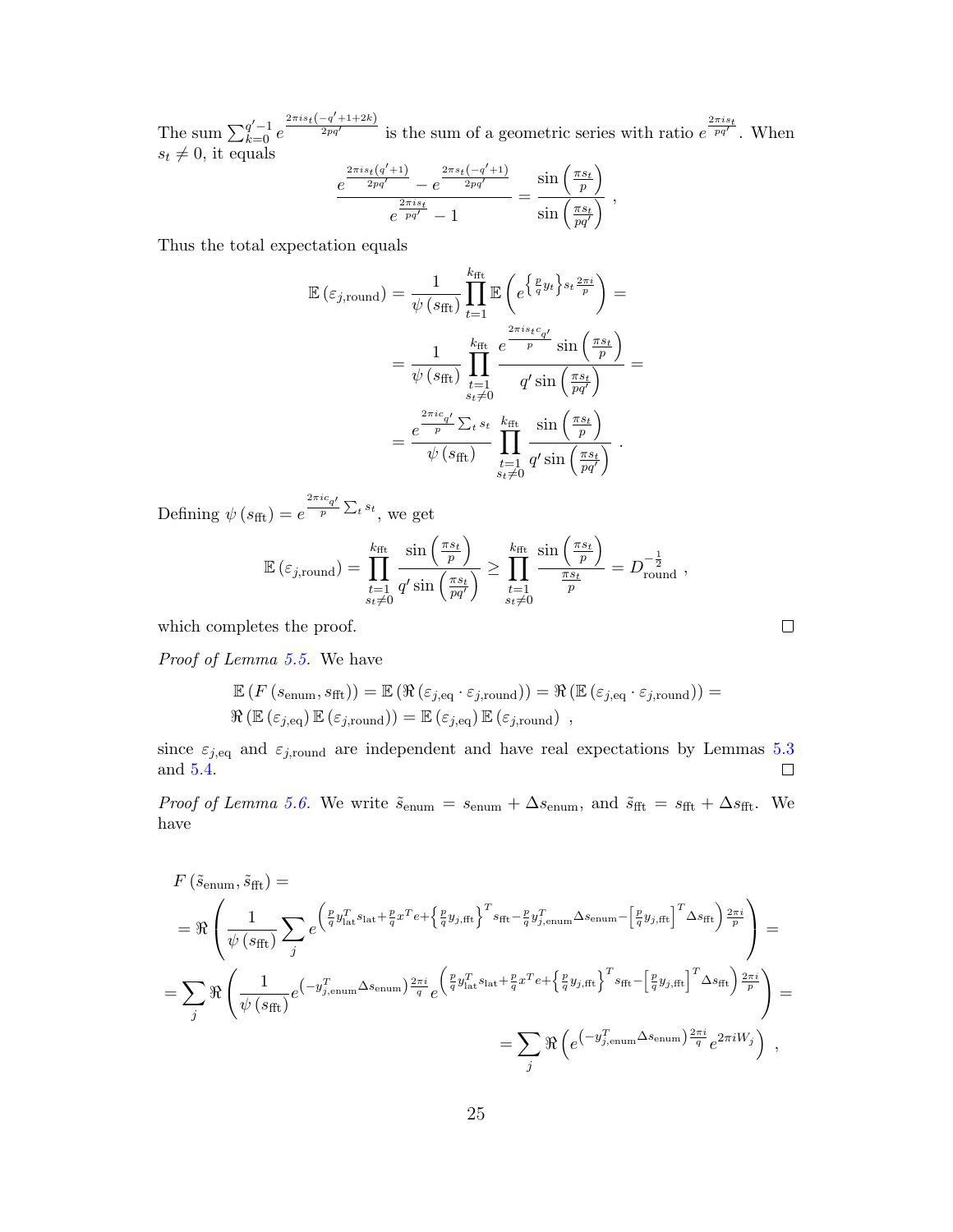where  $W_j$  is independent of  $y_{j, \text{enum}}$  by Assumption [5.8.](#page-22-0) When  $\Delta s_{\text{enum}}$  is nonzero,  $y_{j, \text{enum}}^T \Delta s_{\text{enum}}$  is uniform mod q, which implies

$$
\mathbb{E}\left(F\left(\tilde{s}_{\text{enum}}, \tilde{s}_{\text{fft}}\right)\right) = \sum_{j} \Re\left(\mathbb{E}\left(e^{\left(-y_{j,\text{enum}}^T \Delta s_{\text{enum}}\right) \frac{2\pi i}{q}}\right) \mathbb{E}\left(e^{2\pi i W_j}\right)\right) = 0
$$

as required.

*Proof of Lemma [5.7.](#page-21-2)* For any  $(\tilde{s}_{enum}, \tilde{s}_{fft})$ , we have

$$
F(\tilde{s}_{\text{enum}}, \tilde{s}_{\text{fft}}) =
$$
\n
$$
= \Re \left( \frac{1}{\psi (s_{\text{fft}})} \sum_{j} e^{\left( \frac{p}{q} y_{\text{lat}}^T s_{\text{lat}} + \frac{p}{q} x^T e + \left\{ \frac{p}{q} y_{j,\text{fft}} \right\}^T s_{\text{fft}} - \frac{p}{q} y_{j,\text{enum}}^T \Delta s_{\text{enum}} - \left[ \frac{p}{q} y_{j,\text{fft}} \right]^T \Delta s_{\text{fft}} \right) \frac{2\pi i}{p}} \right) =
$$
\n
$$
= \sum_{j} \Re \left( \frac{1}{\psi (s_{\text{fft}})} e^{\left( y_{\text{lat}}^T s_{\text{lat}} + x^T e \right) \frac{2\pi i}{q}} e^{\left( \left\{ \frac{p}{q} y_{j,\text{fft}} \right\}^T s_{\text{fft}} - \frac{p}{q} y_{j,\text{enum}}^T \Delta s_{\text{enum}} - \left[ \frac{p}{q} y_{j,\text{fft}} \right]^T \Delta s_{\text{fft}} \right) \frac{2\pi i}{p}} \right) =
$$
\n
$$
= \sum_{j} \Re \left( \varepsilon_{j,\text{eq}} e^{2\pi i Z_j} \right) ,
$$

where  $Z_j$  is independent of  $\varepsilon_{j,\text{eq}}$  by Assumption [5.8.](#page-22-0) Therefore,

$$
\begin{split} \text{Var}\left(F\left(\tilde{s}_{\text{enum}}, \tilde{s}_{\text{fft}}\right)\right) &= D \cdot \text{Var}\left(\Re\left(\varepsilon_{j,\text{eq}}e^{2\pi i Z_j}\right)\right) \leq \\ &\leq D \cdot \mathbb{E}\left(\Re\left(\varepsilon_{j,\text{eq}}e^{2\pi i Z_j}\right)^2\right) = D \cdot \mathbb{E}\left(\frac{\varepsilon_{j,\text{eq}}^2 e^{4\pi i Z_j} + 2 + \overline{\varepsilon_{j,\text{eq}}^2 e^{4\pi i Z_j}}}{4}\right) = \\ &= \frac{D}{4}\left(2 + 2\mathbb{E}\left(\Re\left(\varepsilon_{j,\text{eq}}^2e^{4\pi i Z_j}\right)\right)\right) = \frac{D}{2}\left(1 + \Re\left(\mathbb{E}\left(\varepsilon_{j,\text{eq}}^2\right)\mathbb{E}\left(e^{4\pi i Z_j}\right)\right)\right) \leq \\ &\leq \frac{D}{2}\left(1 + \left|\mathbb{E}\left(\varepsilon_{j,\text{eq}}^2\right)\mathbb{E}\left(e^{4\pi i Z_j}\right)\right|\right) \leq \frac{D}{2}\left(1 + 2e^{-8\left(\frac{\pi \tau}{q}\right)^2}\right) = D_{\text{arg}} \cdot D \;, \end{split}
$$

where the second-to-last transition follows from  $\left|e^{4\pi i Z_j}\right| = 1$  and Lemma [5.3.](#page-21-1)  $\Box$ 

# 5.2.2 Parameters for Advantage  $\frac{1}{2}$

In this section we give concrete parameters  $(D, C)$  for which the attacker gains advantage close to  $\frac{1}{2}$ . Whereas Theorem [5.2](#page-20-0) gives parameters that are dependent on the secret  $(s, e)$ , the following theorem gives parameters for which the attack succeeds for at least half of the vectors  $(s, e)$ .

<span id="page-25-0"></span>**Theorem 5.9.** Let  $(n, m, q, \chi_s, \chi_e)$  be LWE parameters,  $(\beta_1, \beta_2, k_{\text{enum}}, k_{\text{fft}}, k_{\text{lat}}, p)$  be a partial tuple of parameters for Algorithm [2,](#page-14-0) let  $\ell$  be the expected length of the vectors returned by Algorithm [3,](#page-16-1) and let  $0 < \mu < 1$ . Then Algorithm [2](#page-14-0) with parameters

$$
D \geq \tilde{D}_{\text{eq}} \cdot \tilde{D}_{\text{round}} \cdot \tilde{D}_{\text{arg}} \cdot \tilde{D}_{\text{fpfn}} (\mu)
$$

$$
C = \tilde{\phi}_{\text{fp}} (\mu) \sqrt{\tilde{D}_{\text{arg}} \cdot D}
$$

$$
\qquad \qquad \Box
$$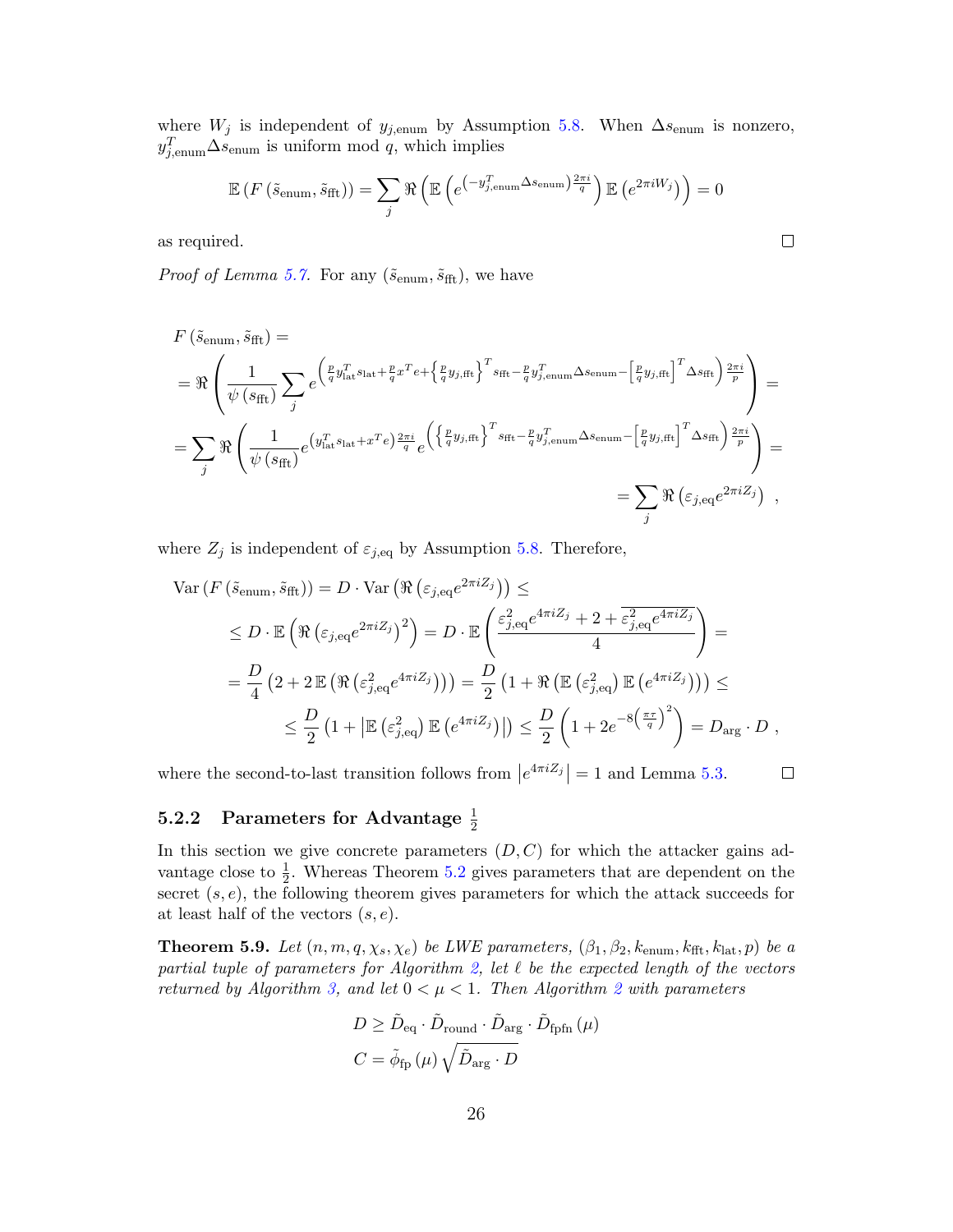where

$$
\tilde{D}_{\text{equ}} = e^{4\left(\frac{\pi\sigma_s\ell}{q}\right)^2}
$$
\n
$$
\tilde{D}_{\text{round}} = \prod_{\bar{s}\neq 0} \left(\frac{\sin\left(\frac{\pi\bar{s}}{p}\right)}{\frac{\pi\bar{s}}{p}}\right)^{-2k_{\text{fft}}\chi_s(\bar{s})}
$$
\n
$$
\tilde{D}_{\text{arg}} = \frac{1}{2} \cdot e^{2\left(\chi_e(0) + e^{-\frac{8\pi^2\alpha^{-2}\ell^2}{q^2(m+k_{\text{lat}})}}\right)^m \left(\chi_s(0) + e^{-\frac{8\pi^2\ell^2}{q^2(m+k_{\text{lat}})}}\right)^{k_{\text{lat}}}}
$$
\n
$$
\tilde{D}_{\text{fpfn}}(\mu) = \left(\tilde{\phi}_{\text{fp}}(\mu) + \tilde{\phi}_{\text{fn}}(\mu)\right)^2
$$
\n
$$
\tilde{\phi}_{\text{fp}}(\mu) = \Phi^{-1}\left(1 - \frac{\mu}{2 \cdot 2^{k_{\text{enum}}H(\chi_s)} \cdot p^{k_{\text{fft}}}}\right)
$$
\n
$$
\tilde{\phi}_{\text{fn}}(\mu) = \Phi^{-1}\left(1 - \frac{\mu}{2}\right)
$$

outputs the correct  $s_{\text{enum}}$  with probability at least  $\frac{1-\mu}{2}$ .

See the beginning of Section [5.2](#page-18-0) for informal explanations of these different factors, and Corollary [5.10](#page-28-0) for simpler asymptotic expressions.

*Proof.* By Theorem [5.2,](#page-20-0) the attack succeeds with probability  $1 - \mu$  given that  $D \geq$  $D_{\text{eq}} \cdot D_{\text{round}} \cdot D_{\text{arg}} \cdot D_{\text{fpfn}}(\mu)$  and C is chosen accordingly. Note that  $log (D_{eq} \cdot D_{round} \cdot D_{arg} \cdot D_{fpfn} (\mu))$  is approximately normally distributed (over the randomness of  $(s, e)$ , and so it is greater than its expectation with probability  $\approx \frac{1}{2}$  $\frac{1}{2}$ . It remains to show that the logarithmic expectation of  $D_{\text{eq}} \cdot D_{\text{round}} \cdot D_{\text{arg}} \cdot D_{\text{fpfn}} (\mu)$  is at most  $\tilde{D}_{\text{eq}} \cdot \tilde{D}_{\text{round}} \cdot \tilde{D}_{\text{arg}} \cdot \tilde{D}_{\text{fpfn}}(\mu)$ .

Recall that  $log(D_{eq}) = \frac{4\pi^2}{a^2}$  $\frac{4\pi^2}{q^2}\tau^2$  where  $\tau^2 = \frac{\alpha^{-2}||e||^2 + ||s_{\text{lat}}||^2}{m+k_{\text{lat}}}$  $\frac{\|e\|^2 + \|s_{\text{lat}}\|^2}{m + k_{\text{lat}}}$  (2 and  $\alpha = \frac{\sigma_e}{\sigma_s}$  $\frac{\sigma_e}{\sigma_s}$ . Since each coordinate of  $e$ ,  $s<sub>lat</sub>$  is independently distributed,  $log(D<sub>eq</sub>)$  is approximately normal with expectation

$$
\mathbb{E} (\log (D_{\text{eq}})) = \frac{4\pi^2}{q^2} \frac{\alpha^{-2} \sigma_e^2 m + \sigma_s^2 k_{\text{lat}}}{m + k_{\text{lat}}} \ell^2 = \frac{4\pi^2}{q^2} \sigma_s^2 \ell^2 = \log \left( \tilde{D}_{\text{eq}} \right) .
$$

Recall further that  $\log(D_{\text{round}}) = -2\sum_{t} \log\left(\frac{\sin(\pi s_t/p)}{\pi s_t/p}\right)$ , where the sum is taken over all nonzero coordinates  $s_t$  of  $s_{\text{fft}}$ . As above, since each coordinate of  $s_{\text{fft}}$  is independently distributed,  $log(D_{round})$  is approximately normal with expectation

$$
\mathbb{E} (\log (D_{\text{round}})) = -2k_{\text{fft}} \sum_{\overline{s} \neq 0} \chi_s (\overline{s}) \log \left( \frac{\sin (\pi \overline{s}/p)}{\pi \overline{s}/p} \right) = \log \left( \tilde{D}_{\text{round}} \right) .
$$

Next, we have  $\log(D_{\text{arg}}) = \log \left(\frac{1}{2} + e^{-\frac{8\pi^2 \tau^2}{q^2}}\right)$  $\frac{\pi^2 \tau^2}{q^2}$   $\Big\} \leq \log \left( \frac{1}{2} \right)$  $(\frac{1}{2})+2e^{-\frac{8\pi^2\tau^2}{q^2}}$  $\overline{q^2}$  which is very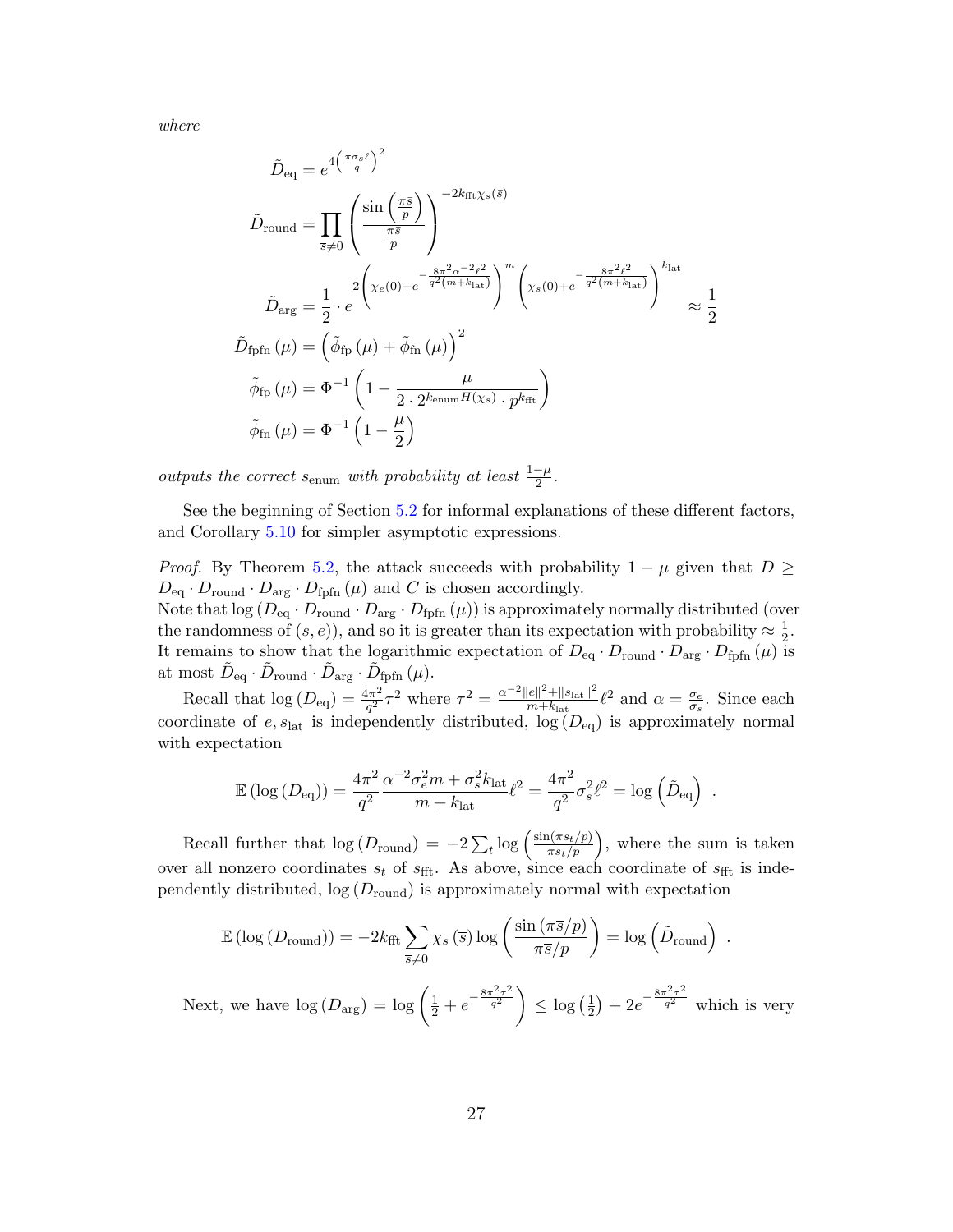close to  $\log\left(\frac{1}{2}\right)$  $\frac{1}{2}$ ) for relevant parameter sets. For concreteness, we have

$$
\mathbb{E} \left( \log \left( D_{\text{arg}} \right) \right) \leq \log \left( \frac{1}{2} \right) + \mathbb{E} \left( 2e^{-\frac{8\pi^2 \sigma^2}{q^2}} \right) =
$$
\n
$$
= \log \left( \frac{1}{2} \right) + 2 \left( \mathbb{E} \left( e^{-\frac{8\pi^2 \alpha^{-2} e_j^2 \ell^2}{q^2 (m + k_{\text{lat}})}} \right) \right)^m \left( \mathbb{E} \left( e^{-\frac{8\pi^2 s_j^2 \ell^2}{q^2 (m + k_{\text{lat}})}} \right) \right)^{k_{\text{lat}}} \leq
$$
\n
$$
\leq \log \left( \frac{1}{2} \right) + 2 \left( \chi_e(0) + e^{-\frac{8\pi^2 \alpha^{-2} \ell^2}{q^2 (m + k_{\text{lat}})}} \right)^m \left( \chi_s(0) + e^{-\frac{8\pi^2 \ell^2}{q^2 (m + k_{\text{lat}})}} \right)^{k_{\text{lat}}} = \log \left( \tilde{D}_{\text{arg}} \right) .
$$

We emphasize that this expression is very close to  $\log(\frac{1}{2})$  $\frac{1}{2}$ ) for all reasonable parameter sets.

Lastly, we have

$$
D_{\text{fpfn}} = \left(\Phi^{-1}\left(1 - \frac{\mu}{2}\right) + \Phi^{-1}\left(1 - \frac{\mu}{2 \cdot N_{\text{enum}}(s_{\text{enum}}) \cdot p^{k_{\text{fft}}}}\right)\right)^2 =
$$

$$
= \left(a + \Phi^{-1}\left(1 - \frac{b}{N_{\text{enum}}(s_{\text{enum}})}\right)\right)^2.
$$

for certain constants  $a, b > 0$  not dependent on  $(s, e)$ . Since  $x \mapsto (a + \Phi^{-1}) \left(1 - \frac{b}{x}\right)$  $(\frac{b}{x})\big)^2$ is a concave function in the relevant domain and since  $\mathbb{E}(N_{\text{enum}}(s_{\text{enum}})) \leq 2^{k_{\text{enum}}H(\chi_s)},$ we have

$$
\mathbb{E} \left( \log \left( D_{\text{fpfn}} \right) \right) \leq \log \left( \mathbb{E} \left( D_{\text{fpfn}} \right) \right) \leq \log \left( a + \Phi^{-1} \left( 1 - \frac{b}{2^{k_{\text{enum}} H(\chi_s)}} \right) \right)^2 = \log \left( \tilde{D}_{\text{fpfn}} \right) ,
$$

by applying Jensen's inequality twice. We remark again that since  $D_{\text{fpfn}}$  is only a polynomially large factor, its contribution to the overall complexity is relatively negligible.

In total, we get

$$
\mathbb{E} (\log (D_{\text{eq}} \cdot D_{\text{round}} \cdot D_{\text{arg}} \cdot D_{\text{fpfn}})) =
$$
\n
$$
= \mathbb{E} (\log (D_{\text{eq}})) + \mathbb{E} (\log (D_{\text{round}})) + \mathbb{E} (\log (D_{\text{arg}})) + \mathbb{E} (\log (D_{\text{fpfn}})) \le
$$
\n
$$
\le \log \left(\tilde{D}_{\text{eq}}\right) + \log \left(\tilde{D}_{\text{eq}}\right) + \log \left(\tilde{D}_{\text{eq}}\right) + \log \left(\tilde{D}_{\text{eq}}\right) =
$$
\n
$$
= \log \left(\tilde{D}_{\text{eq}} \cdot \tilde{D}_{\text{round}} \cdot \tilde{D}_{\text{arg}} \cdot \tilde{D}_{\text{fpfn}}\right),
$$
\nrequired.

as required.

## 5.3 Asymptotic Complexity

In this section we give simpler asymptotic expressions for the time complexity of Algorithm [2.](#page-14-0) The goal of this section is to give a clearer view of the asymptotic contributions of the different parameters. We begin by calculating an asymptotic expression for  $D$ , the required number of short vectors to be sampled. We then combine this expression with Theorem [5.1](#page-18-1) to state the asymptotic complexity of the entire algorithm.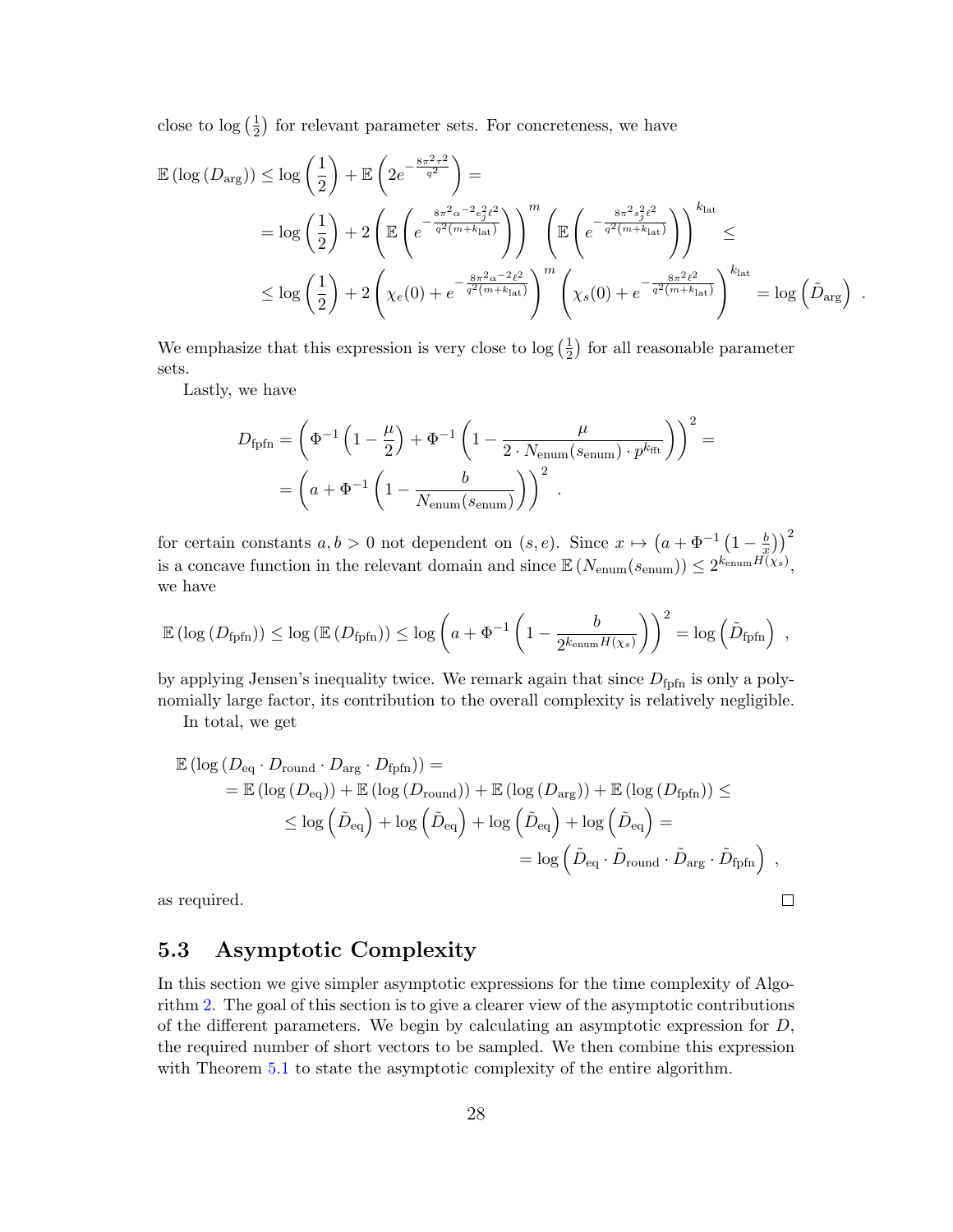#### 5.3.1 Asymptotic Number of Samples

Theorem [5.9](#page-25-0) gives an exact bound on the required number of samples. The following corollary gives an asymptotic bound as a function of the parameters for the algorithm.

<span id="page-28-0"></span>Corollary 5.10. Let  $(n, m, q, \chi_s, \chi_e)$  be LWE parameters,  $(\beta_1, \beta_2, k_{\text{enum}}, k_{\text{fft}}, k_{\text{lat}}, p)$  be a partial tuple of parameters for Algorithm [2,](#page-14-0) let  $\ell$  be the expected length of the vectors returned by Algorithm [3,](#page-16-1) and let  $0 < \mu < 1$ . Then the number of samples D can be chosen such that

$$
D = O\left(e^{4\left(\frac{\ell \sigma_s \pi}{q}\right)^2} \cdot e^{\frac{k_{\text{fft}}}{3}\left(\frac{\sigma_s \pi}{p}\right)^2} \cdot (k_{\text{enum}} \cdot H(\chi_s) + k_{\text{fft}} \cdot \log(p) + \log(1/\mu))\right) ,
$$

where

$$
\ell \sigma_s = \sigma_e^{\frac{m}{m+k_{\rm lat}}} \cdot \left( \sigma_s q \right)^{\frac{k_{\rm lat}}{m+k_{\rm lat}}} \cdot \sqrt{4/3} \cdot \sqrt{\frac{\beta_2}{2 \pi e}} \cdot \delta(\beta_1)^{\frac{m+k_{\rm lat}-\beta_2}{2}} \cdot \left( 1 + o(1) \right) ,
$$

and such that Algorithm [2](#page-14-0) outputs the correct s<sub>enum</sub> with probability at least  $\frac{1-\mu}{2}$ .

*Proof.* Recall that by Theorem [5.9,](#page-25-0) we need to sample  $D \geq \tilde{D}_{eq} \cdot \tilde{D}_{round} \cdot \tilde{D}_{arg} \cdot \tilde{D}_{fpfn}(\mu)$ vectors in order to achieve advantage  $\frac{1-\mu}{2}$ . We give asymptotic expressions for each of these four factors, and combine them to get an asymptotic estimate for the required D.

Recall that the first term,  $\tilde{D}_{\text{eq}} = \exp\left(4\left(\frac{\pi \sigma_s \ell}{q}\right)^2\right)$ , comes from the Fourier coefficient of the error of the original dual attack equations, and is exponentially large. Here  $\ell$  is the expected length of the vectors generated by Algorithm [3,](#page-16-1) which by Lemma [4.2](#page-17-1) equals

$$
\ell = \det(\Lambda)^{1/(m+k_{\text{lat}})} \cdot N_{\text{sieve}}(\beta_2)^{1/\beta_2} \cdot \sqrt{\frac{\beta_2}{2\pi e} \cdot (\pi \beta_2)^{1/\beta_2}} \cdot \delta(\beta_1)^{\frac{d-\beta_2}{2}} =
$$
  
= 
$$
\left(\frac{\sigma_e}{\sigma_s}\right)^{\frac{m}{m+k_{\text{lat}}}} \cdot q^{\frac{k_{\text{lat}}}{m+k_{\text{lat}}}} \cdot \sqrt{4/3} \cdot \sqrt{\frac{\beta_2}{2\pi e}} \cdot \delta(\beta_1)^{\frac{d-\beta_2}{2}} \cdot (1+o(1)) .
$$

The second term,  $\tilde{D}_{\text{round}} = \prod_{\bar{s}\neq 0} \left( \frac{\sin(\pi s_t/p)}{\pi s_t/p} \right)^{-2k_{\text{fft}}\chi_s \bar{s}}$ , comes from the rounding error from the modulus switch, and is also exponentially large. To approximate  $\log\left(\tilde{D}_{\rm round}\right)=-2k_{\rm fft}\sum_{\bar{s}\neq 0}\chi_s\left(\bar{s}\right)\log\left(\frac{\sin(\pi\bar{s}/p)}{\pi\bar{s}/p}\right)$  $\frac{\ln(\pi \bar{s}/p)}{\pi \bar{s}/p}$ , we approximate  $\sin(x)$  as  $x(1-\frac{1}{6})$  $\frac{1}{6}x^2$ using its Taylor series around  $x = 0$ , and  $log(x)$  as  $x - 1$  using its Taylor series around  $x = 1$ . This approximation is accurate when  $\bar{s}$  is close to 0, and is inaccurate when  $\bar{s}$  is close to p. For values of  $\bar{s}$  in  $\left[-\frac{p}{2}\right]$  $\frac{p}{2}, \frac{p}{2}$  $\frac{p}{2}$ , the approximation error is less than 10%. In the analyzed cryptographic schemes, the error introduced by the approximation is small close to the optimal parameter sets, and using the approximation induces very minor errors in the optimization results.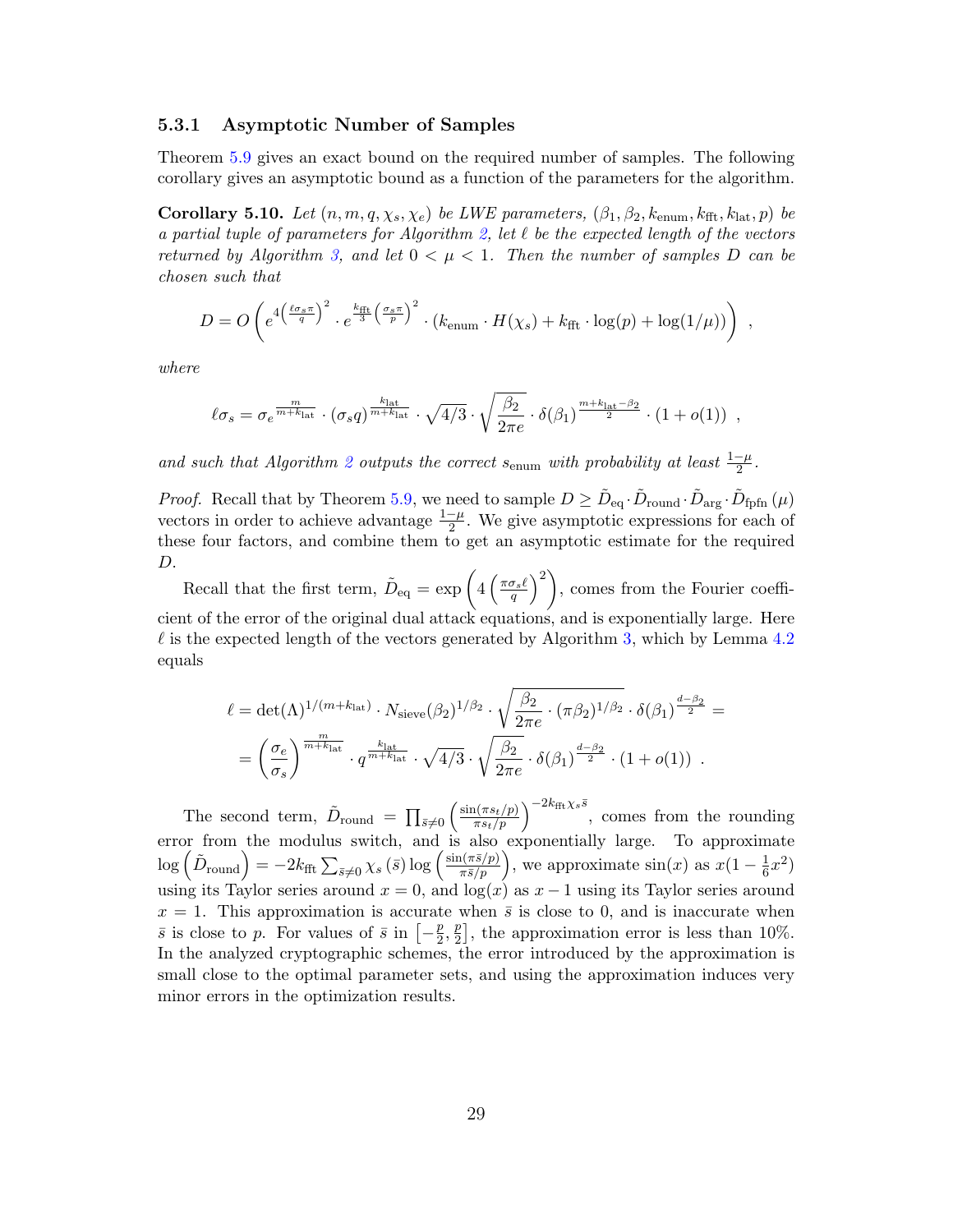We get:

$$
\log\left(\tilde{D}_{\text{round}}\right) = -2k_{\text{fft}} \sum_{\bar{s}\neq 0} \chi_s\left(\bar{s}\right) \log\left(\frac{\sin\left(\pi \bar{s}/p\right)}{\pi \bar{s}/p}\right) \approx
$$

$$
\approx -2k_{\text{fft}} \sum_{\bar{s}\neq 0} \chi_s\left(\bar{s}\right) \log\left(1 - \frac{\pi^2 \bar{s}^2}{6p^2}\right) \approx
$$

$$
\approx 2k_{\text{fft}} \sum_{\bar{s}\neq 0} \chi_s\left(\bar{s}\right) \frac{\pi^2 \bar{s}^2}{6p^2} =
$$

$$
= \frac{k_{\text{fft}}}{3} \frac{\pi^2}{p^2} \sum_{\bar{s}\neq 0} \chi_s \bar{s}^2 = \frac{k_{\text{fft}}}{3} \left(\frac{\sigma_s \pi}{p}\right)^2
$$

and in total,

$$
\tilde{D}_{\text{round}} = O\left(\exp\left(\frac{k_{\text{fft}}}{3}\left(\frac{\sigma_s \pi}{p}\right)^2\right)\right) \; .
$$

The third term,  $\tilde{D}_{\text{arg}} \approx \frac{1}{2}$  $\frac{1}{2}$ , is a constant improvement factor obtained by considering the complex argument of the Fourier coefficient. We have  $\tilde{D}_{\text{arg}} = O(1)$ , and in fact it is very close to  $\frac{1}{2}$  for all reasonable parameter sets.

The fourth and final term,  $\tilde{D}_{\text{fpfn}} = (\tilde{\phi}_{\text{fp}}(\mu) + \tilde{\phi}_{\text{fn}}(\mu))^{2}$  where  $\tilde{\phi}_{\text{fp}}\left(\mu\right) \;=\; \Phi^{-1}\left(1-\frac{\mu}{2.2k_{\text{enum}}H}\right)$  $\frac{\mu}{2 \cdot 2^{k_{\text{enum}} H(x_s)} \cdot p^{k_{\text{fft}}}}$  and  $\tilde{\phi}_{\text{fn}}(\mu) = \Phi^{-1}(1 - \frac{\mu}{2})$  $(\frac{\mu}{2})$ , is a factor which ensures small false and false negative probabilities, and is only polynomially large. By the bound  $\Phi^{-1}(1-x) = O\left(\sqrt{\log\left(\frac{1}{x}\right)}\right)$  $\left(\frac{1}{x}\right)$  for  $x < 1/2$ , we get

$$
\tilde{D}_{\text{fpfn}} = \left( O\left(\sqrt{\log(2/\mu)}\right) + O\left(\sqrt{\log\left(2 \cdot 2^{k_{\text{enum}}H(\chi_s)} \cdot p^{k_{\text{fft}}}/\mu\right)}\right) \right)^2
$$
\n
$$
= O\left(\log\left(2^{k_{\text{enum}}H(\chi_s)} \cdot p^{k_{\text{fft}}}/\mu\right)\right) = O\left(k_{\text{enum}}H(\chi_s) + k_{\text{fft}}\log\left(p\right) + \log\left(1/\mu\right)\right) .
$$

#### 5.3.2 Asymptotic Time Complexity

The following corollary gives an asymptotic expression for the time complexity of Algorithm [2.](#page-14-0)

<span id="page-29-0"></span>Corollary 5.11. Let  $(n, m, q, \chi_s, \chi_e)$  be LWE parameters,  $(\beta_1, \beta_2, k_{\text{enum}}, k_{\text{fft}}, k_{\text{lat}}, p)$ be a partial tuple of parameters for Algorithm [2,](#page-14-0) and let  $0 < \mu < 1$ . Choosing the parameters C, D according to Theorem [5.2,](#page-20-0) Algorithm [2](#page-14-0) outputs s<sub>enum</sub> with probability at least  $\frac{1-\mu}{2}$  in time

$$
O\left(\left[\frac{D}{\left(\sqrt{4/3}\right)^{\beta_2+o(\beta_2)}}\right] \cdot (T_{\text{BKZ}}(d,\beta_1) + T_{\text{sieve}}(\beta_2)) + 2^{k_{\text{enum}}H(\chi_s)} \cdot \left(k_{\text{fft}}p^{k_{\text{fft}}} + D\right)\right),
$$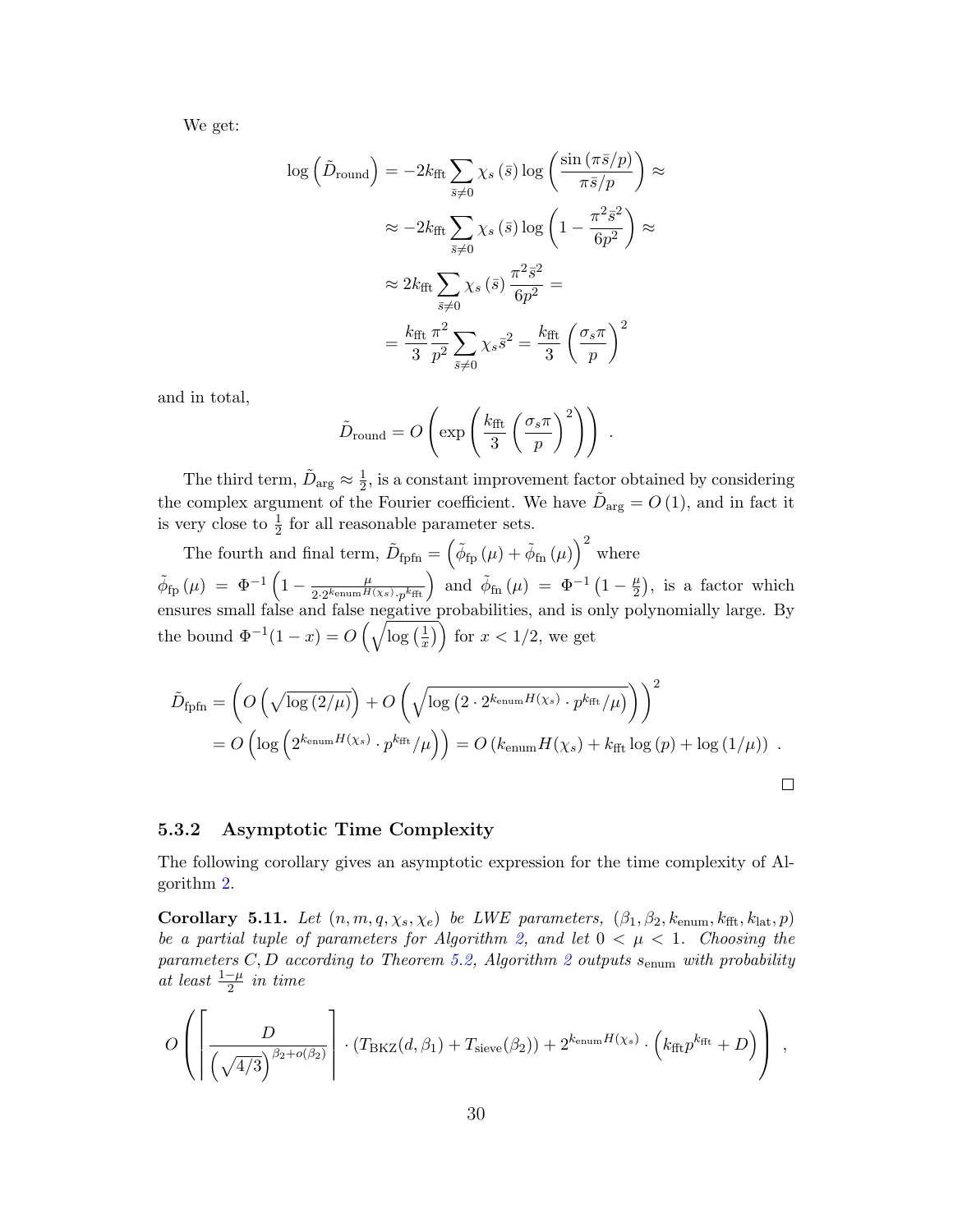where

$$
D = O\left(e^{4\left(\frac{\ell\sigma_s\pi}{q}\right)^2} \cdot e^{\frac{k_{\text{fft}}}{3}\left(\frac{\sigma_s\pi}{p}\right)^2} \cdot (k_{\text{enum}} \cdot H(\chi_s) + k_{\text{fft}} \cdot \log(p) + \log(1/\mu))\right) ,
$$
  

$$
\ell\sigma_s = \sigma_e^{\frac{m}{m+k_{\text{lat}}}} \cdot (\sigma_s q)^{\frac{k_{\text{lat}}}{m+k_{\text{lat}}}} \cdot \sqrt{4/3} \cdot \sqrt{\frac{\beta_2}{2\pi e}} \cdot \delta(\beta_1)^{\frac{m+k_{\text{lat}}-\beta_2}{2}} \cdot (1+o(1)) ,
$$

and  $T_{\text{BKZ}}$ ,  $T_{\text{sieve}}$  are the running times of the BKZ algorithm and lattice sieving algorithm, respectively.

Proof. By Theorem [5.1,](#page-18-1) the running time of the algorithm is

$$
T_{\text{sample}_{\beta_1, \beta_2, D}}(m + k_{\text{lat}}) + 2^{k_{\text{enum}}H(\chi_s)} \cdot (T_{\text{fft}}(k_{\text{fft}}, p) + T_{\text{table}}) ,
$$

where  $T_{\text{sample}_{\beta_1,\beta_2,D}}(m + k_{\text{lat}})$  is the cost of Algorithm [3,](#page-16-1)  $T_{\text{fft}}(k_{\text{fft}}, p)$  is the cost of FFT, and  $T_{\text{table}}$  is the cost of the updating the table in each iteration. By Lemma [4.1,](#page-16-3)

$$
T_{\text{sample}_{\beta_1, \beta_2, D}}(m + k_{\text{lat}}) = O\left(\left[\frac{D}{N_{\text{sieve}}(\beta_2)}\right] \cdot (T_{\text{BKZ}}(d, \beta_1) + T_{\text{sieve}}(\beta_2))\right) =
$$
  
= 
$$
O\left(\left[\frac{D}{\left(\sqrt{4/3}\right)^{\beta_2 + o(\beta_2)}}\right] \cdot (T_{\text{BKZ}}(d, \beta_1) + T_{\text{sieve}}(\beta_2))\right).
$$

Moreover, it is well known that FFT can be implemented in  $T_{\text{fft}}(k_{\text{fft}}, p) = O\left(k_{\text{fft}}p^{k_{\text{fft}}}\right)$ operations (see e.g. [\[Knu98\]](#page-51-8)). Lastly, the table updating can be performed in  $T_{\text{table}} =$  $O(D)$  operations according to Lemma [5.12](#page-30-1) below. Combining the above with the formula for D from Corollary [5.10,](#page-28-0) we get the desired result.  $\Box$ 

## <span id="page-30-0"></span>5.4 Efficient Updating of the FFT Input

Recall that in Algorithm [2,](#page-14-0) we enumerate on the value of  $s_{\text{enum}}$ . Under that enumeration, we calculate a table T, and for every short vector pair  $(x, y)$  we add the phase  $e^{(x_j^T b - y_{j,\text{enum}}^T \tilde{s}_{\text{enum}})} \overset{2\pi i}{\rightarrow}$  to cell  $\left[\frac{p}{q}\right]$  $\left\lfloor \frac{p}{q} y_{j, \text{fft}} \right\rfloor$  of T. Then, we use the FFT algorithm to calculate the Fourier transform of T. Naively, updating the tables requires computation of the inner product  $y_{j, \text{enum}}^T \tilde{s}_{\text{enum}}$  for each pair, which costs  $O(k_{\text{fft}} D)$ . We can improve this algorithmically.

<span id="page-30-1"></span>**Lemma 5.12.** Preparing the table T when iterating over the possible values of  $s_{\text{enum}}$ in descending order of probabilities can be done in amortized 4D addition operations.

*Proof.* We describe an efficient algorithm for updating the table  $T$  while iterating over all possible values of  $s_{\text{enum}}$  with log-likelihood above some constant  $C$ . We first note that instead of calculating each inner product  $y_{j, \text{enum}}^T \tilde{s}_{\text{enum}}$  from scratch, we can store the inner products and use them to calculate subsequent inner products faster. If we have already calculated the inner product  $y_{j, \text{enum}}^T \tilde{s}_{\text{enum}}$ , we can calculate the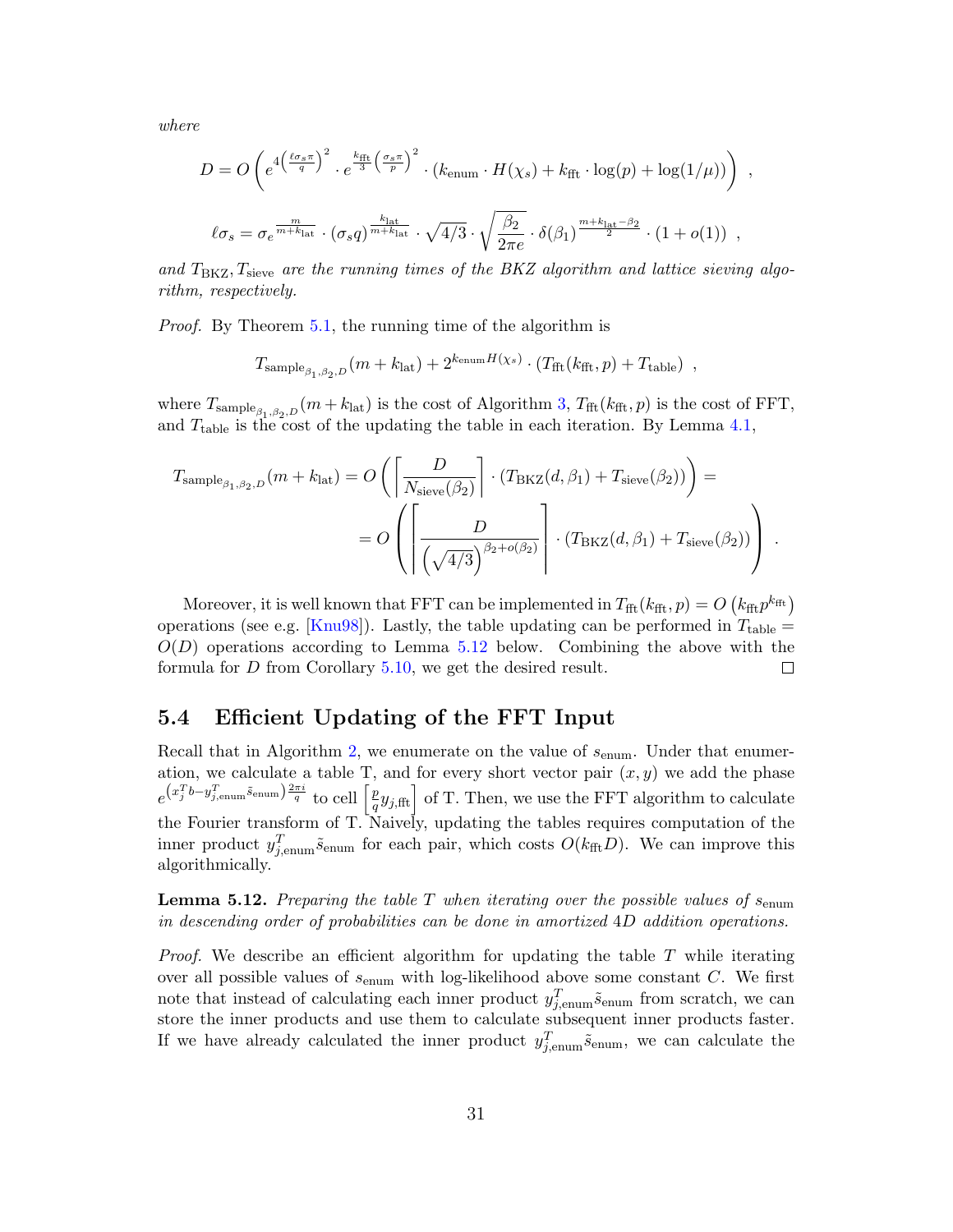inner product  $y_{j, \text{enum}}^T \tilde{s}_{\text{enum}}^{\prime}$  as  $y_{j, \text{enum}}^T \tilde{s}_{\text{enum}} + y_{j, \text{enum}}^T (\tilde{s}_{\text{enum}}^{\prime} - \tilde{s}_{\text{enum}})$ . The update operations requires only as many multiplications as there are non-zero coordinates in  $(\tilde{s}_{\text{enum}}' - \tilde{s}_{\text{enum}}).$ 

Thus, to calculate all inner products  $y_{j, \text{enum}}^T \tilde{s}_{\text{enum}}$  for all values of  $s_{\text{enum}}$ , we just have to find an efficient iteration order where only one coordinate changes in every iteration step. To efficiently iterate over the possible values of  $s_{\text{enum}}$  with log-likelihood above some cutoff, we use the following algorithm:

- 1. We use the most likely  $\tilde{s}_{\text{enum}}$  as the starting point for the iteration.
- 2. We then enumerate over all values for the first coordinate which do not lower the log-likelihood below the cutoff, and for each we recursively iterate over the remaining coordinates using the same algorithm.

We note that for some  $\tilde{s}_{\text{enum}}$  to be reached, the algorithm has to perform a series of recursive calls with intermediate possible values of  $s_{\text{enum}}$ . In the *i*'th intermediate value, the first i coordinates are equal to those of  $\tilde{s}_{\text{enum}}$ , and the last  $n-i$  coordinates have the most likely value of  $\chi_s$ . Since the coordinates are sampled independently, the log-likelihood of every intermediate is larger than that of  $\tilde{s}_{\text{enum}}$ . Thus, if the loglikelihood of  $\tilde{s}_{enum}$  is above the cutoff, the likelihoods of all necessary intermediates are also above the cutoff, and it will be reached by the algorithm. It follows that all possible values of  $\tilde{s}_{enum}$  are found by the algorithm.

This iteration order does not guarantee, however, that the iteration proceeds in order of decreasing probability. To iterate over the values of the secret in descending order of probabilities, we perform a series of iterations, with decreasing cutoffs for the minimal log-likelihood of a value of  $\tilde{s}_{enum}$  found by the iteration. We pick the cutoffs so that in the *i*'th iteration, we iterate over  $2^i$  values for  $\tilde{s}_{\text{enum}}$ . This ensures that we reach the *j*'th most likely value for  $s_{\text{enum}}$  in step  $\lceil \log_2(j) \rceil$ , and do  $1+2+4+\cdots+2^{\lceil \log_2 j \rceil} < 4j$ iterations. Thus, during our iteration, when we reached the  $j$ 'th value for the first time, we will have updated the table no more than  $4j$  times. П

# <span id="page-31-0"></span>6 Lattice Sieving Cost Model

In this section we review our model for the cost of lattice sieving in the RAM model. Our model largely follows [\[AGPS20\]](#page-45-6), apart from a number of changes. We start by describing the model used in [\[AGPS20\]](#page-45-6), then describe the differences in our model.

The costs of our algorithm are calculated according to our model, as well as the model in [\[AGPS20\]](#page-45-6), in Section [7.3.](#page-38-0)

#### <span id="page-31-1"></span>6.1 General Overview of the Model

As stated above, our cost model is based on the model presented in [\[AGPS20\]](#page-45-6). For the purposes of this work, we limit ourselves to the classical model and leave the quantum model for future work. In this section we review basic properties of the model, as present in [\[AGPS20\]](#page-45-6).

Recall that lattice sieving is an algorithm for finding a list of short vectors in a lattice. The algorithm starts by generating a list of long lattice vectors. It then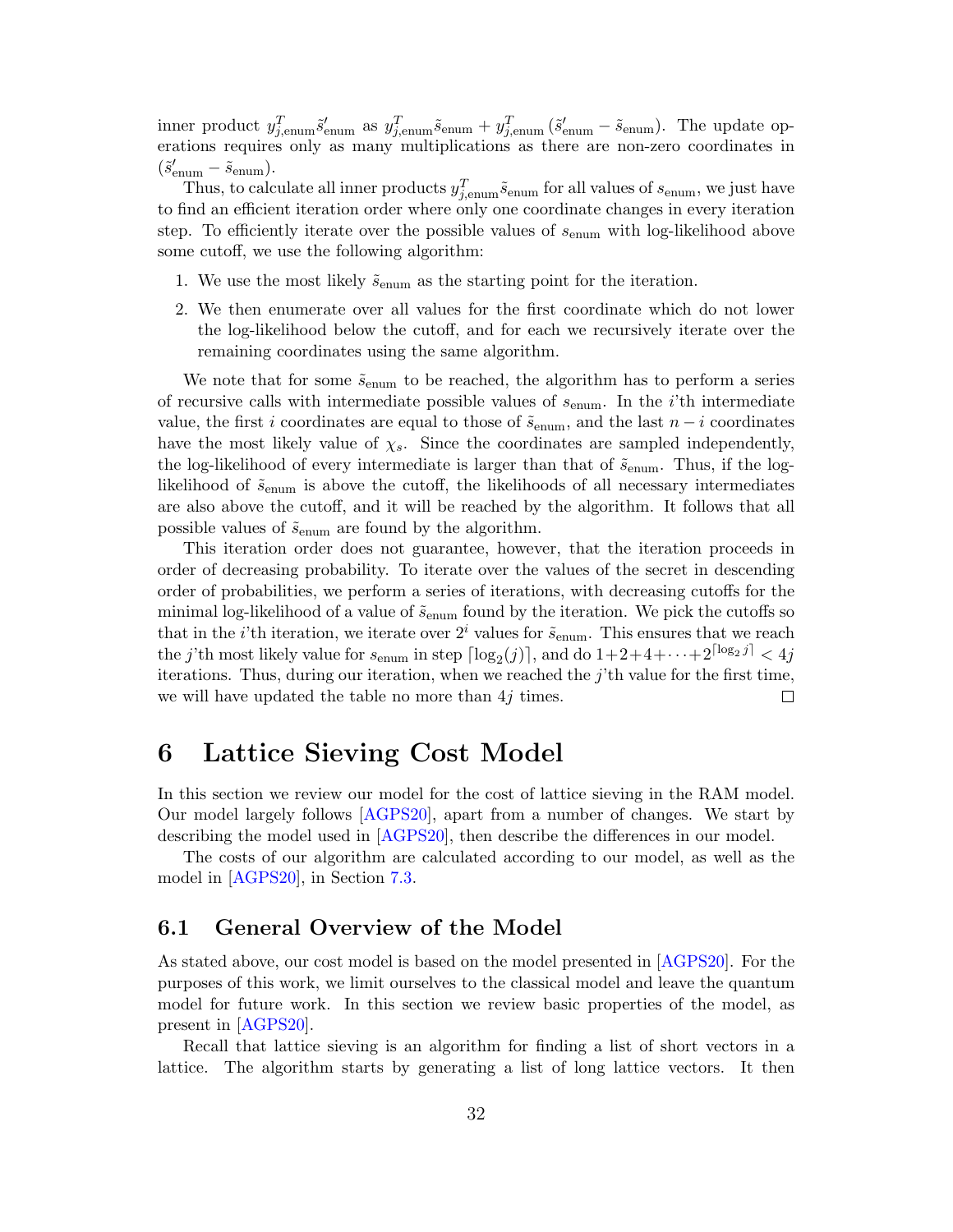repeatedly applies the "AllPairSearch" routine, finding short combinations of vectors in the list and adding them to the list. Heuristically, after some number of repetitions of this routine, the list contains the  $N_{\rm sieve}(d)$  shortest vectors in the lattice. The cost of a sieve in this model is the number of basic logic gates required in total for implementing the "AllPairSearch" routines.

<span id="page-32-0"></span>Progressive Lattice Sieving. Following [\[AGPS20,](#page-45-6) [ABD](#page-44-4)<sup>+</sup>21], our model uses progressive lattice sieving [\[LM18\]](#page-51-7), which is a variant of lattice sieving in which sieves on sublattices of increasing dimensions are performed. This model assumes that running a sieve in dimension  $d$  requires performing one "AllPairSearch" in dimension  $d'$  for every  $d' \leq d$ .

<span id="page-32-3"></span>Locality Sensitive Filtering. The implementation of the "AllPairSearch" routine in this model uses Locality Sensitive Filtering (LSF) [\[BDGL16\]](#page-46-7). In order to find close pairs of vectors in a list, the algorithm constructs buckets according to certain filters, such that vectors in the same bucket are more likely to be close to each other. The algorithm then iterates over all such pairs to find all close pairs in the list.

Locality Sensitive Filtering uses Random Product Codes for the construction of the buckets. The core part of the algorithm is the decoding routine, which efficiently finds the set of buckets in which a given vector lies.

<span id="page-32-2"></span>Popcount Filter. The "popcount-filter" is a practical improvement of Locality Sensitive Filtering introduced in [\[AGPS20\]](#page-45-6). The core idea is that instead of directly checking whether a pair of vectors is close by calculating their inner product, the algorithm first performs a cheaper test which is more likely to succeed for close pairs of vectors. If the test is passed, the heavier inner product calculation is performed.

## <span id="page-32-1"></span>6.2 Modifications of the Model

In this section we list the main differences between the model from [\[AGPS20\]](#page-45-6) and our model.

- The main difference is the cost of the random product code decoding algorithm. Our algorithm requires one addition, one xor, and three comparisons per legal codeword, which translate to 433 gates for a lattice of rank 400, as opposed to [\[AGPS20\]](#page-45-6) which requires a super-constant number of inner products per legal codeword, which translate to 3,540,524 gates for a lattice of rank 400. This algorithm is described in Section [6.2.1.](#page-33-0)
- Additionally, we optimize the popcount filters over a larger set of parameters than the one considered in [\[AGPS20\]](#page-45-6). Popcount filters allow skipping the calculation of the inner product of two vectors by checking if the sign bits of their coordinates tend to be the same (or, more generally, the sign bits of their projections to one dimensional vector spaces). When two vectors are close to each other, their sign bits are the same with probability  $\approx \frac{2}{3}$  $\frac{2}{3}$ , while two random vectors are expected to share sign bits with probability  $\frac{1}{2}$ . When checking if two vectors are close, before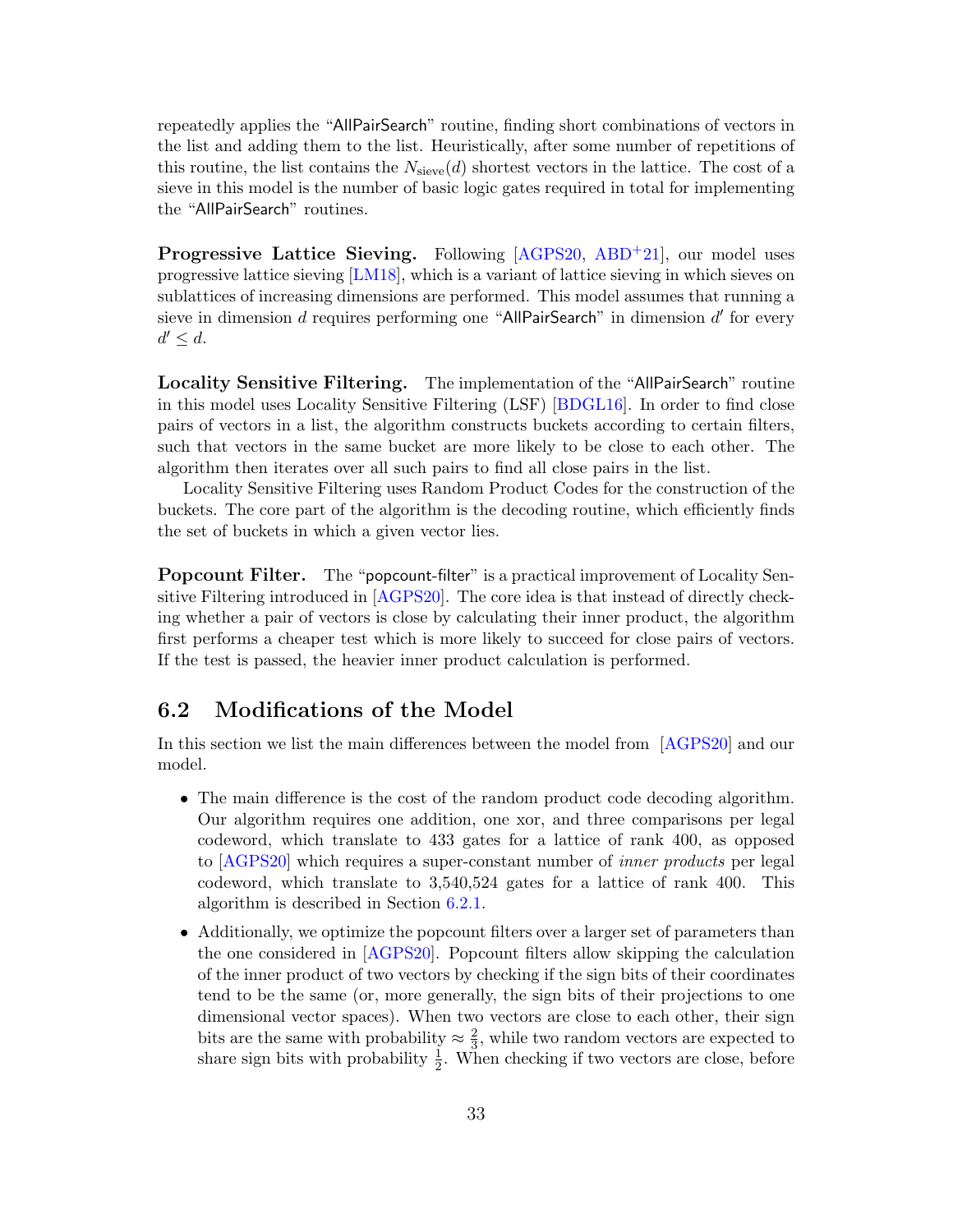calculating the inner product, we calculate how many bits differ among their sign bits. If the number of differing bits is above some threshold, we conclude that the two vectors are likely not close without calculating their inner product.

The popcount filters have two parameters  $-$  the number of sign bits and the threshold. In  $[AGPS20]$ , the threshold is fixed to be  $1/3$  of the number of sign bits. With these parameters, roughly half of the close vector pairs are rejected by the filter. We optimized both of these parameters. For a lattice of rank 400, we use the sign bits of 576 projections, and require that no more than 208 sign bits are different. This allows  $\approx 91\%$  of the close vector pairs to pass the filter.

- Similarly to  $[ADH^+19]$  $[ADH^+19]$ , we treat every lattice vector v as  $\pm v$ . This reduces the number of list vectors used in the sieve by a factor of 2. Additionally, since the number of queries to the LSF data structure becomes twice the number of vectors used in its construction, the LSF parameters involved in the construction and querying are optimized independently.
- Finally, our model considers two additional factors which make it more realistic and pessimistic for the attacker.
	- Originally, the number of filters in the LSF construction is determined by the probability of two close vectors to lie in the same bucket. Namely, if this probability is p, then one constructs  $\frac{1}{p}$  filters such that each pair has probability  $1-\frac{1}{e}$  $\frac{1}{e}$  to be found. However, this means that a constant proportion of the close pairs will not be found. Since the size of the list is the same as the number of close pairs in it, the list size will shrink by a constant factor after one iteration, and the next iterations will not continue properly.

In order to solve this problem, we increase the size of the list by a constant factor such that only a constant proportion of the close pairs is required for the iterations to continue. We then multiply the number of filters by an appropriate constant such that the required proportion of the close pairs is found. We optimize these constant factors to minimize the cost of the algorithm.

– The cost of "AllPairSearch" in [\[AGPS20\]](#page-45-6) is mainly composed of two parts: the total cost of "popcount-filter" calculations, and the total cost of inner product calculations. The cost of the inner product calculations is ignored, but is ensured to be smaller than the cost of the popcount calculations. In our model, we add the two costs together.

Despite these pessimistic factors, our model predicts significantly lower costs for lattice sieving, mainly due to the improved random product code decoding algorithm.

#### <span id="page-33-0"></span>6.2.1 Random Product Code Decoding Algorithm

In this section, we describe our Random Product Code decoding algorithm, which is a slightly optimized version of the algorithm presented in [\[BDGL16\]](#page-46-7). Since the algorithm is outside the scope of this paper, we describe it in general terms and do not give a formal analysis of its running time.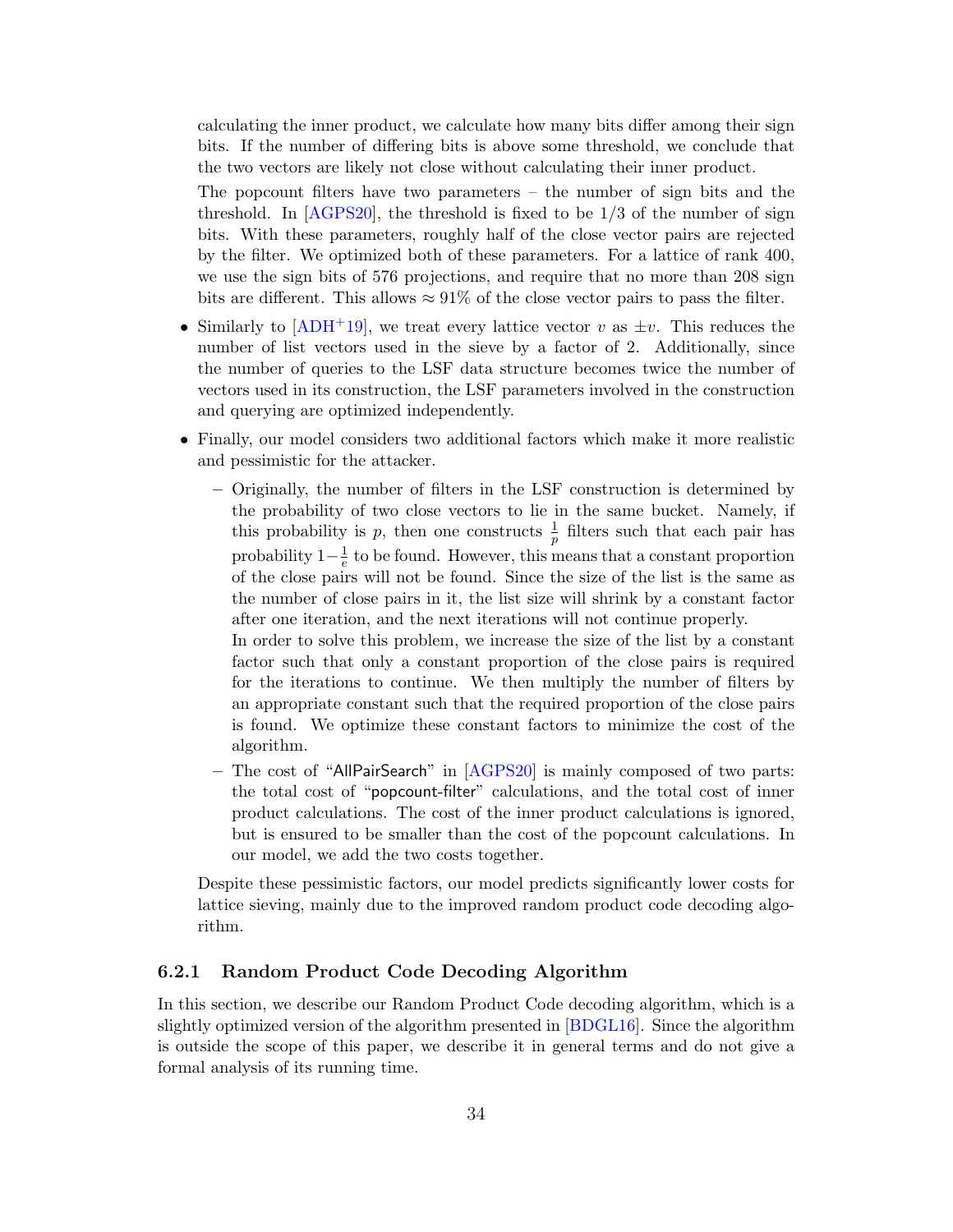We start by describing the Random Product Code decoding problem. Let  $v \in \mathbb{R}^{l \cdot k}$ be a given vector, and let  $V_1, \ldots, V_k \subseteq \mathbb{R}^{l \cdot k}$  be *l*-dimensional vector spaces such that  $V_i \perp V_j$  for all  $i, j$ . Let  $L_i \subseteq V_i$  for  $i = 1, \ldots, k$  be lists of vectors of length  $\frac{1}{\sqrt{k}}$  $\frac{1}{k}$  called *filters.* A *codeword* is a k-tuple of filters,  $(f_1, \ldots, f_k) \in L_1 \times \cdots \times L_k$ , which represents the vector  $\sum_i f_i$ . A legal codeword is a codeword for which  $\sum_i \langle f_i, v \rangle \ge C$  for a given constant  $C \in \mathbb{R}$ . We refer to this sum as the inner product of a codeword and v. The problem is to efficiently find all legal codewords.

Our general strategy is, given a vector, to define an iteration tree over all legal codewords. The algorithm is similar to the algorithm for updating the FFT table presented in Section [5.4.](#page-30-0) The nodes of the tree represent legal codewords. For each codeword, we define several codewords as possible child nodes, and the child nodes are the subset of those that are legal. When iterating, we store only the current codeword and its inner product with the query vector.

The iteration order must satisfy three properties:

- 1. For every legal codeword except for the root codeword, there exists a legal parent node with a larger inner product with the query vector.
- 2. Given the inner product of a codeword and the query vector, the inner products between its child codewords and the query vector can be calculated using a constant number of operations.
- 3. For every node, only a constant number of possible child codewords are checked and found to be illegal codewords.

Property 1 ensures that all legal codewords are visited by the iteration. Properties 2 and 3 ensure that the iteration requires a constant number of operations per legal codeword.

We preprocess the lists  $L_i$  to allow quick iteration. Each list  $L_i$  is sorted by descending order of inner product with the query. Then, the lists are relabeled so that the inner product of the difference between first two vectors and the query vector is descending:  $\langle L_i[1] - L_i[0], v \rangle \ge \langle L_{i+1}[1] - L_{i+1}[0], v \rangle$ .

We now define the iteration order. Each codeword is represented as a  $k$ -tuple of indices in the  $L_i$ : the codeword w is represented by a tuple of indices  $(w_1, w_2, \ldots, w_k)$ , and represents the vector  $\sum_i L_i[w_i]$ . The root node is the codeword  $(0, 0, \ldots, 0)$ . For every codeword, we denote by  $n_w$  its largest nonzero index, or  $-1$  for the root. The possible child nodes of the node w are obtained by incrementing  $w[j]$  for any  $j \geq n_w$ .

For every child node, its parent node can be obtained by decrementing the last nonzero index. Since each list  $L_i$  is sorted by decreasing inner product with  $v$ , decrementing any index in the codeword increases the inner product with  $v$ , so property 1 is satisfied.

A parent node  $w^{(p)}$  and a child node  $w^{(c)}$  differ in a single filter, where  $w_i^{(c)} =$  $w_i^{(p)} + 1$ . Thus, the difference between the vectors they represent is  $L_i[j+1]-L_i[j]$  for some j, and the difference between their inner products with v is  $\langle L_i[j+1] - L_i[j], v \rangle$ . This term can be precomputed so that the calculation takes a constant number of operations, so property 2 is satisfied.

The second term can be precomputed so that the calculation takes a constant number of operations, so property 2 is satisfied. All child nodes of the codeword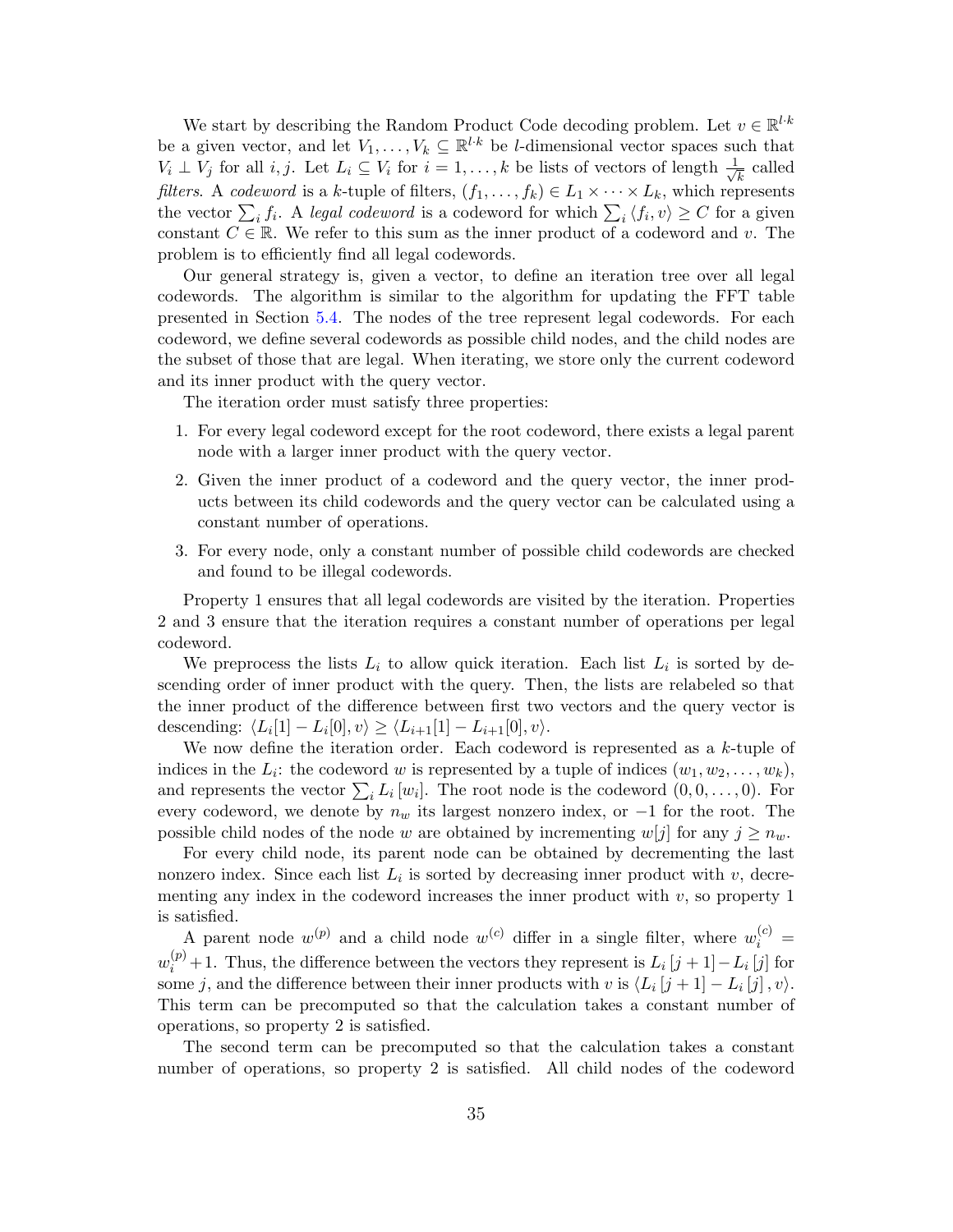w are obtained by incrementing  $w_j$  for some  $j \geq n_w$ . Except for  $w_{n_w}$ , the values of  $w_i$  are all zero, by the definition of  $n_w$ . Thus, the inner products of v with the child nodes of  $w$  are all equal to the inner product of  $v$  with  $w$ , plus a term of the form  $\langle L_j [1] - L_j [0] \rangle$ . In the preprocessing stage, the lists  $L_i$  were relabeled so that  $\langle L_j[1] - L_j[0] \rangle \geq \langle L_{j+1}[1] - L_{j+1}[0] \rangle$ . Therefore, if for some  $j > n_w$  the child node obtained by incrementing  $j$  is illegal, it implies that the child nodes obtained by incrementing any  $j' > j$  are also illegal. This means that the iteration can stop considering child nodes after the first illegal child node in which  $j > n_w$ . Thus, up to two illegal child nodes are considered, and property 3 is satisfied.

A careful analysis shows that the number of operation per legal codeword is a single addition, three comparisons, and a single xor.

As a further optimization, we note that the inner product calculations do not require floating-point operations, and can be performed using 16-bit integers instead. The sum of k b-bit numbers has an error of no more than  $k2^{-b}$ . When the error is smaller than  $O(\frac{1}{n})$  $\frac{1}{n}$ , the effect on the accuracy of the LSF is insignificant. Thus, for relevant lattice ranks and values of  $k$ , 16 bits are more than sufficient.

# <span id="page-35-1"></span>7 Analysis in the RAM Model

In this section we perform a detailed analysis of our attack in the RAM model. We start off by stating the different assumptions we make when analyzing lattice algorithms. Afterwards, we describe our refined analysis of the cost of sieving. We then determine the cost of our attack under these assumptions. Finally, we present the concrete costs of our attack for various LWE-based candidates.

## <span id="page-35-0"></span>7.1 Description of the Model and Assumptions

We now state the exact costs and assumptions on the behaviour of the various lattice algorithms in the RAM model. Our assumptions are standard and follow e.g. [\[AGPS20,](#page-45-6)  $ABD+21$  $ABD+21$ ,  $DKL+21$  $DKL+21$ . We list them here for completion and clarity.

Recall the Geometric Series Assumption (Assumption [2.1\)](#page-7-1), and the Gaussian Heuristic (Assumption [2.2\)](#page-8-0) from Section [2.2.](#page-7-3) Both are used in the analysis of the Short Vectors Sampling Algorithm (Algorithm [3\)](#page-16-1) in Lemma [4.2](#page-17-1) which we use in this section. Also recall Assumption [4.4](#page-17-2) and its extension, Assumption [5.8,](#page-22-0) regarding the distribution of the outputs of Algorithm [3.](#page-16-1) We use these assumptions in the analysis of the attack in Section [5.](#page-17-0)

Our additional assumptions are as follows.

<span id="page-35-2"></span>**Assumption 7.1** (Sieve Quality [\[AGPS20\]](#page-45-6)). Let  $\Lambda$  be some lattice of dimension  $\beta$ . The number of lattice points produced by a sieve is

$$
N_{\rm sieve}(\beta) = \frac{1}{\mathsf{Caps}(\beta,\pi/3)} \ ,
$$

where  $\textsf{Caps}(d, \theta)$  is the probability that a vector sampled uniformly from the unit dsphere has angle at most  $\theta$  with some fixed unit vector.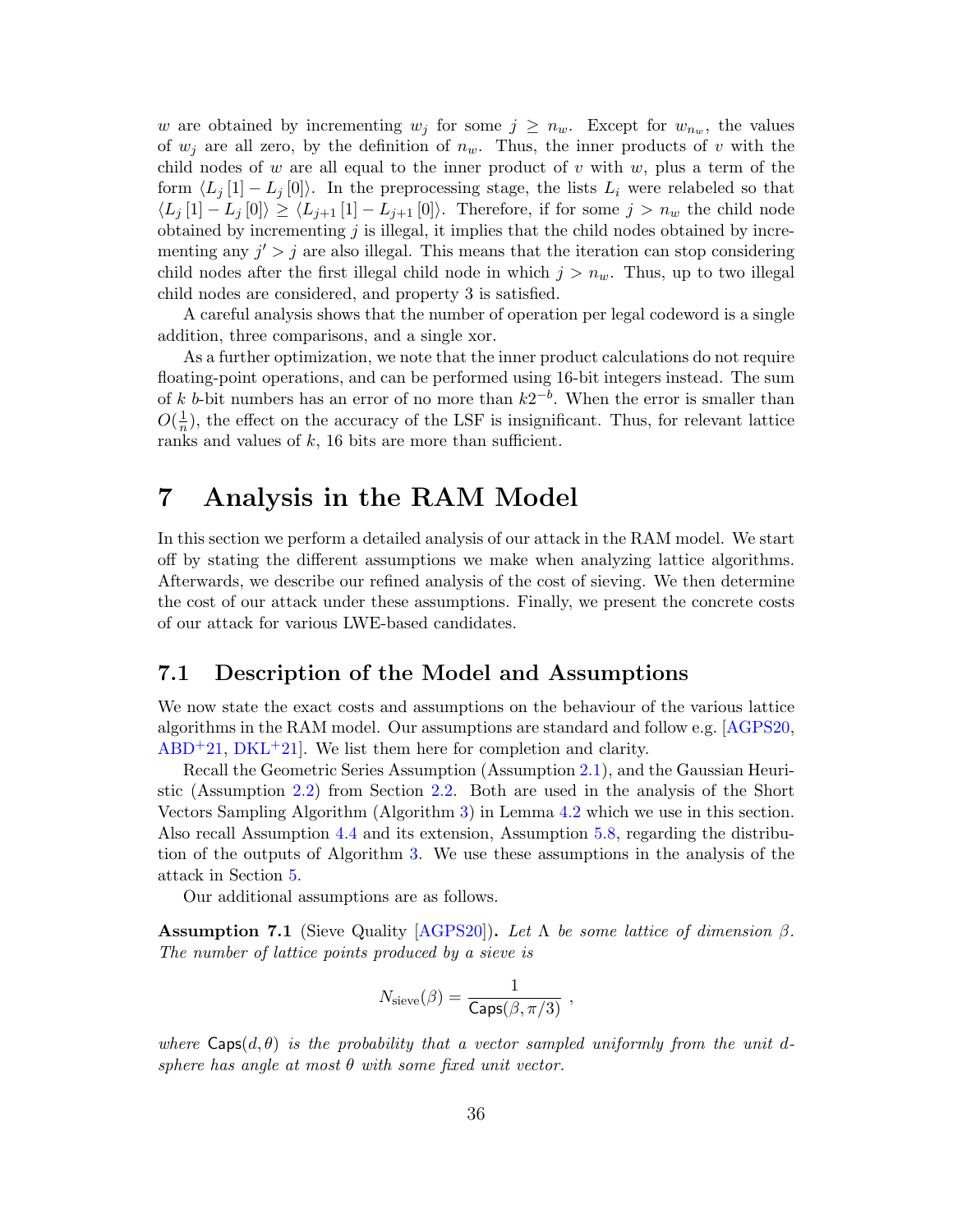<span id="page-36-0"></span>**Assumption 7.2** ("Dimensions-for-Free"  $[Due18, ADH+19]$  $[Due18, ADH+19]$  $[Due18, ADH+19]$ ). Solving SVP for lattices in dimension  $\beta$  can be done using a sieve of dimension  $\beta^{\text{eff}}$ . In [\[Duc18\]](#page-49-5),  $\beta^{\text{eff}}$  is estimated as

$$
\beta^{\text{eff}} = \beta - \frac{\beta \log(4/3)}{\log(\beta/(2\pi e))}
$$

We refer to this model as the Asymptotic Model. In  $[ADH^+19]$  $[ADH^+19]$ ,  $\beta^{\text{eff}}$  is estimated as

$$
\beta^{\text{eff}} = \beta - (11.46 + 0.0757 \cdot \beta) .
$$

We refer to this model as the G6K Model.

In Section [7.3,](#page-38-0) we analyze our attack for different candidates both under the asymptotic and the G6K models. Skipping ahead, the  $log_2$  of the running time is smaller by no more than 2 (and the difference is is usually smaller, around 1) when assuming the G6K model over the asymptotic one. Compared to the effect of the proposed attack itself, and the suggested sieving costs, the effect of the choice of the dimensions-for-free model is not dramatic.

<span id="page-36-1"></span>**Assumption 7.3** (Sieve and BKZ Cost [\[LM18,](#page-51-7) [ABD](#page-44-4)<sup>+21]</sup>). The cost of lattice sieving in a β-dimensional lattice using progressive sieving is

$$
T_{\text{sieve}}(\beta) = C_{\text{prog}} \cdot T_{\text{NNS}}(\beta) ,
$$

and the cost of progressive  $BKZ_{d,\beta}$  is

$$
T_{\text{BKZ}}(d,\beta) = C_{\text{prog}}^2 \cdot (d - \beta + 1) \cdot T_{\text{NNS}}(\beta^{\text{eff}}).
$$

Here  $T<sub>NNS</sub>(\beta)$  is the cost of an "AllPairSearch" routine in dimension  $\beta$ . Moreover,  $C_{\text{prog}} = 1/\left(1-2^{-0.292}\right)$  is the sum of a geometric series which accounts for the total number of calls to "AllPairSearch", and  $\beta^{\text{eff}}$  is the effective sieving dimension due to the "dimensions-for-free" (see Assumption [7.2\)](#page-36-0).

We consider two cost models for  $T_{NNS}$  – the one by [\[AGPS20\]](#page-45-6) and our refined model described in Section [6.](#page-31-0) Our results are optimized for each model and discussed in Section [7.3.](#page-38-0)

Finally, let us make some assumptions about the cost of the FFT operation.

<span id="page-36-2"></span>**Assumption 7.4** (FFT Cost [\[Knu98\]](#page-51-8)). Given a table T of dimensions  $p^n$  for some integers  $n, p$ , the cost of performing FFT on  $T$  is

$$
T_{\text{fft}}(n, p) = C_{\text{mul}} \cdot n \cdot p^{n+1} ,
$$

where  $C_{\text{mul}}$  is the cost of a single multiplication. We assume that  $C_{\text{mul}} = |\text{word}|^2$ , using naive multiplication.

We work with wordsize of 4 bytes (32 bits). This is sufficient precision for the floating-point arithmetics involved for the candidates considered.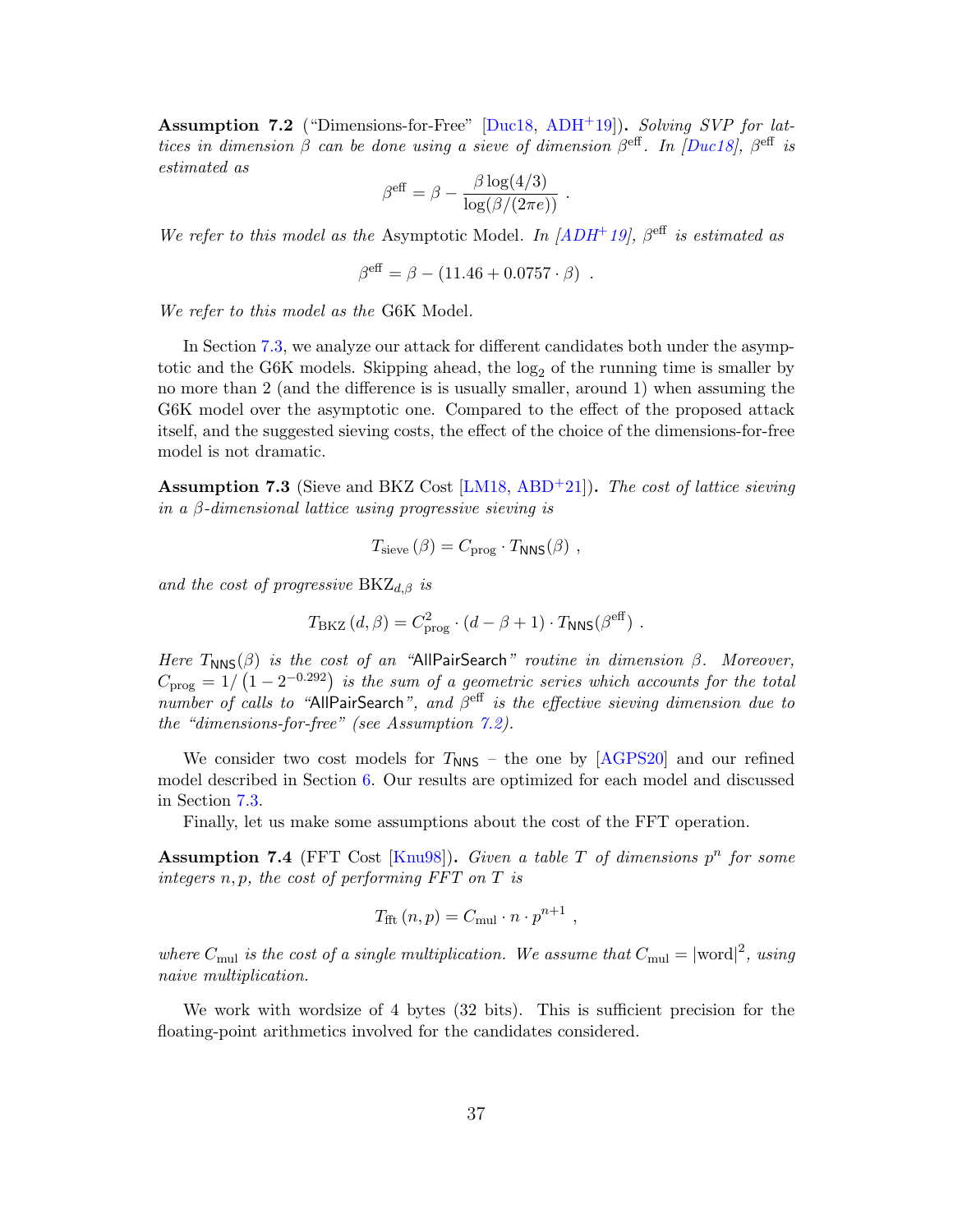#### 7.2 Complexity Analysis

We now turn to analyze the complexity of Algorithm [3](#page-16-1) and Algorithm [2](#page-14-0) in the RAM model. Our analysis relies on the assumptions stated in Section [7.1,](#page-35-0) and follows the same notations.

<span id="page-37-0"></span>**Lemma 7.5** (Cost of Short Vectors Sampling Procedure). Let  $\Lambda$  be a d-dimensional lattice, let  $\beta_1, \beta_2$  be the basis reduction block size, and vectors sampling block size respectively, and let D be the required number of vectors. Recall the notations from Assumption [7.3.](#page-36-1) The cost of Algorithm [3](#page-16-1) is

$$
T_{\text{sample}_{\beta_1, \beta_2, D}}(d) = \left[ \frac{D}{N_{\text{sieve}}(\beta_2)} \right] \cdot \left( C_{\text{prog}}^2 \cdot (d - \beta_1 + 1) \cdot T_{\text{NNS}}(\beta_1^{\text{eff}}) + C_{\text{prog}} \cdot T_{\text{NNS}}(\beta_2) \right)
$$

*Proof.* Algorithm [3](#page-16-1) consists of  $\left[\frac{D}{N}\right]$  $N_{\text{sieve}}(\beta_2)$ I iterations, and each iteration has two steps. The first is a progressive BKZ on a lattice of dimension d using block size  $\beta_1$ . The second is a progressive sieve of dimension  $\beta_2$ . By Assumption [7.3,](#page-36-1) the cost of the former is

$$
C_{\text{prog}}^2 \cdot (d - \beta_1 + 1) \cdot T_{\text{NNS}}(\beta_1^{\text{eff}}).
$$

Similarly, the cost of the latter is

$$
C_{\rm prog} \cdot T_{\rm NNS}(\beta_2) \ .
$$

.

 $\Box$ 

We turn to analyze our attack. The analysis, as formally stated below, is straightforward – it follows from Theorem [5.1](#page-18-1) and the supporting lemmas and assumptions referenced in the statement. Recall the parameters of the algorithm, as described in Section [3.2.](#page-13-0)

**Theorem 7.6.** Let  $(n, m, q, \chi_s, \chi_e)$  be LWE parameters,  $(\beta_1, \beta_2, k_{\text{enum}}, k_{\text{fft}}, k_{\text{lat}}, p)$  be a partial tuple of parameters for Algorithm [2,](#page-14-0) and  $\frac{1-\mu}{2}$  the desired success probability. Set  $C, D$  to be integers determined by Theorem [5.9.](#page-25-0) Then the cost of Algorithm [2](#page-14-0) in the RAM model is

$$
T_{\text{sample}_{\beta_1, \beta_2, D}}\left(k_{\text{lat}} + m\right) + 2^{k_{\text{enum}}H(\chi_s)}\left(T_{\text{fft}}(k_{\text{fft}}, p) + T_{\text{table}}(D)\right) ,
$$

where

• The sampling time is:

$$
\begin{aligned} T_{\text{sample}_{\beta_1,\beta_2,D}}\left(k_{\text{lat}}+m\right) &= \\ &= \left\lceil \frac{D}{N_{\text{sieve}}(\beta_2)} \right\rceil \cdot \left( C_{\text{prog}}^2 \cdot \left(k_{\text{lat}}+m-\beta_1\right) \cdot T_{\text{NNS}}(\beta_1^{\text{eff}}) + C_{\text{prog}} \cdot T_{\text{NNS}}(\beta_2) \right) \end{aligned}
$$

by Lemma [7.5.](#page-37-0)

• The FFT time is:  $T_{\text{fft}}(k_{\text{fft}}, p) = C_{\text{mul}} \cdot k_{\text{fft}} \cdot p^{k_{\text{fft}}+1}$  by Assumption [7.4.](#page-36-2)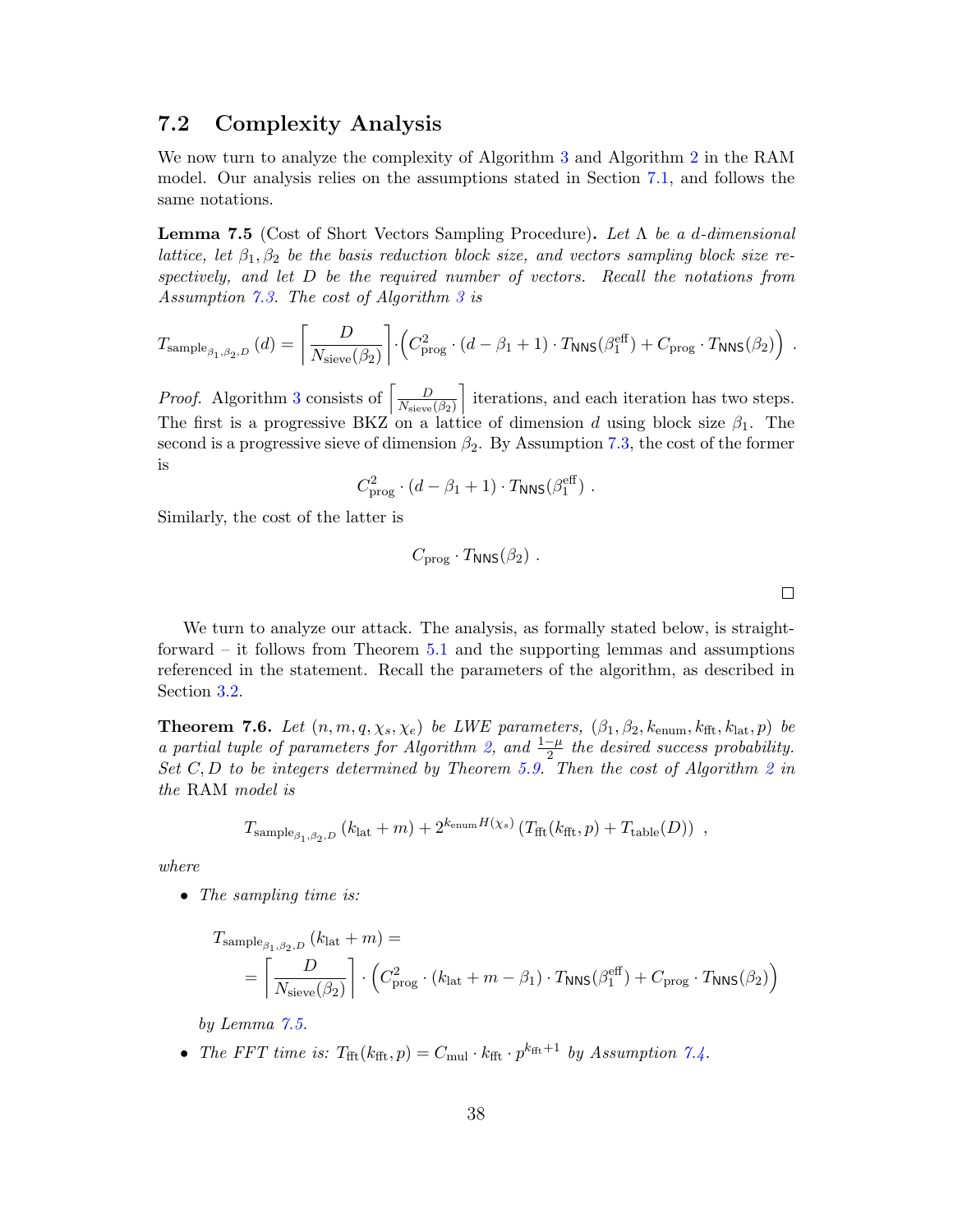• The required number of samples is:

$$
D = \tilde{D}_{\text{eq}} \cdot \tilde{D}_{\text{round}} \cdot \tilde{D}_{\text{arg}} \cdot \tilde{D}_{\text{fpfn}} \left(\mu\right) ,
$$

where

$$
\tilde{D}_{\text{equ}} = e^{4\left(\frac{\pi \sigma_s \ell}{q}\right)^2}
$$
\n
$$
\tilde{D}_{\text{round}} = \prod_{\overline{s} \neq 0} \left( \frac{\sin\left(\frac{\pi \overline{s}}{p}\right)}{\frac{\pi \overline{s}}{p}} \right)^{-2k_{\text{fft}}\chi_s(\overline{s})}
$$
\n
$$
\tilde{D}_{\text{arg}} = \frac{1}{2} \cdot e^{2\left(\chi_e(0) + e^{-\frac{8\pi^2 \alpha^{-2} \ell^2}{q^2(m+k_{\text{lat}})}}\right)^m \left(\chi_s(0) + e^{-\frac{8\pi^2 \ell^2}{q^2(m+k_{\text{lat}})}}\right)^{k_{\text{lat}}}}
$$
\n
$$
\tilde{D}_{\text{fpfn}}(\mu) = \left(\tilde{\phi}_{\text{fp}}(\mu) + \tilde{\phi}_{\text{fn}}(\mu)\right)^2
$$
\n
$$
\tilde{\phi}_{\text{fp}}(\mu) = \Phi^{-1} \left(1 - \frac{\mu}{2 \cdot 2^{k_{\text{enum}}H(\chi_s)} \cdot p^{k_{\text{fft}}}}\right)
$$
\n
$$
\tilde{\phi}_{\text{fn}}(\mu) = \Phi^{-1} \left(1 - \frac{\mu}{2}\right)
$$
\n*by Theorem*

$$
\ell \sigma_s = \sigma_e^{\frac{m}{m+k_{\text{lat}}}} \cdot (\sigma_s q)^{\frac{k_{\text{lat}}}{m+k_{\text{lat}}}} \cdot \sqrt{4/3} \cdot \sqrt{\frac{\beta_2}{2\pi e}} \cdot \delta(\beta_1)^{\frac{m+k_{\text{lat}}-\beta_2}{2}} \cdot (1+o(1))
$$
  
by Lemma 4.2.

 $5.9,$ 

• The table generation time is  $T_{table}(D) = 4 \cdot C_{add} \cdot D$  by Lemma [5.12.](#page-30-1)

## <span id="page-38-0"></span>7.3 Application to NIST Candidates

We now present the complexity of our attack on various NIST candidates. We optimized our attack for CRYSTALS-Kyber [\[BDK](#page-46-4)+18], CRYSTALS-Dilithium [\[DKL](#page-48-1)+18], and Saber [\[DKRV18\]](#page-48-3) and the results are presented below. We compare the estimated security parameters by the candidates' authors, the security level as defined in the Call for Proposals [\[Nat16\]](#page-51-0) and our proposed attack.

Our research primarily focused on CRYSTALS-Kyber. As our results also apply to CRYSTALS-Dilithium and Saber, we analyzed the proposed attack for these candidates as well. We note that the largest gap between the previously estimated security level, and the one arising from this work is obtained for CRYSTALS-Kyber, which was our main focus.

The results are given in Tables [3-](#page-39-0)[6.](#page-40-0) The tables differ by their exact cost models. As detailed in Section [7.1](#page-35-0) above, we consider both the asymptotic model [\[Duc18\]](#page-49-5) and the  $G6K$   $[ADH<sup>+</sup>19]$  $[ADH<sup>+</sup>19]$  model for the effect of "dimensions-for-free", see Assumption [7.2](#page-36-0) and the discussion following it. We also consider two cost models for the cost of sieving – the one suggested by [\[AGPS20\]](#page-45-6), and our estimations, see Assumption [7.3.](#page-36-1) The tables present the costs in every combination of these models.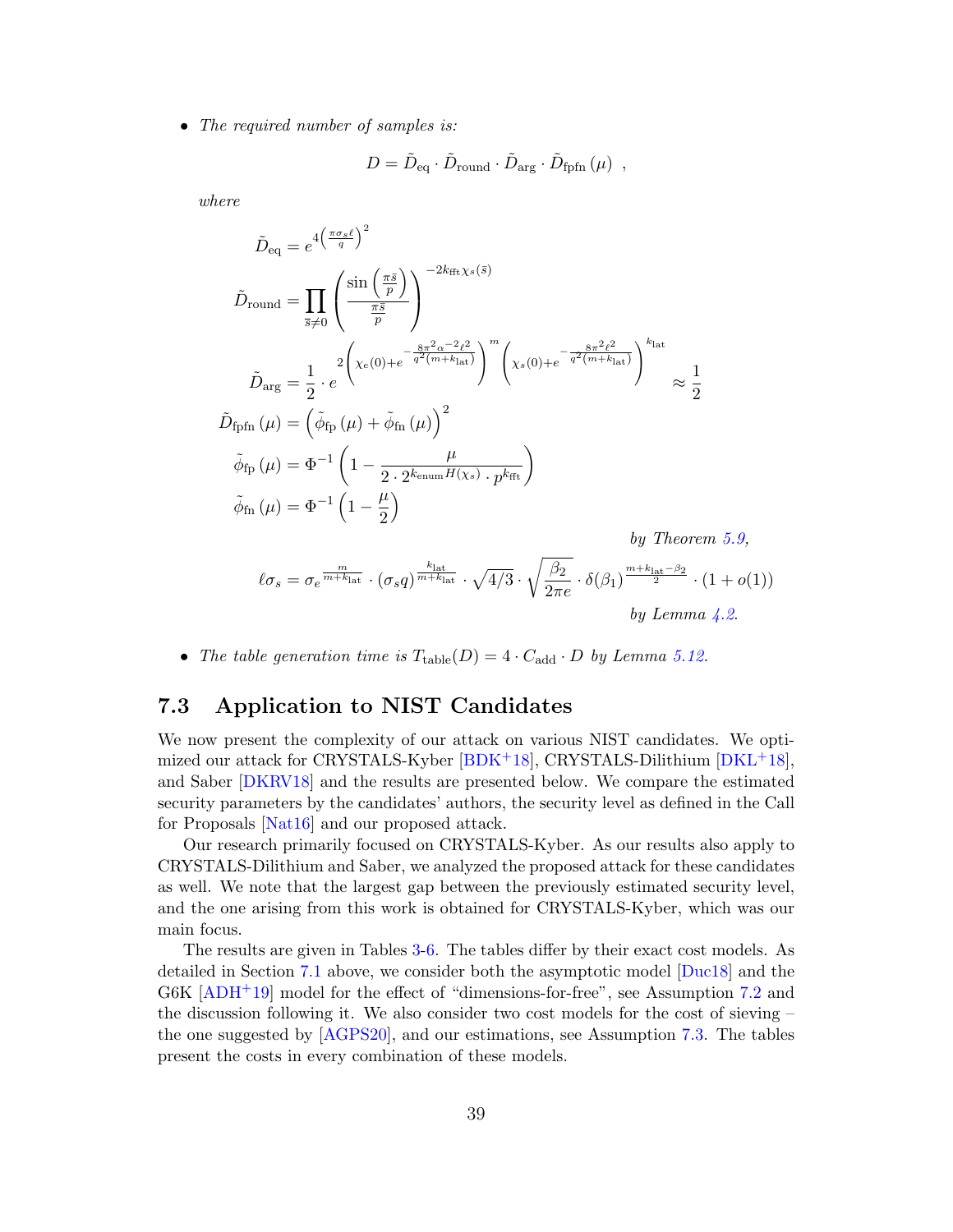| Candidate              | Required<br>Security<br>Level | Estimated<br>Security<br>Level<br>$[DKL+21]$ | This<br>Work |      |                |           |                         |                   |                  |
|------------------------|-------------------------------|----------------------------------------------|--------------|------|----------------|-----------|-------------------------|-------------------|------------------|
|                        | [ <b>N</b> at16]              | $[ABD+21]$<br>$[BMD+20]$                     |              | m    | $\mathcal{p}$  | $\beta_1$ | Parameters<br>$\beta_2$ | $k_{\text{enum}}$ | $k_{\text{fft}}$ |
| Kyber512               | 143                           | 151.5                                        | 143.8        | 474  | 5              | 377       | 380                     | 19                | 34               |
| Kyber768               | 207                           | 215.1                                        | 200.5        | 659  | 4              | 576       | 570                     | 30                | 59               |
| Kyber1024              | 272                           | 287.3                                        | 266.0        | 836  | 4              | 809       | 790                     | 40                | 82               |
| Dilithium2             | 146                           | 159                                          | 153.4        | 1002 | 6              | 409       | 406                     | 21                | 31               |
| Dilithium3             | 207                           | 217                                          | 210.5        | 1280 | 12             | 609       | 601                     | 21                | 34               |
| Dilithium <sub>5</sub> | 272                           | 285                                          | 273.3        | 1679 | 6              | 832       | 814                     | 36                | 64               |
| LightSaber             | 143                           | Unspecified                                  | 144.8        | 512  | $\overline{7}$ | 380       | 383                     | 16                | 29               |
| Saber                  | 207                           | Unspecified                                  | 210.4        | 712  | 6              | 612       | 603                     | 25                | 48               |
| FireSaber              | 272                           | Unspecified                                  | 273.4        | 885  | 5              | 835       | 816                     | 36                | 72               |

<span id="page-39-0"></span>Table 3: Evaluation of the security level using [\[AGPS20\]](#page-45-6) sieve costs and the asymptotic model [\[Duc18\]](#page-49-5).

<span id="page-39-1"></span>Table 4: Evaluation of the security level using [\[AGPS20\]](#page-45-6) sieve costs and the G6K model  $[ADH+19]$  $[ADH+19]$ .

| Candidate              | Required<br>Security | Estimated<br>Security<br>Level | This  |            |                |           |           |                   |                |  |  |
|------------------------|----------------------|--------------------------------|-------|------------|----------------|-----------|-----------|-------------------|----------------|--|--|
|                        | Level $[Nat16]$      | $[DKL+21]$<br>$[ABD+21]$       | Work  | Parameters |                |           |           |                   |                |  |  |
|                        |                      | $[BMD+20]$                     |       | m          | $\mathcal{p}$  | $\beta_1$ | $\beta_2$ | $k_{\text{enum}}$ | $k_{\rm{fft}}$ |  |  |
| Kyber <sub>512</sub>   | 143                  | 151.5                          | 143.1 | 474        | 6              | 380       | 378       | 19                | 30             |  |  |
| Kyber768               | 207                  | 215.1                          | 199.5 | 655        | $\overline{4}$ | 580       | 566       | 31                | 58             |  |  |
| Kyber1024              | 272                  | 287.3                          | 264.4 | 839        | $\overline{4}$ | 816       | 786       | 39                | 82             |  |  |
| Dilithium2             | 146                  | 159                            | 152.2 | 1002       | 6              | 409       | 406       | 21                | 31             |  |  |
| Dilithium3             | 207                  | 217                            | 208.9 | 1280       | 12             | 613       | 594       | 20                | 34             |  |  |
| Dilithium <sub>5</sub> | 272                  | 285                            | 270.9 | 1707       | 5              | 837       | 805       | 36                | 71             |  |  |
| LightSaber             | 143                  | Unspecified                    | 144.1 | 512        | 7              | 383       | 381       | 17                | 27             |  |  |
| Saber                  | 207                  | Unspecified                    | 209.3 | 708        | 6              | 617       | 599       | 24                | 49             |  |  |
| FireSaber              | 272                  | Unspecified                    | 271.7 | 897        | 5              | 843       | 811       | 35                | 72             |  |  |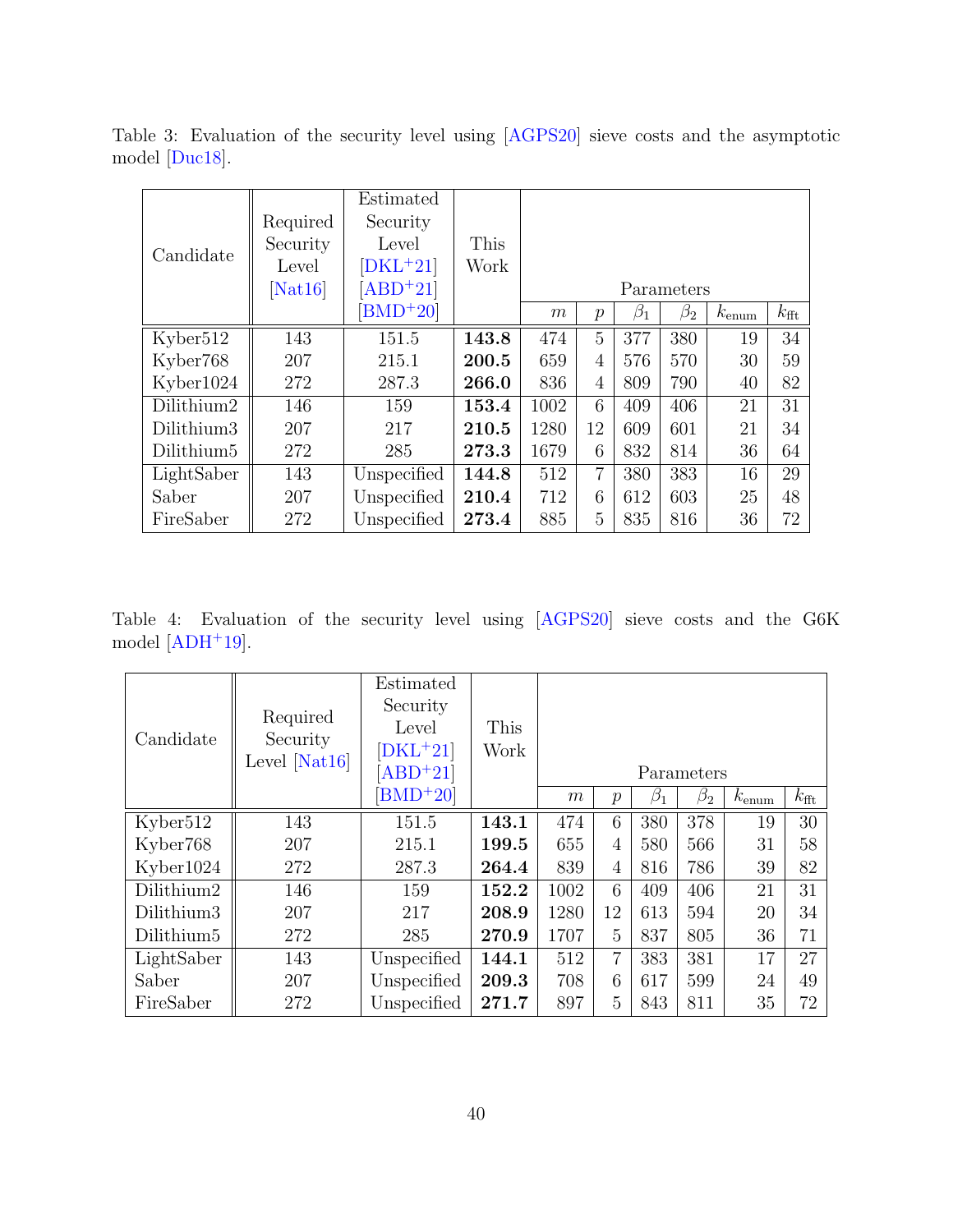| Candidate              | Required<br>Security<br>Level $[Nat16]$ | Estimated<br>Security<br>Level<br>$[DKL+21]$<br>$[ABD+21]$ | This<br>Work | Parameters |                |           |           |                   |                |
|------------------------|-----------------------------------------|------------------------------------------------------------|--------------|------------|----------------|-----------|-----------|-------------------|----------------|
|                        |                                         | $BMD+20$                                                   |              | m          | $\overline{p}$ | $\beta_1$ | $\beta_2$ | $k_{\text{enum}}$ | $k_{\rm{fft}}$ |
| Kyber512               | 143                                     | 151.5                                                      | 138.2        | 485        | 5              | 379       | 383       | 17                | 33             |
| Kyber <sub>768</sub>   | 207                                     | 215.1                                                      | 194.5        | 652        | 5              | 580       | 574       | 27                | 51             |
| Kyber1024              | 272                                     | 287.3                                                      | 259.3        | 834        | 4              | 813       | 794       | 36                | 82             |
| Dilithium2             | 146                                     | 159                                                        | 147.3        | 989        | 6              | 409       | 411       | 17                | 33             |
| Dilithium3             | 207                                     | 217                                                        | 203.7        | 1279       | 11             | 611       | 603       | 18                | 35             |
| Dilithium <sub>5</sub> | 272                                     | 285                                                        | 266.2        | 1663       | 6              | 834       | 816       | 32                | 65             |
| LightSaber             | 143                                     | Unspecified                                                | 139.1        | 512        | 7              | 382       | 386       | 15                | 27             |
| Saber                  | 207                                     | Unspecified                                                | 203.9        | 714        | 6              | 614       | 605       | 23                | 48             |
| FireSaber              | 272                                     | Unspecified                                                | 266.5        | 878        | 5              | 840       | 818       | 32                | 73             |

<span id="page-40-1"></span>Table 5: Evaluation of the security level using the sieve costs from Section [6](#page-31-0) and the asymptotic model [\[Duc18\]](#page-49-5).

<span id="page-40-0"></span>Table 6: Evaluation of the security level using the sieve costs from Section [6](#page-31-0) and the G6K model  $[ADH+19]$  $[ADH+19]$ .

|                        |                 | Estimated   |       |            |                  |           |           |                |                  |  |
|------------------------|-----------------|-------------|-------|------------|------------------|-----------|-----------|----------------|------------------|--|
|                        | Required        | Security    |       |            |                  |           |           |                |                  |  |
| Candidate              | Security        | Level       | This  |            |                  |           |           |                |                  |  |
|                        |                 | $[DKL+21]$  | Work  |            |                  |           |           |                |                  |  |
|                        | Level $[Nat16]$ | $ABD+21$    |       | Parameters |                  |           |           |                |                  |  |
|                        |                 | $[BMD+20]$  |       | m          | $\boldsymbol{p}$ | $\beta_1$ | $\beta_2$ | $k_{\rm enum}$ | $k_{\text{fft}}$ |  |
| Kyber512               | 143             | 151.5       | 137.5 | 492        | $\overline{5}$   | 381       | 381       | 17             | 33               |  |
| Kyber768               | 207             | 215.1       | 193.5 | 651        | 5                | 585       | 571       | 27             | 50               |  |
| Kyber1024              | 272             | 287.3       | 257.8 | 844        | $\overline{4}$   | 820       | 789       | 37             | 80               |  |
| Dilithium2             | 146             | 159         | 146.3 | 1008       | 7                | 410       | 409       | 17             | 30               |  |
| Dilithium3             | 207             | 217         | 202.0 | 1274       | 12               | 615       | 594       | 18             | 34               |  |
| Dilithium <sub>5</sub> | 272             | 285         | 263.6 | 1680       | 6                | 840       | 804       | 32             | 64               |  |
| LightSaber             | 143             | Unspecified | 138.4 | 512        | $\overline{7}$   | 385       | 383       | 15             | 27               |  |
| Saber                  | 207             | Unspecified | 202.7 | 714        | 6                | 619       | 602       | 23             | 47               |  |
| FireSaber              | 272             | Unspecified | 264.9 | 905        | 5                | 846       | 814       | 32             | 72               |  |

Finally, we compare the results across the different models in Table [7.](#page-41-1) It can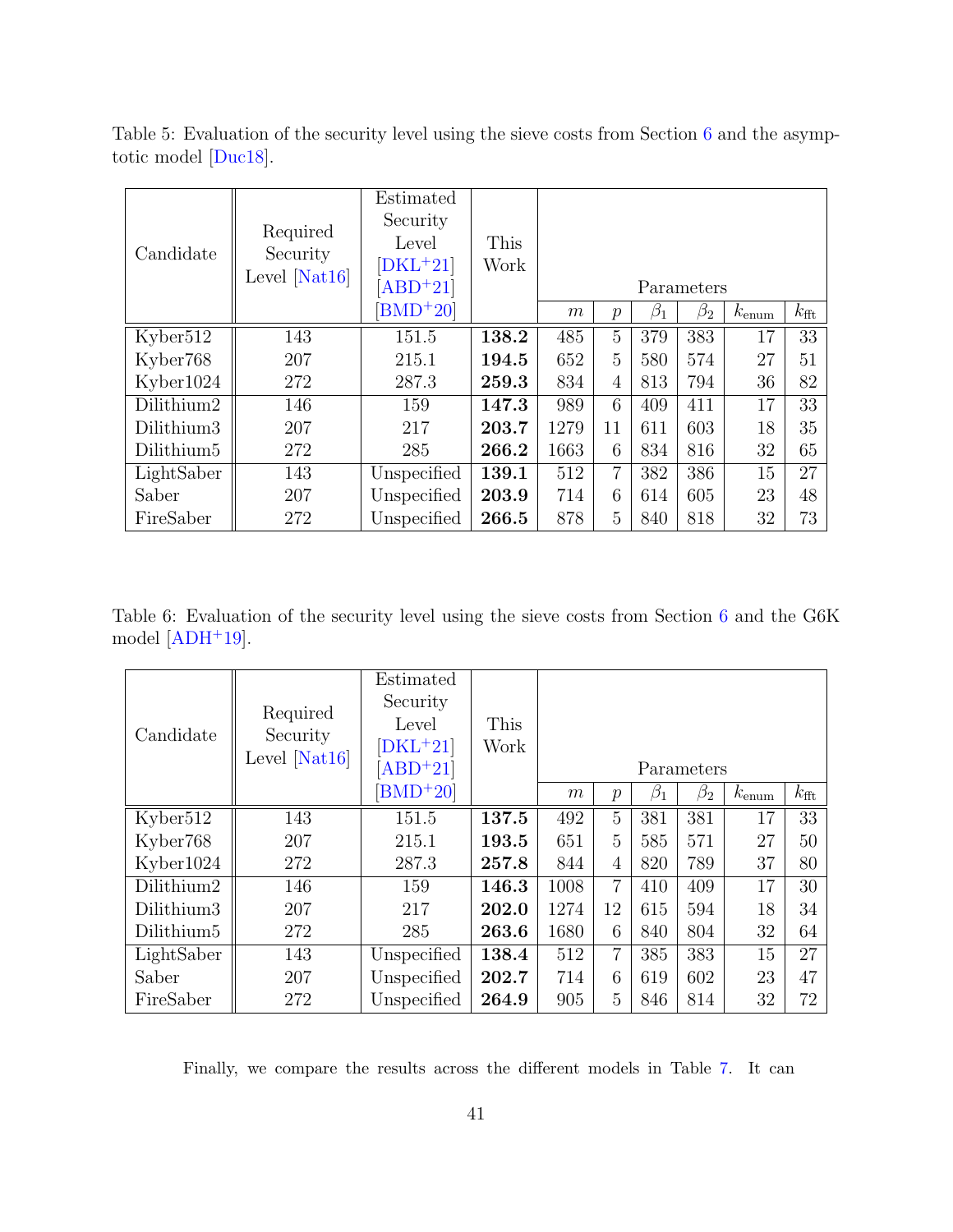be seen that the proposed attack itself has the most dominant effect on the security level, decreasing it by roughly 7 bits. Our proposed sieve costs yield a similar effect, though slightly smaller. Finally, the choice of the dimensions-for-free model has a less significant effect of roughly 1 bit.

| Candidate              | Required<br>Security<br>Level | Estimated<br>Security<br>Level<br>$[DKL+21]$ |                  |           | This Work          |           |
|------------------------|-------------------------------|----------------------------------------------|------------------|-----------|--------------------|-----------|
|                        | $[{\rm Nat16}]$               | $[ABD+21]$                                   | $G6K$ $[ADH+19]$ |           | Asymptotic [Duc18] |           |
|                        |                               | $BMD+20$                                     | AGPS20           | Section 6 | [AGPS20]           | Section 6 |
| Kyber512               | 143                           | 151.5                                        | 143.1            | 137.5     | 143.8              | 138.2     |
| Kyber768               | 207                           | 215.1                                        | 199.5            | 193.5     | 200.5              | 194.5     |
| Kyber1024              | 272                           | 287.3                                        | 264.4            | 257.8     | 266.0              | 259.3     |
| Dilithium2             | 146                           | 159                                          | 152.2            | 146.3     | 153.4              | 147.3     |
| Dilithium3             | 207                           | 217                                          | 208.9            | 202.0     | 210.5              | 203.7     |
| Dilithium <sub>5</sub> | 272                           | 285                                          | 270.9            | 263.6     | 273.3              | 266.2     |
| LightSaber             | 143                           | Unspecified                                  | 144.1            | 138.4     | 144.8              | 139.1     |
| Saber                  | 207                           | Unspecified                                  | 209.3            | 202.7     | 210.4              | 203.9     |
| FireSaber              | 272                           | Unspecified                                  | 271.7            | 264.9     | 273.5              | 266.5     |

<span id="page-41-1"></span>Table 7: Evaluation of the security level across models.

## <span id="page-41-0"></span>8 Future directions

The ideas presented in this paper are ones that have been analyzed carefully as part of our audit. We note there are further improvements possible, concrete ideas which require additional analysis to determine their impact. We hope to be able to publish some of these improvements in the future. In addition, our audit raised more general conjectural ideas that have broader applications, and which require further research. This section is meant to outline some of these ideas that we find relevant to future PQC research. Our goal with sharing these is to both point to where we believe our analysis and algorithms can be improved, and to stimulate further research into these fields and advance the understanding of these cryptosystems.

#### 8.1 Partial Enumeration

Recall that in Algorithm [2,](#page-14-0) we first enumerate over possible values of  $s_{\text{enum}}$ , then use FFT to enumerate over possible values of  $s_{\text{fft}}$ . There are two problems with this scheme:

• When we enumerate over k coordinates, we perform  $2^{kH(\chi_s)}$  guesses, while when we use FFT we use  $p^k$  guesses. When  $2^{H(\chi_s)} < p$ , this means the FFT is highly inefficient, and tests values of  $s_{\text{fft}}$  which are very unlikely to be the real secret.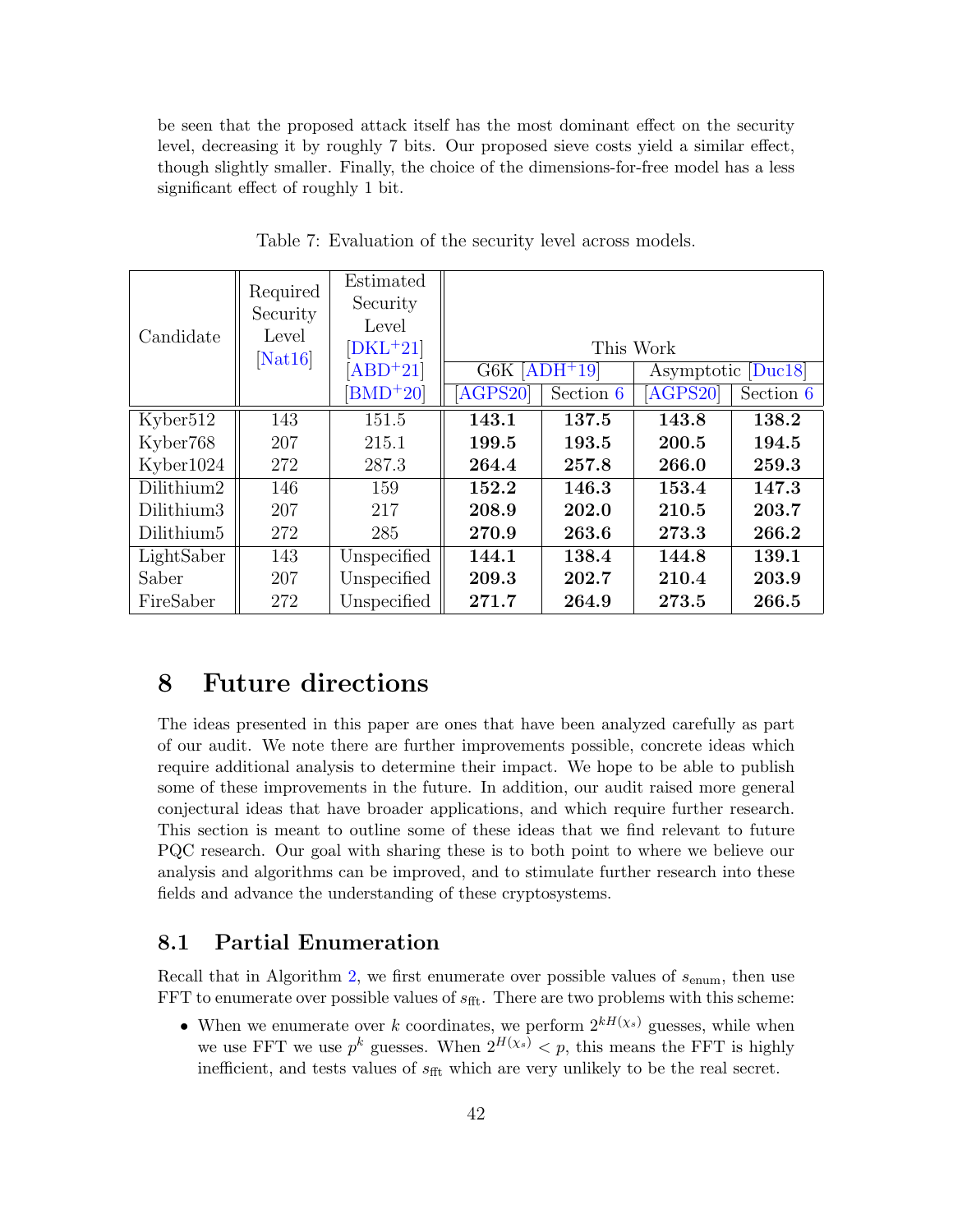• The rounding error induced by nonzero coordinate  $\bar{s}$  of  $s_{\text{fft}}$  is  $\frac{p}{\pi \bar{s}} \sin\left(\frac{\pi \bar{s}}{p}\right)$  $\frac{\overline{r}\bar{s}}{p}$  (see Lemma [5.4\)](#page-21-0). Note that it has two components:  $\frac{1}{\overline{s}}$ , dependent on the size of  $\overline{s}$ , and  $\sin\left(\frac{\pi\bar{s}}{n}\right)$  $\left(\frac{\pi \bar{s}}{p}\right)$ , dependent on the value of  $\bar{s}$  mod p. If the probability of values of  $\bar{s}$ very close to  $\pm p$  were lower, then the rounding error would be significantly lower.

To fix these inefficiencies, we could divide the secret distribution into two dependent random variables:  $s = s^{(1)} + s^{(2)}$ , enumerate directly over the value of  $s^{(1)}$ , and enumerate over the value of  $s^{(2)}$  using FFT. If given a value of  $s^{(1)}$ , the distribution  $s^{(2)}$ is close to uniform on  $\left[-\frac{p}{2}\right]$  $\frac{p}{2}, \frac{p}{2}$  $\frac{p}{2}$ , then p can be close to  $2^{H(s^{(2)})}$  and the rounding error is smaller, making the enumeration more efficient.

#### 8.2 Partial FFT

Recall that in Algorithm [2,](#page-14-0) we enumerate over the values of  $s_{\text{fft}}$  using FFT in  $(\mathbb{Z}/p\mathbb{Z})^{k_{\text{fft}}}$ . We choose p to balance the rounding error,  $\varepsilon_{\text{round}}$ , and the FFT cost,  $k_{\text{fft}} p^{k_{\text{fft}}}$ . To better balance the terms, we could choose two moduli,  $p_1$  and  $p_2$ , and perform FFT in  $(\mathbb{Z}/p_1\mathbb{Z})^{k_1} \oplus (\mathbb{Z}/p_2\mathbb{Z})^{k_2}$ . This would allow fine-grained control of the trade-off between  $\varepsilon_{\text{round}}$  and the FFT work.

## <span id="page-42-0"></span>8.3 Improved Short Vectors Sampling Procedure

Recall that in Algorithm [3,](#page-16-1) we first perform BKZ to obtain a reduced basis, then perform lattice sieving to get multiple short vectors. The second application of lattice sieving cannot benefit from the "dimensions-for-free" optimization, as it has to return all sieve vectors. However, the number of vectors found when using the "dimensionsfor-free" algorithm is actually a parameter, which we can optimize. To find short vectors in the lattice  $\Lambda$ , we choose a sublattice of small volume  $\Lambda' \subset \Lambda$ , and perform lattice sieving in  $\Lambda/\Lambda'$ . Usually, The rank of  $\Lambda'$  is chosen to be as large as possible while maintaining that the shortest vector of  $\Lambda$  is found by the lattice sieving in  $\Lambda/\Lambda'$ . We can choose  $\Lambda'$  of smaller rank, and perform lattice sieving on a lattice of higher rank, to find not only the shortest vector of  $\Lambda$ , but many short vectors. This could potentially accelerate the second lattice sieve performed in Algorithm [3.](#page-16-1)

## <span id="page-42-1"></span>8.4 Adaptations for NTRU

NTRU-based cryptosystems are among the leading candidates for lattice-based postquantum cryptography. In this work, we propose improvements to the dual attack on LWE, and as such our attack is not immediately applicable to NTRU-based cryptosystems. It is an interesting question whether ideas from this work can be adapted to similar improvements to attacks on NTRU. Specifically, there appear to be similarities between the dual attack on LWE and the so-called "hybrid attack" [\[How07,](#page-50-7) [Wun16\]](#page-53-0) on NTRU. The hybrid attack also involves enumerating over parts of the secret, and then invoking some distinguisher to determine whether a resulting vector is close to a certain constant lattice. It seems reasonable to the writers of this paper that ideas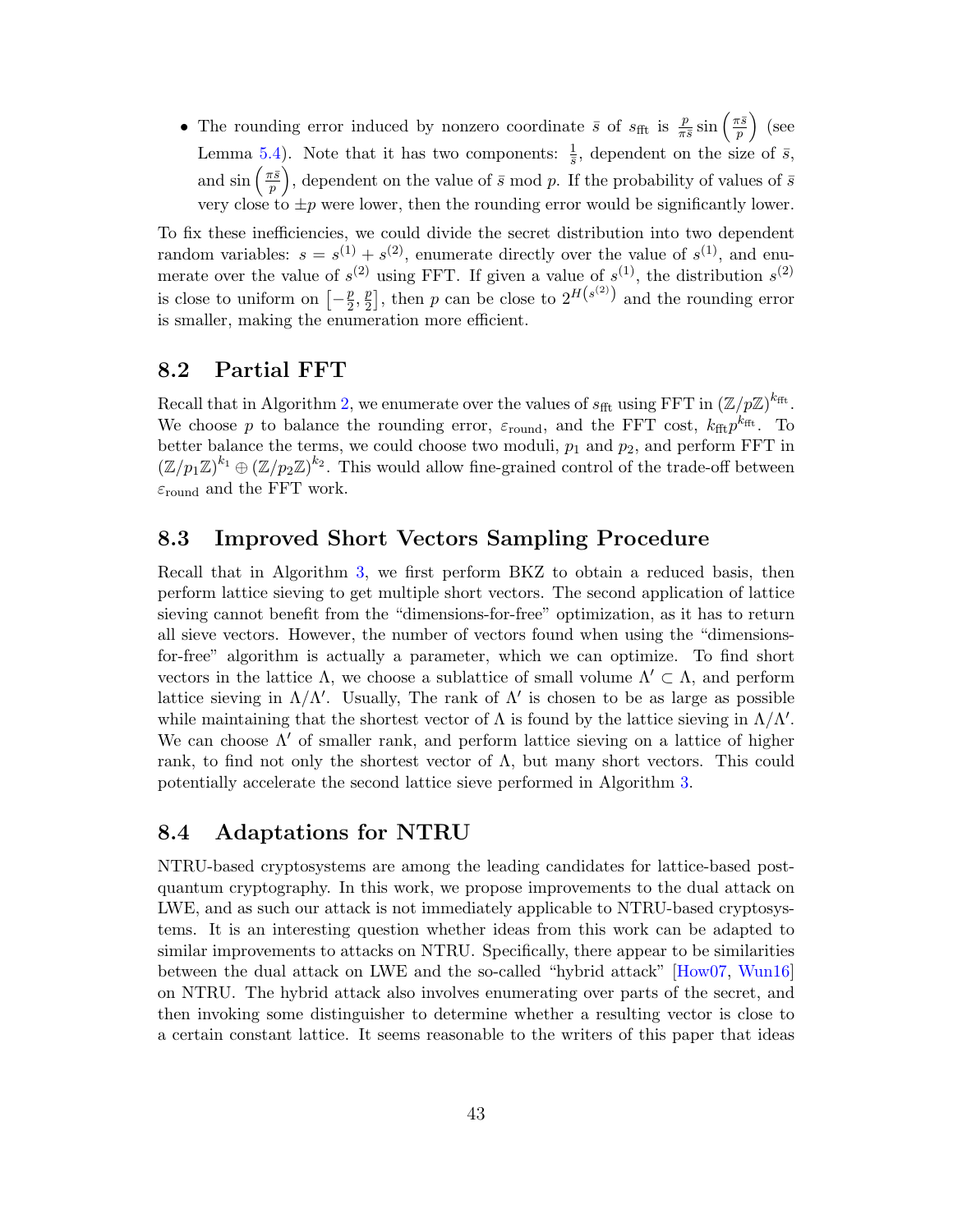similar to those presented here can be used to reduce the running time of such attacks as well, though anything definitive would of course require further research.

#### 8.5 Quantum Speedups to Enumeration and FFT

The attack described in this paper can be further accelerated in the quantum setting. Recall that the attack enumerates on possible values of  $s_{\text{enum}}$  directly, and enumerates over possible values of  $s_{\text{fft}}$  using the FFT algorithm. The enumeration can be accelerated using Grover Boosting, reducing the enumeration component in the running time from  $O(2^{k_{\text{enum}}H(\chi_s)})$  to  $O(2^{\frac{k_{\text{enum}}H(\chi_s)}{2}})$ , and allowing us to enumerate over twice as many coordinates of the secret at the same cost. In addition, the FFT could be replaced with QFT, which takes only polynomial time. However, after performing QFT we do not possess a table storing all the outputs, but a weighted superposition over all values of  $\tilde{s}_{\text{fft}}$ . Efficiently recovering  $s_{\text{fft}}$  from this superposition is a subject of further research.

## <span id="page-43-0"></span>8.6 Quantum Improvements to Dimensions-for-Free

It appears possible to use Grover's search [\[Gro96\]](#page-49-1), to further increase Ducas' [\[Duc18\]](#page-49-5) "dimensions-for-free" reduction in lattice size, given a quantum computer.

In the original "dimensions-for-free" algorithm, we search for the projection of the shortest vector in the lattice to a quotient lattice of a smaller rank. This projection is a moderately short vector in the quotient lattice. The rank of the quotient lattice is chosen such that this vector is  $\sqrt{4/3}$  times longer than the shortest vector in the quotient lattice, and thus can be found by enumerating over the output of a lattice sieve in the quotient.

The basic idea of the quantum variant is to use Grover's algorithm to perform this enumeration in square root of the number of iterations. Because the cost of this enumeration is normally dominated by the sieve cost, simply adding Grover's algorithm does not improve the overall complexity. Therefore, it is necessary to enumerate over more vectors in the quotient lattice and gain more dimensions for free.

When decreasing the rank of the quotient lattice, the projection of the shortest vector becomes even longer compared to the shortest vector in the quotient lattice, such that it is not found by a lattice sieve. To find it, we first perform a lattice sieve. We then employ an algorithm for sampling moderately short vectors in the quotient lattice, which first samples a long vector, then successively shortens it using the output of a sieve until it is of moderate size. We use Grover search to find the projection of the shortest vector in the original lattice among these samples. This allows us to reduce the rank of the quotient lattice and enumerate over longer vectors in it.

Further improvements may be obtained by observing that the sampling algorithm does not need the entire output of the sieve, but rather only the vectors shorter than  $c < \sqrt{4/3}$  times the shortest vector. This subset may be found by performing a sieve and discarding some of the vectors, but a more efficient way to do so is recursively applying the previous algorithm – sampling moderately short vectors in a quotient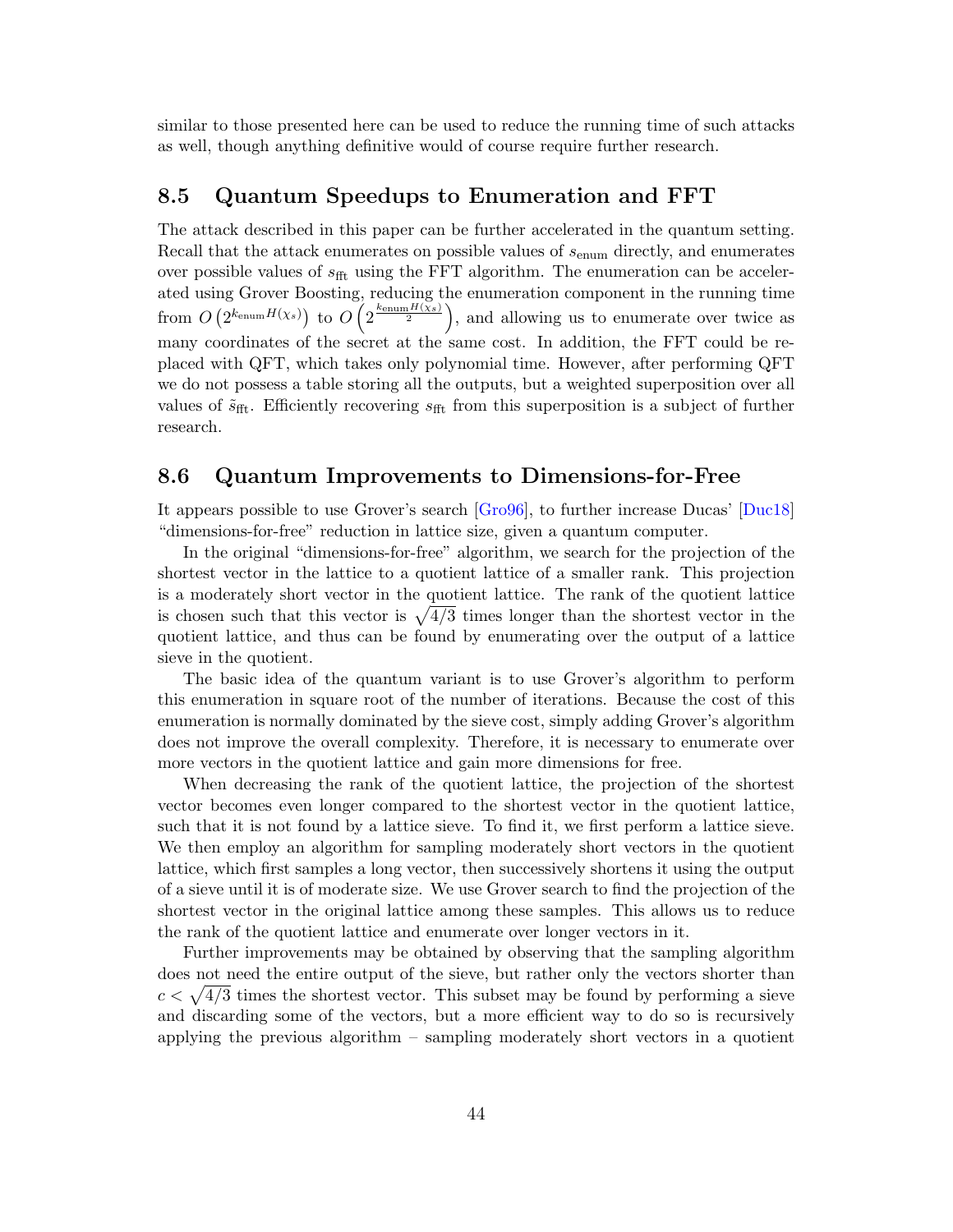of the quotient, and searching for projections of short vectors in the quotient among them. This procedure can be continued recursively several times.

We estimate that this recursive procedure allows to significantly reduce the dimension of the lattice in which we eventually perform a full sieve, and further reduce the running time of a quantum attack on the level 1 parameters of most candidates by roughly  $\approx 20$  bits of security.

# References

- <span id="page-44-0"></span>[AASA+19] Gorjan Alagic, Jacob Alperin-Sheriff, Daniel Apon, David Cooper, Quh Dang, Yi-Kai Liu, Carl Miller, Dustin Moody, Rene Peralta, Ray Perlner, Angela Robinson, and Daniel Smith-Tone. Status report on the first round of the NIST post-quantum cryptography standardization process. Technical report, National Institute of Standards and Technology, January 2019. [doi:10.6028/nist.ir.8240](https://doi.org/10.6028/nist.ir.8240). [1.1](#page-1-0)
- <span id="page-44-1"></span>[ABD<sup>+</sup>17] Roberto Avanzi, Joppe Bos, Léo Ducas, Eike Kiltz, Tancrède Lepoint, Vadim Lyubashevsky, John M Schanck, Peter Schwabe, Gregor Seiler, and Damien Stehlé. Crystals-kyber algorithm specifications and supporting documentation, 2017. URL: [https://pq-crystals.org/kyber/](https://pq-crystals.org/kyber/data/kyber-specification.pdf) [data/kyber-specification.pdf](https://pq-crystals.org/kyber/data/kyber-specification.pdf). [1.1](#page-1-0)
- <span id="page-44-4"></span> $[ABD+21]$  Roberto Avanzi, Joppe W. Bos, Léo Ducas, Eike Kiltz, Tancrède Lepoint, Vadim Lyubashevsky, John M. Schanck, Peter Schwabe, Gregor Seiler, and Damien Stehlé. Crystals-kyber (version  $3.02$ ) – submission to round 3 of the nist post-quantum project, 2021. URL: [https://pq-crystals.](https://pq-crystals.org/kyber/data/kyber-specification-round3-20210804.pdf) [org/kyber/data/kyber-specification-round3-20210804.pdf](https://pq-crystals.org/kyber/data/kyber-specification-round3-20210804.pdf). [1,](#page-2-0) [1,](#page-3-0) [1.3.4,](#page-5-1) [6.1,](#page-32-0) [7.1,](#page-35-0) [7.3,](#page-36-1) [3,](#page-39-0) [4,](#page-39-1) [5,](#page-40-1) [6,](#page-40-0) [7](#page-41-1)
- <span id="page-44-2"></span>[ABF+20] Martin R. Albrecht, Shi Bai, Pierre-Alain Fouque, Paul Kirchner, Damien Stehlé, and Weiqiang Wen. Faster enumeration-based lattice reduction: Root hermite factor  $k^{1/(2k)}$  time  $k^{k/8+o(k)}$ . In Daniele Micciancio and Thomas Ristenpart, editors, Advances in Cryptology - CRYPTO 2020 - 40th Annual International Cryptology Conference, CRYPTO 2020, Santa Barbara, CA, USA, August 17-21, 2020, Proceedings, Part II, volume 12171 of Lecture Notes in Computer Science, pages 186–212. Springer, 2020. [doi:10.1007/978-3-030-56880-1\\\_7](https://doi.org/10.1007/978-3-030-56880-1_7). [1.1](#page-1-0)
- <span id="page-44-3"></span>[ACD+18] Martin R. Albrecht, Benjamin R. Curtis, Amit Deo, Alex Davidson, Rachel Player, Eamonn W. Postlethwaite, Fernando Virdia, and Thomas Wunderer. Estimate all the {LWE, NTRU} schemes! In Dario Catalano and Roberto De Prisco, editors, Security and Cryptography for Networks - 11th International Conference, SCN 2018, Amalfi, Italy, September 5-7, 2018, Proceedings, volume 11035 of Lecture Notes in Computer Science, pages 351–367. Springer, 2018. [doi:10.1007/978-3-319-98113-0\\\_19](https://doi.org/10.1007/978-3-319-98113-0_19). [1,](#page-2-0) [2.2](#page-7-3)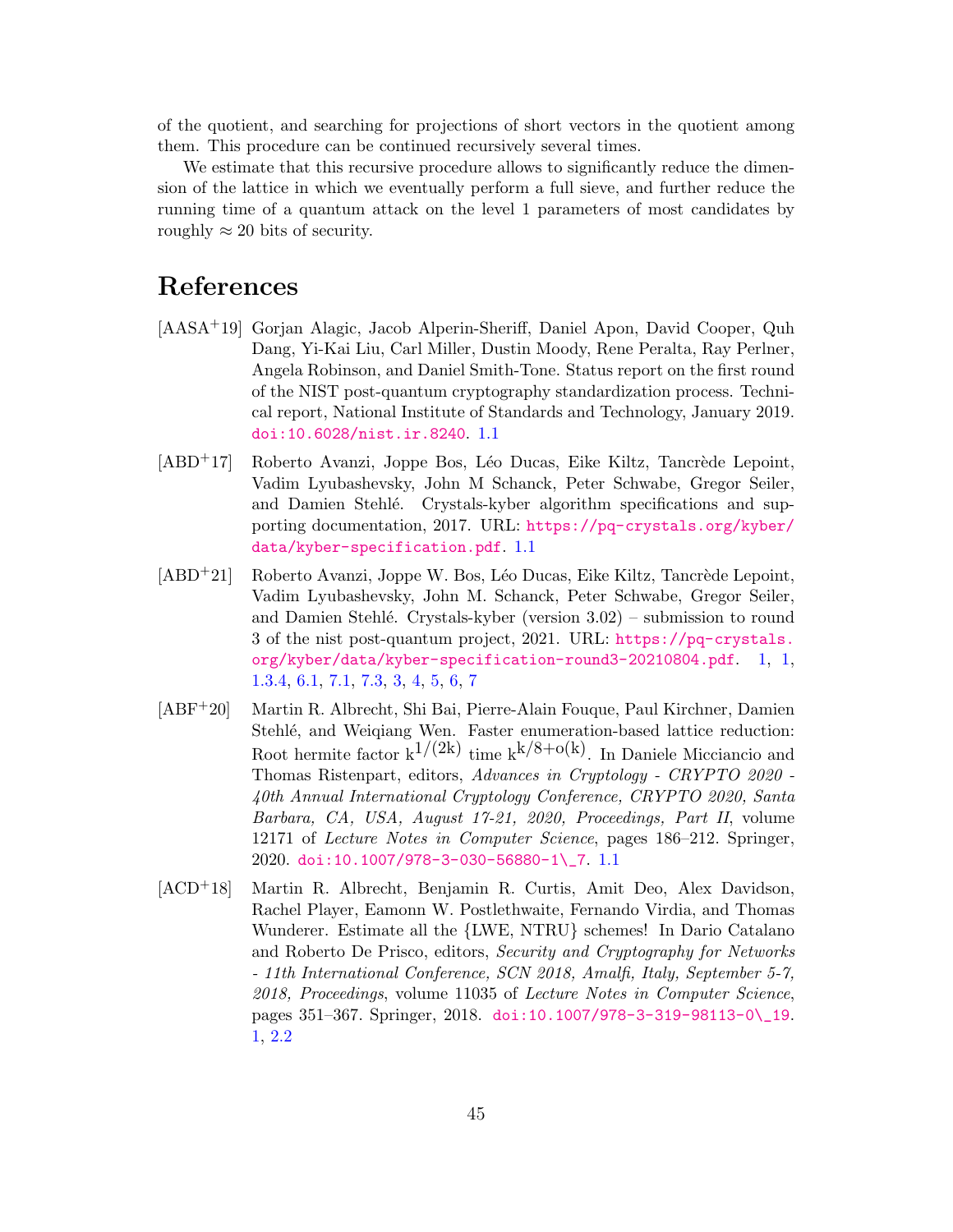- <span id="page-45-3"></span>[AD97] Miklós Ajtai and Cynthia Dwork. A public-key cryptosystem with worstcase/average-case equivalence. In Frank Thomson Leighton and Peter W. Shor, editors, Proceedings of the Twenty-Ninth Annual ACM Symposium on the Theory of Computing, El Paso, Texas, USA, May 4-6, 1997, pages 284–293. ACM, 1997. [doi:10.1145/258533.258604](https://doi.org/10.1145/258533.258604). [1.1](#page-1-0)
- <span id="page-45-5"></span>[ADH+19] Martin R. Albrecht, L´eo Ducas, Gottfried Herold, Elena Kirshanova, Eamonn W. Postlethwaite, and Marc Stevens. The general sieve kernel and new records in lattice reduction. In Yuval Ishai and Vincent Rijmen, editors, Advances in Cryptology - EUROCRYPT 2019 - 38th Annual International Conference on the Theory and Applications of Cryptographic Techniques, Darmstadt, Germany, May 19-23, 2019, Proceedings, Part II, volume 11477 of Lecture Notes in Computer Science, pages 717–746. Springer, 2019. [doi:10.1007/978-3-030-17656-3\\\_25](https://doi.org/10.1007/978-3-030-17656-3_25). [1.2,](#page-1-1) [2,](#page-6-0) [6.2,](#page-32-1) [7.2,](#page-36-0) [7.3,](#page-38-0) [4,](#page-39-1) [6,](#page-40-0) [7](#page-41-1)
- <span id="page-45-6"></span>[AGPS20] Martin R. Albrecht, Vlad Gheorghiu, Eamonn W. Postlethwaite, and John M. Schanck. Estimating quantum speedups for lattice sieves. In Shiho Moriai and Huaxiong Wang, editors, Advances in Cryptology - ASIACRYPT 2020 - 26th International Conference on the Theory and Application of Cryptology and Information Security, Daejeon, South Korea, December 7-11, 2020, Proceedings, Part II, volume 12492 of Lecture Notes in Computer Science, pages 583–613. Springer, 2020. [doi:](https://doi.org/10.1007/978-3-030-64834-3_20) [10.1007/978-3-030-64834-3\\\_20](https://doi.org/10.1007/978-3-030-64834-3_20). [2,](#page-2-1) [1.3.4,](#page-5-1) [2,](#page-6-0) [6,](#page-31-0) [6.1,](#page-31-1) [6.1,](#page-32-0) [6.1,](#page-32-2) [6.2,](#page-32-1) [7.1,](#page-35-0) [7.1,](#page-35-2) [7.1,](#page-36-1) [7.3,](#page-38-0) [3,](#page-39-0) [4,](#page-39-1) [7](#page-41-1)
- <span id="page-45-4"></span>[AGVW17] Martin R. Albrecht, Florian Göpfert, Fernando Virdia, and Thomas Wunderer. Revisiting the expected cost of solving usvp and applications to LWE. In Tsuyoshi Takagi and Thomas Peyrin, editors, Advances in Cryptology - ASIACRYPT 2017 - 23rd International Conference on the Theory and Applications of Cryptology and Information Security, Hong Kong, China, December 3-7, 2017, Proceedings, Part I, volume 10624 of Lecture Notes in Computer Science, pages 297–322. Springer, 2017. [doi:10.1007/978-3-319-70694-8\\\_11](https://doi.org/10.1007/978-3-319-70694-8_11). [1.1](#page-1-0)
- <span id="page-45-2"></span>[Ajt98] Miklós Ajtai. The shortest vector problem in  $L_2$  is NP-hard for randomized reductions (extended abstract). In Jeffrey Scott Vitter, editor, Proceedings of the Thirtieth Annual ACM Symposium on the Theory of Computing, Dallas, Texas, USA, May 23-26, 1998, pages 10–19. ACM, 1998. [doi:10.1145/276698.276705](https://doi.org/10.1145/276698.276705). [1.1](#page-1-0)
- <span id="page-45-0"></span>[ANS22] ANSSI. Anssi views on the post-quantum cryptography transition. Technical report, ANSSI, January 2022. URL: [https://www.ssi.gouv.fr/en/publication/](https://www.ssi.gouv.fr/en/publication/anssi-views-on-the-post-quantum-cryptography-transition) [anssi-views-on-the-post-quantum-cryptography-transition](https://www.ssi.gouv.fr/en/publication/anssi-views-on-the-post-quantum-cryptography-transition). [1.1](#page-1-0)
- <span id="page-45-1"></span>[Ant20] Sophia Antipolis. Migration strategies and recommendations to quantum safe schemes. Technical report, European Telecommunications Standards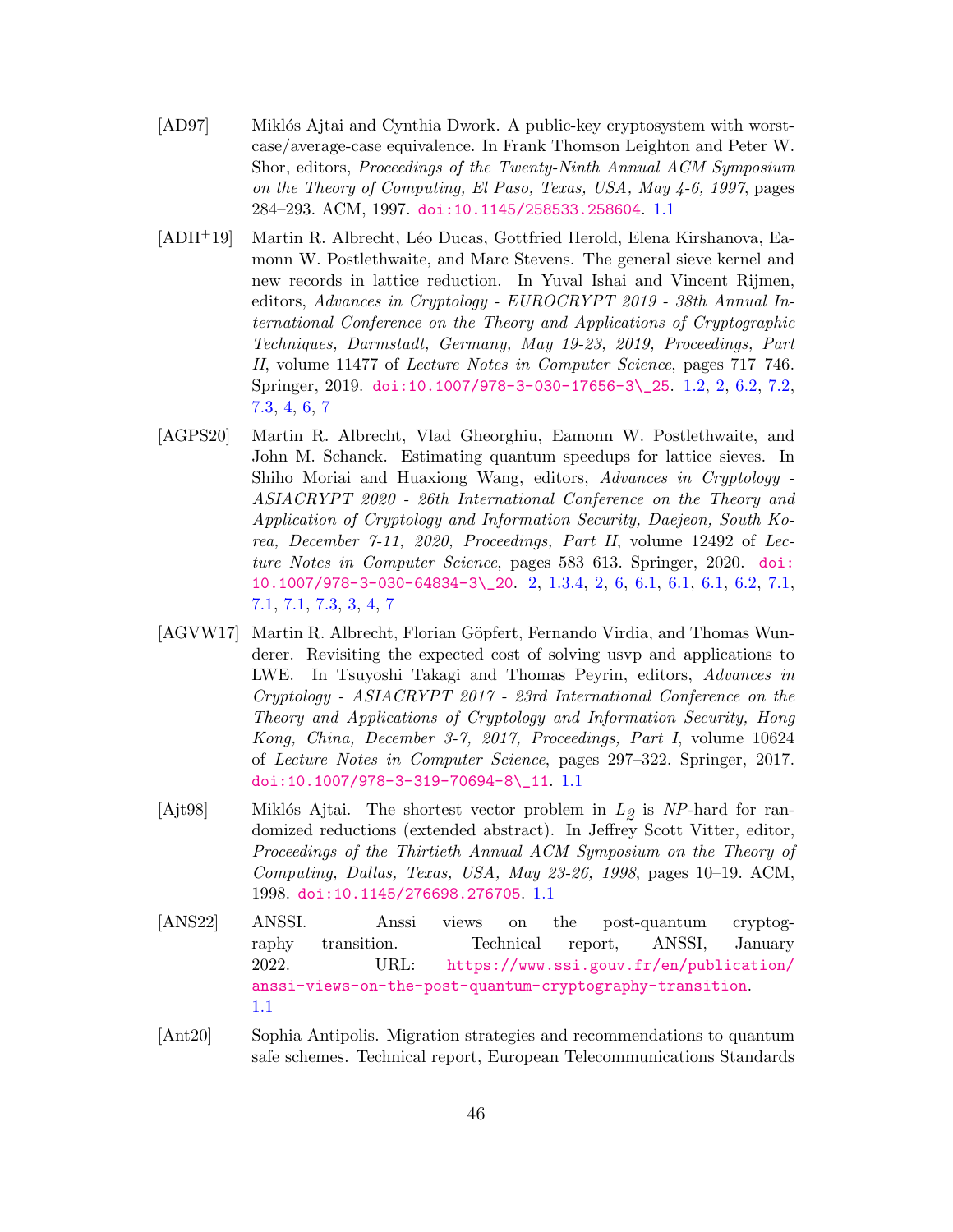Institute, August 2020. URL: [https://www.etsi.org/images/files/](https://www.etsi.org/images/files/ETSIWhitePapers/QuantumSafeWhitepaper.pdf) [ETSIWhitePapers/QuantumSafeWhitepaper.pdf](https://www.etsi.org/images/files/ETSIWhitePapers/QuantumSafeWhitepaper.pdf). [1.1](#page-1-0)

- <span id="page-46-0"></span>[BBvHL21] Gustavo Banegas, Daniel J. Bernstein, Iggy van Hoof, and Tanja Lange. Concrete quantum cryptanalysis of binary elliptic curves. IACR Trans. Cryptogr. Hardw. Embed. Syst., 2021(1):451–472, 2021. [doi:10.46586/](https://doi.org/10.46586/tches.v2021.i1.451-472) [tches.v2021.i1.451-472](https://doi.org/10.46586/tches.v2021.i1.451-472). [1.1](#page-1-0)
- <span id="page-46-7"></span>[BDGL16] Anja Becker, L´eo Ducas, Nicolas Gama, and Thijs Laarhoven. New directions in nearest neighbor searching with applications to lattice sieving. In Robert Krauthgamer, editor, Proceedings of the Twenty-Seventh Annual ACM-SIAM Symposium on Discrete Algorithms, SODA 2016, Arlington, VA, USA, January 10-12, 2016, pages 10–24. SIAM, 2016. [doi:10.1137/1.9781611974331.ch2](https://doi.org/10.1137/1.9781611974331.ch2). [1.3.4,](#page-5-1) [6.1,](#page-32-3) [6.2.1](#page-33-0)
- <span id="page-46-2"></span>[BDH<sup>+</sup>21] Ward Beullens, Jan-Pieter D'Anvers, Andreas Hülsing, Tanja Lange, Lorenz Panny, Cypriende Saint Guilhem, and Nigel P. Smart. Post-quantum cryptography - current state and quantum mitigation. Technical report, European Union Agency for Cybersecurity, May 2021. URL: [https://www.enisa.europa.eu/publications/](https://www.enisa.europa.eu/publications/post-quantum-cryptography-current-state-and-quantum-mitigation) [post-quantum-cryptography-current-state-and-quantum-mitigation](https://www.enisa.europa.eu/publications/post-quantum-cryptography-current-state-and-quantum-mitigation), [doi:10.2824/92307](https://doi.org/10.2824/92307). [1.1](#page-1-0)
- <span id="page-46-4"></span> $[BDK^+18]$  Joppe W. Bos, Léo Ducas, Eike Kiltz, Tancrède Lepoint, Vadim Lyubashevsky, John M. Schanck, Peter Schwabe, Gregor Seiler, and Damien Stehlé. CRYSTALS - kyber: A cca-secure module-lattice-based KEM. In 2018 IEEE European Symposium on Security and Privacy, EuroS&P 2018, London, United Kingdom, April 24-26, 2018, pages 353–367. IEEE, 2018. [doi:10.1109/EuroSP.2018.00032](https://doi.org/10.1109/EuroSP.2018.00032). [1.1,](#page-1-0) [1.2,](#page-1-1) [1.2,](#page-2-2) [7.3](#page-38-0)
- <span id="page-46-1"></span>[Ber10] Daniel J. Bernstein. Grover vs. mceliece. In Nicolas Sendrier, editor, Post-Quantum Cryptography, Third International Workshop, PQCrypto 2010, Darmstadt, Germany, May 25-28, 2010. Proceedings, volume 6061 of Lecture Notes in Computer Science, pages 73–80. Springer, 2010. [doi:](https://doi.org/10.1007/978-3-642-12929-2_6) [10.1007/978-3-642-12929-2\\\_6](https://doi.org/10.1007/978-3-642-12929-2_6). [1.1](#page-1-0)
- <span id="page-46-6"></span>[BLL+21] Lei Bi, Xianhui Lu, Junjie Luo, Kunpeng Wang, and Zhenfei Zhang. Hybrid dual attack on LWE with arbitrary secrets. IACR Cryptol. ePrint Arch., page 152, 2021. URL: <https://eprint.iacr.org/2021/152>. [1.1](#page-1-0)
- <span id="page-46-3"></span>[BLP+13] Zvika Brakerski, Adeline Langlois, Chris Peikert, Oded Regev, and Damien Stehlé. Classical hardness of learning with errors. In Dan Boneh, Tim Roughgarden, and Joan Feigenbaum, editors, Symposium on Theory of Computing Conference, STOC'13, Palo Alto, CA, USA, June 1-4, 2013, pages 575–584. ACM, 2013. [doi:10.1145/2488608.2488680](https://doi.org/10.1145/2488608.2488680). [1.1](#page-1-0)
- <span id="page-46-5"></span>[BMD+20] Andrea Basso, Jose Maria Bermudo Mera, Jan-Pieter D'Anvers, Angshuman Karmakar, Sujoy Sinha Roy, Michiel Van Beirendonck, and Frederik Vercauteren. Saber: Mod-lwr based kem (round 3 submission), 2020. URL: [https://www.esat.kuleuven.be/cosic/pqcrypto/saber/](https://www.esat.kuleuven.be/cosic/pqcrypto/saber/files/saberspecround3.pdf) [files/saberspecround3.pdf](https://www.esat.kuleuven.be/cosic/pqcrypto/saber/files/saberspecround3.pdf). [1.1,](#page-1-0) [1,](#page-2-0) [1,](#page-3-0) [3,](#page-39-0) [4,](#page-39-1) [5,](#page-40-1) [6,](#page-40-0) [7](#page-41-1)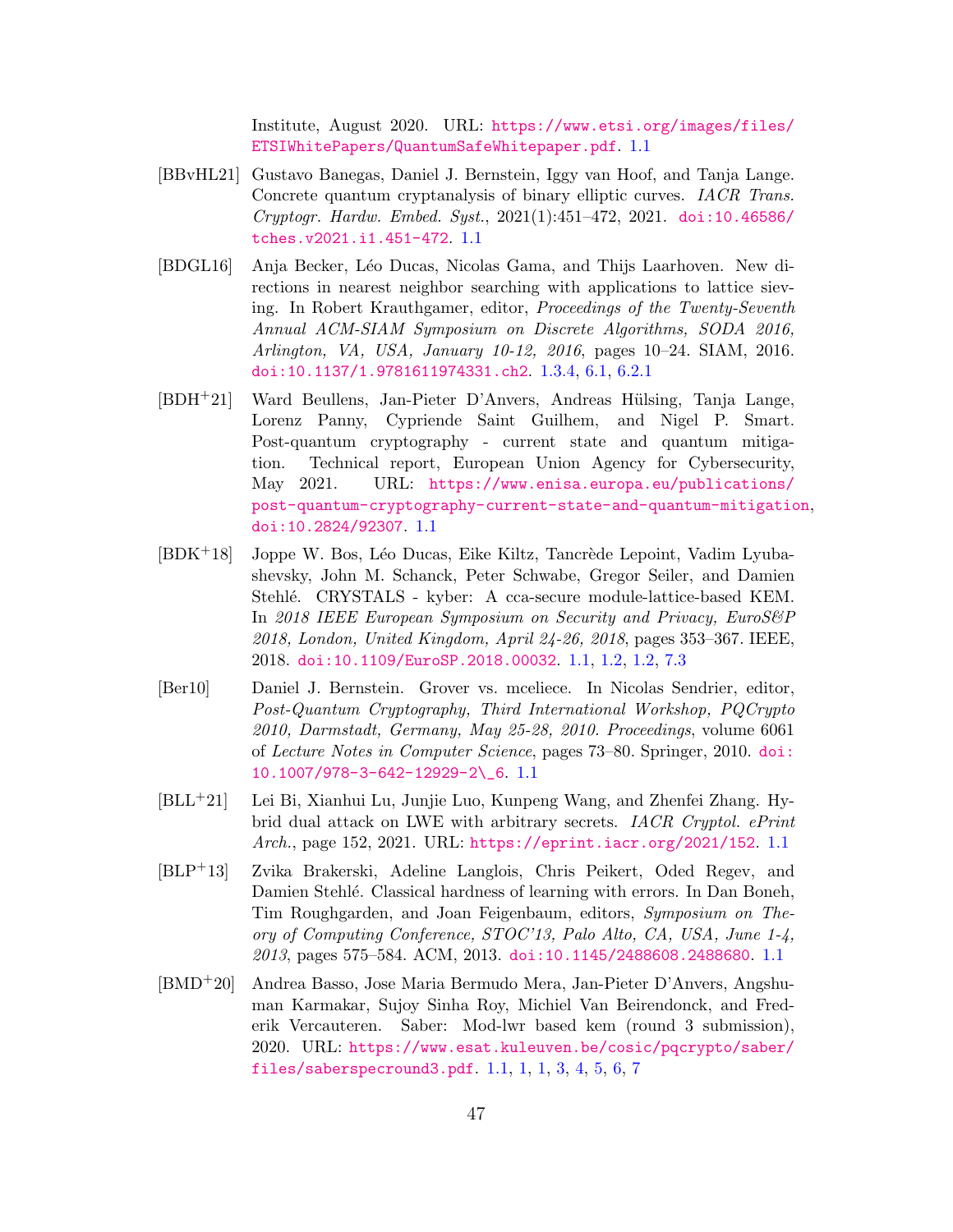- <span id="page-47-0"></span>[BNS19] Xavier Bonnetain, María Naya-Plasencia, and André Schrottenloher. Quantum security analysis of AES. IACR Trans. Symmetric Cryptol., 2019(2):55–93, 2019. [doi:10.13154/tosc.v2019.i2.55-93](https://doi.org/10.13154/tosc.v2019.i2.55-93). [1.1](#page-1-0)
- <span id="page-47-4"></span>[BPR12] Abhishek Banerjee, Chris Peikert, and Alon Rosen. Pseudorandom functions and lattices. In David Pointcheval and Thomas Johansson, editors, Advances in Cryptology - EUROCRYPT 2012 - 31st Annual International Conference on the Theory and Applications of Cryptographic Techniques, Cambridge, UK, April 15-19, 2012. Proceedings, volume 7237 of Lecture Notes in Computer Science, pages 719–737. Springer, 2012. [doi:10.1007/978-3-642-29011-4\\\_42](https://doi.org/10.1007/978-3-642-29011-4_42). [1.1](#page-1-0)
- <span id="page-47-1"></span>[BPS21] William Barker, William Polk, and Murugiah Souppaya. Getting ready for post-quantum cryptography: Exploring challenges associated with adopting and using post-quantum cryptographic algorithms. Technical report, National Institute of Standards and Technology, April 2021. [doi:10.6028/nist.cswp.04282021](https://doi.org/10.6028/nist.cswp.04282021). [1.1](#page-1-0)
- <span id="page-47-5"></span>[BR20] Olivier Bernard and Adeline Roux-Langlois. Twisted-phs: Using the product formula to solve approx-svp in ideal lattices. In Shiho Moriai and Huaxiong Wang, editors, Advances in Cryptology - ASIACRYPT 2020 - 26th International Conference on the Theory and Application of Cryptology and Information Security, Daejeon, South Korea, December 7-11, 2020, Proceedings, Part II, volume 12492 of Lecture Notes in Computer Science, pages 349–380. Springer, 2020. [doi:10.1007/](https://doi.org/10.1007/978-3-030-64834-3_12) [978-3-030-64834-3\\\_12](https://doi.org/10.1007/978-3-030-64834-3_12). [1.1](#page-1-0)
- <span id="page-47-6"></span>[BSW18] Shi Bai, Damien Stehl´e, and Weiqiang Wen. Measuring, simulating and exploiting the head concavity phenomenon in BKZ. In Thomas Peyrin and Steven D. Galbraith, editors, Advances in Cryptology - ASI-ACRYPT 2018 - 24th International Conference on the Theory and Application of Cryptology and Information Security, Brisbane, QLD, Australia, December 2-6, 2018, Proceedings, Part I, volume 11272 of Lecture Notes in Computer Science, pages 369–404. Springer, 2018. [doi:](https://doi.org/10.1007/978-3-030-03326-2_13) [10.1007/978-3-030-03326-2\\\_13](https://doi.org/10.1007/978-3-030-03326-2_13). [2.2,](#page-7-3) [2.2](#page-7-1)
- <span id="page-47-2"></span> $[CCD+15]$  Matthew Campagna, Lidong Chen, Özgür Dagdelen, Jennifer K. Fernick, Nicolas Gisin, Donald Hayford, Thomas Jennewein, Norbert Lütkenhau, Michele Mosca, Brian Neill, Mark Pecen, Ray Perlner, Grégoire Ribordy, John M. Schanck, Douglas Stebila, Nino Walenta, William Whyte, and Zhenfei Zhang. Post-quantum cryptography - current state and quantum mitigation. Technical report, European Telecommunications Standards Institute, June 2015. URL: [https://www.etsi.org/images/](https://www.etsi.org/images/files/ETSIWhitePapers/QuantumSafeWhitepaper.pdf) [files/ETSIWhitePapers/QuantumSafeWhitepaper.pdf](https://www.etsi.org/images/files/ETSIWhitePapers/QuantumSafeWhitepaper.pdf). [1.1](#page-1-0)
- <span id="page-47-3"></span>[CJL+16] Lily Chen, Stephen Jordan, Yi-Kai Liu, Dustin Moody, Rene Peralta, Ray Perlner, and Daniel Smith-Tone. Report on {Post-Quantum} cryptography. Technical report, National Institute of Standards and Technology, April 2016. [doi:10.6028/NIST.IR.8105](https://doi.org/10.6028/NIST.IR.8105). [1.1](#page-1-0)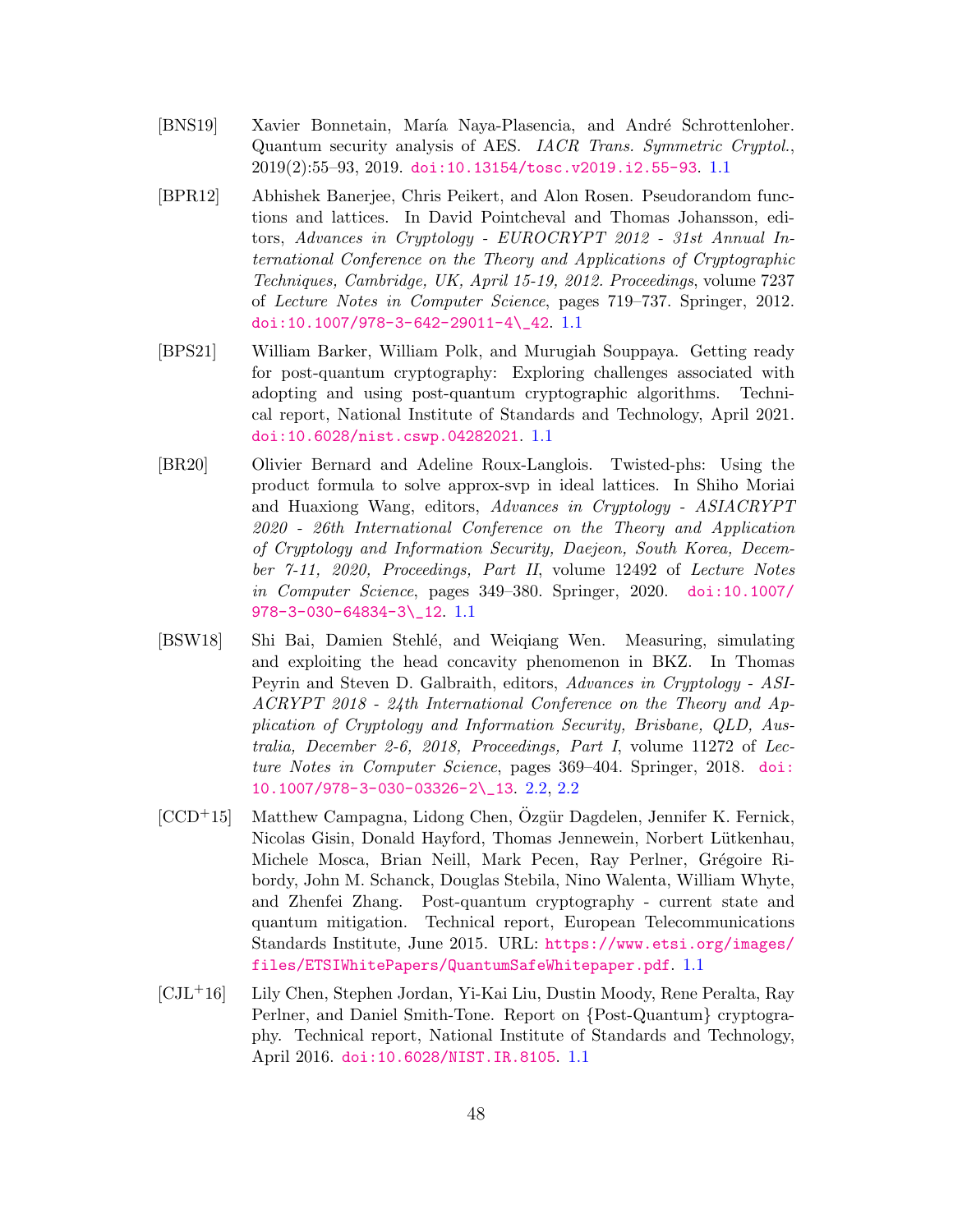- <span id="page-48-5"></span>[CL21] André Chailloux and Johanna Loyer. Lattice sieving via quantum random walks. In Mehdi Tibouchi and Huaxiong Wang, editors, Advances in Cryptology - ASIACRYPT 2021 - 27th International Conference on the Theory and Application of Cryptology and Information Security, Singapore, December 6-10, 2021, Proceedings, Part IV, volume 13093 of Lecture Notes in Computer Science, pages 63–91. Springer, 2021. [doi:](https://doi.org/10.1007/978-3-030-92068-5_3) [10.1007/978-3-030-92068-5\\\_3](https://doi.org/10.1007/978-3-030-92068-5_3). [1.1](#page-1-0)
- <span id="page-48-6"></span>[CN11] Yuanmi Chen and Phong Q. Nguyen. BKZ 2.0: Better lattice security estimates. In Dong Hoon Lee and Xiaoyun Wang, editors, Advances in Cryptology - ASIACRYPT 2011 - 17th International Conference on the Theory and Application of Cryptology and Information Security, Seoul, South Korea, December 4-8, 2011. Proceedings, volume 7073 of Lecture Notes in Computer Science, pages 1–20. Springer, 2011. [doi:10.1007/](https://doi.org/10.1007/978-3-642-25385-0_1) [978-3-642-25385-0\\\_1](https://doi.org/10.1007/978-3-642-25385-0_1). [2.2,](#page-7-1) [4.4](#page-17-2)
- <span id="page-48-0"></span>[Dir22] Israel National Cyber Directorate. Best practices - organizational cyber readiness to the post-quantum age. Technical report, Israel National Cyber Directorate, January 2022. URL: [https://www.gov.il/he/](https://www.gov.il/he/Departments/General/quantum_computing/) [Departments/General/quantum\\_computing/](https://www.gov.il/he/Departments/General/quantum_computing/). [1.1](#page-1-0)
- <span id="page-48-1"></span>[DKL<sup>+</sup>18] Léo Ducas, Eike Kiltz, Tancrède Lepoint, Vadim Lyubashevsky, Peter Schwabe, Gregor Seiler, and Damien Stehlé. Crystals-dilithium: A latticebased digital signature scheme. IACR Trans. Cryptogr. Hardw. Embed. Syst., 2018(1):238–268, 2018. [doi:10.13154/tches.v2018.i1.238-268](https://doi.org/10.13154/tches.v2018.i1.238-268). [1.1,](#page-1-0) [1.2,](#page-1-1) [1.2,](#page-2-2) [7.3](#page-38-0)
- <span id="page-48-2"></span>[DKL<sup>+</sup>21] Léo Ducas, Eike Kiltz, Tancrède Lepoint, Vadim Lyubashevsky, Peter Schwabe, Gregor Seiler, and Damien Stehlé. Crystalsdilithium – algorithm specifications and supporting documentation (version 3.1), 2021. URL: [https://pq-crystals.org/dilithium/data/](https://pq-crystals.org/dilithium/data/dilithium-specification-round3-20210208.pdf) [dilithium-specification-round3-20210208.pdf](https://pq-crystals.org/dilithium/data/dilithium-specification-round3-20210208.pdf). [1.1,](#page-1-0) [1,](#page-2-0) [1,](#page-3-0) [1.3.4,](#page-5-1) [7.1,](#page-35-0) [3,](#page-39-0) [4,](#page-39-1) [5,](#page-40-1) [6,](#page-40-0) [7](#page-41-1)
- <span id="page-48-3"></span>[DKRV18] Jan-Pieter D'Anvers, Angshuman Karmakar, Sujoy Sinha Roy, and Frederik Vercauteren. Saber: Module-lwr based key exchange, cpa-secure encryption and cca-secure KEM. In Antoine Joux, Abderrahmane Nitaj, and Tajjeeddine Rachidi, editors, Progress in Cryptology - AFRICACRYPT 2018 - 10th International Conference on Cryptology in Africa, Marrakesh, Morocco, May 7-9, 2018, Proceedings, volume 10831 of Lecture Notes in Computer Science, pages 282–305. Springer, 2018. [doi:](https://doi.org/10.1007/978-3-319-89339-6_16) [10.1007/978-3-319-89339-6\\\_16](https://doi.org/10.1007/978-3-319-89339-6_16). [1.1,](#page-1-0) [1.2,](#page-1-1) [1.2,](#page-2-2) [7.3](#page-38-0)
- <span id="page-48-4"></span>[DLdW20] Emmanouil Doulgerakis, Thijs Laarhoven, and Benne de Weger. Sieve, enumerate, slice, and lift: - hybrid lattice algorithms for SVP via CVPP. In Abderrahmane Nitaj and Amr M. Youssef, editors, Progress in Cryptology - AFRICACRYPT 2020 - 12th International Conference on Cryptology in Africa, Cairo, Egypt, July 20-22, 2020, Proceedings, volume 12174 of Lecture Notes in Computer Science, pages 301–320. Springer, 2020. [doi:10.1007/978-3-030-51938-4\\\_15](https://doi.org/10.1007/978-3-030-51938-4_15). [1.1](#page-1-0)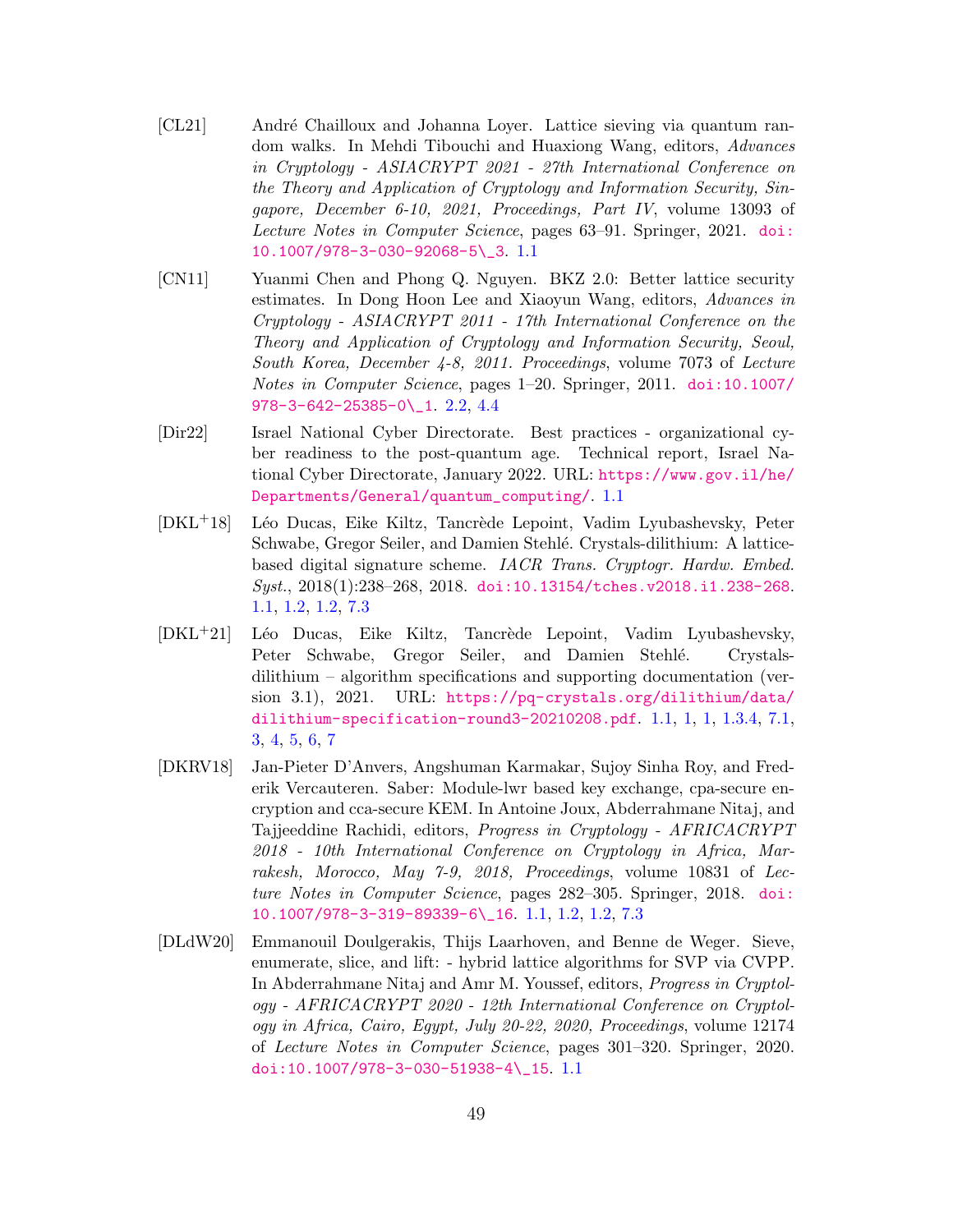- <span id="page-49-5"></span>[Duc18] L´eo Ducas. Shortest vector from lattice sieving: A few dimensions for free. In Jesper Buus Nielsen and Vincent Rijmen, editors, Advances in Cryptology - EUROCRYPT 2018 - 37th Annual International Conference on the Theory and Applications of Cryptographic Techniques, Tel Aviv, Israel, April 29 - May 3, 2018 Proceedings, Part I, volume 10820 of Lecture Notes in Computer Science, pages 125–145. Springer, 2018. [doi:10.1007/](https://doi.org/10.1007/978-3-319-78381-9_5) [978-3-319-78381-9\\\_5](https://doi.org/10.1007/978-3-319-78381-9_5). [1.1,](#page-1-0) [3,](#page-2-2) [1.3.3,](#page-5-2) [2,](#page-6-0) [4,](#page-16-0) [7.2,](#page-36-0) [7.3,](#page-38-0) [3,](#page-39-0) [5,](#page-40-1) [7,](#page-41-1) [8.6](#page-43-0)
- <span id="page-49-3"></span>[EHH+21] Stephan Ehlen, Heike Hagemeier, Tobias Hemmert, Stavros Kousidis, Manfred Lochter, Stephanie Reinhardt, and Thomas Wunderer. Kryptografie quantensicher gestalten. Technical report, Bundesamts für Sicherheit in der Informationstechnik, December 2021. URL: [https:](https://www.bsi.bund.de/SharedDocs/Downloads/DE/BSI/Publikationen/Broschueren/Kryptografie-quantensicher-gestalten.pdf) [//www.bsi.bund.de/SharedDocs/Downloads/DE/BSI/Publikationen/](https://www.bsi.bund.de/SharedDocs/Downloads/DE/BSI/Publikationen/Broschueren/Kryptografie-quantensicher-gestalten.pdf) [Broschueren/Kryptografie-quantensicher-gestalten.pdf](https://www.bsi.bund.de/SharedDocs/Downloads/DE/BSI/Publikationen/Broschueren/Kryptografie-quantensicher-gestalten.pdf). [1.1](#page-1-0)
- <span id="page-49-7"></span>[EJK20] Thomas Espitau, Antoine Joux, and Natalia Kharchenko. On a dual/hybrid approach to small secret LWE - A dual/enumeration technique for learning with errors and application to security estimates of FHE schemes. In Karthikeyan Bhargavan, Elisabeth Oswald, and Manoj Prabhakaran, editors, Progress in Cryptology - INDOCRYPT 2020 - 21st International Conference on Cryptology in India, Bangalore, India, December 13-16, 2020, Proceedings, volume 12578 of Lecture Notes in Computer Science, pages 440–462. Springer, 2020. [doi:10.1007/978-3-030-65277-7\\\_20](https://doi.org/10.1007/978-3-030-65277-7_20). [3.1,](#page-11-0) [3.1,](#page-11-2) [4.4](#page-17-2)
- <span id="page-49-0"></span>[GE21] Craig Gidney and Martin Ekerå. How to factor 2048 bit RSA integers in 8 hours using 20 million noisy qubits. Quantum, 5:433, 2021. [doi:](https://doi.org/10.22331/q-2021-04-15-433) [10.22331/q-2021-04-15-433](https://doi.org/10.22331/q-2021-04-15-433). [1.1](#page-1-0)
- <span id="page-49-6"></span>[GJ21] Qian Guo and Thomas Johansson. Faster dual lattice attacks for solving LWE with applications to CRYSTALS. In Mehdi Tibouchi and Huaxiong Wang, editors, Advances in Cryptology - ASIACRYPT 2021 - 27th International Conference on the Theory and Application of Cryptology and Information Security, Singapore, December 6-10, 2021, Proceedings, Part IV, volume 13093 of Lecture Notes in Computer Science, pages 33–62. Springer, 2021. [doi:10.1007/978-3-030-92068-5\\\_2](https://doi.org/10.1007/978-3-030-92068-5_2). [1.2,](#page-3-0) [1.4,](#page-5-0) [2,](#page-6-0) [1.4,](#page-6-0) [4](#page-16-0)
- <span id="page-49-2"></span>[GLRS16] Markus Grassl, Brandon Langenberg, Martin Roetteler, and Rainer Steinwandt. Applying grover's algorithm to AES: quantum resource estimates. In Tsuyoshi Takagi, editor, Post-Quantum Cryptography - 7th International Workshop, PQCrypto 2016, Fukuoka, Japan, February 24-26, 2016, Proceedings, volume 9606 of Lecture Notes in Computer Science, pages 29– 43. Springer, 2016. [doi:10.1007/978-3-319-29360-8\\\_3](https://doi.org/10.1007/978-3-319-29360-8_3). [1.1](#page-1-0)
- <span id="page-49-4"></span>[Gri21] Roger Grimes. Practical preparations for the post-quantum world. Technical report, Cloud Security Alliance, October 2021. URL: [https://cloudsecurityalliance.org/artifacts/](https://cloudsecurityalliance.org/artifacts/practical-preparations-for-the-post-quantum-world) [practical-preparations-for-the-post-quantum-world](https://cloudsecurityalliance.org/artifacts/practical-preparations-for-the-post-quantum-world). [1.1](#page-1-0)
- <span id="page-49-1"></span>[Gro96] Lov K. Grover. A fast quantum mechanical algorithm for database search. In Gary L. Miller, editor, Proceedings of the Twenty-Eighth An-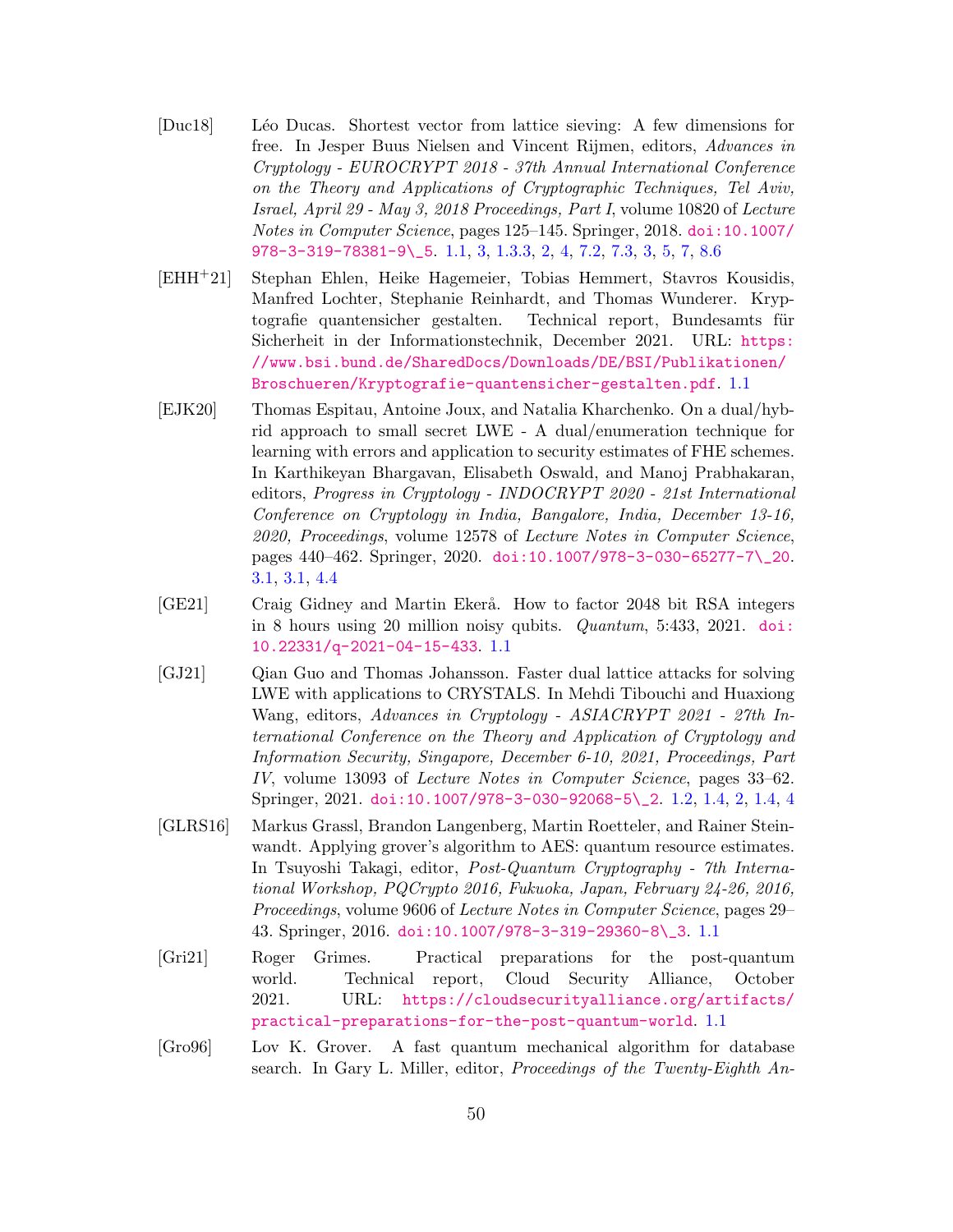nual ACM Symposium on the Theory of Computing, Philadelphia, Pennsylvania, USA, May 22-24, 1996, pages 212–219. ACM, 1996. [doi:](https://doi.org/10.1145/237814.237866) [10.1145/237814.237866](https://doi.org/10.1145/237814.237866). [1.1,](#page-1-0) [8.6](#page-43-0)

- <span id="page-50-6"></span>[Hei21] Max Heiser. Improved quantum hypercone locality sensitive filtering in lattice sieving. IACR Cryptol. ePrint Arch., page 1295, 2021. URL: <https://eprint.iacr.org/2021/1295>. [1.1](#page-1-0)
- <span id="page-50-1"></span>[HJN<sup>+</sup>20] Thomas Häner, Samuel Jaques, Michael Naehrig, Martin Roetteler, and Mathias Soeken. Improved quantum circuits for elliptic curve discrete logarithms. In Jintai Ding and Jean-Pierre Tillich, editors, Post-Quantum Cryptography - 11th International Conference, PQCrypto 2020, Paris, France, April 15-17, 2020, Proceedings, volume 12100 of Lecture Notes in Computer Science, pages 425–444. Springer, 2020. [doi:10.1007/](https://doi.org/10.1007/978-3-030-44223-1_23) [978-3-030-44223-1\\\_23](https://doi.org/10.1007/978-3-030-44223-1_23). [1.1](#page-1-0)
- <span id="page-50-7"></span>[How07] Nick Howgrave-Graham. A hybrid lattice-reduction and meet-in-themiddle attack against NTRU. In Alfred Menezes, editor, Advances in Cryptology - CRYPTO 2007, 27th Annual International Cryptology Conference, Santa Barbara, CA, USA, August 19-23, 2007, Proceedings, volume 4622 of Lecture Notes in Computer Science, page 150–169. Springer, 2007. [doi:10.1007/978-3-540-74143-5\\\_9](https://doi.org/10.1007/978-3-540-74143-5_9). [8.4](#page-42-1)
- <span id="page-50-5"></span>[HPS98] Jeffrey Hoffstein, Jill Pipher, and Joseph H. Silverman. NTRU: A ring-based public key cryptosystem. In Joe Buhler, editor, Algorithmic Number Theory, Third International Symposium, ANTS-III, Portland, Oregon, USA, June 21-25, 1998, Proceedings, volume 1423 of Lecture Notes in Computer Science, pages 267–288. Springer, 1998. [doi:](https://doi.org/10.1007/BFb0054868) [10.1007/BFb0054868](https://doi.org/10.1007/BFb0054868). [1.1](#page-1-0)
- <span id="page-50-4"></span>[HR07] Ishay Haviv and Oded Regev. Tensor-based hardness of the shortest vector problem to within almost polynomial factors. In Proceedings of the 39th Annual ACM Symposium on the Theory of Computing, San Diego, California, USA, June 11-13, 2007, pages 469–477. ACM, 2007. [doi:10.1145/1250790.1250859](https://doi.org/10.1145/1250790.1250859). [1.1](#page-1-0)
- <span id="page-50-0"></span>[HRS17] Thomas H¨aner, Martin Roetteler, and Krysta M. Svore. Factoring using  $2n+2\$  qubits with toffoli based modular multiplication. Quantum Inf. Comput., 17(7&8):673–684, 2017. [doi:10.26421/QIC17.7-8-7](https://doi.org/10.26421/QIC17.7-8-7). [1.1](#page-1-0)
- <span id="page-50-2"></span>[JNRV20] Samuel Jaques, Michael Naehrig, Martin Roetteler, and Fernando Virdia. Implementing grover oracles for quantum key search on AES and lowmc. In Anne Canteaut and Yuval Ishai, editors, Advances in Cryptology - EUROCRYPT 2020 - 39th Annual International Conference on the Theory and Applications of Cryptographic Techniques, Zagreb, Croatia, May 10-14, 2020, Proceedings, Part II, volume 12106 of Lecture Notes in Computer Science, pages 280–310. Springer, 2020. [doi:](https://doi.org/10.1007/978-3-030-45724-2_10) [10.1007/978-3-030-45724-2\\\_10](https://doi.org/10.1007/978-3-030-45724-2_10). [1.1](#page-1-0)
- <span id="page-50-3"></span>[Kho04] Subhash Khot. Hardness of approximating the shortest vector problem in lattices. In 45th Annual Symposium on Foundations of Computer Science,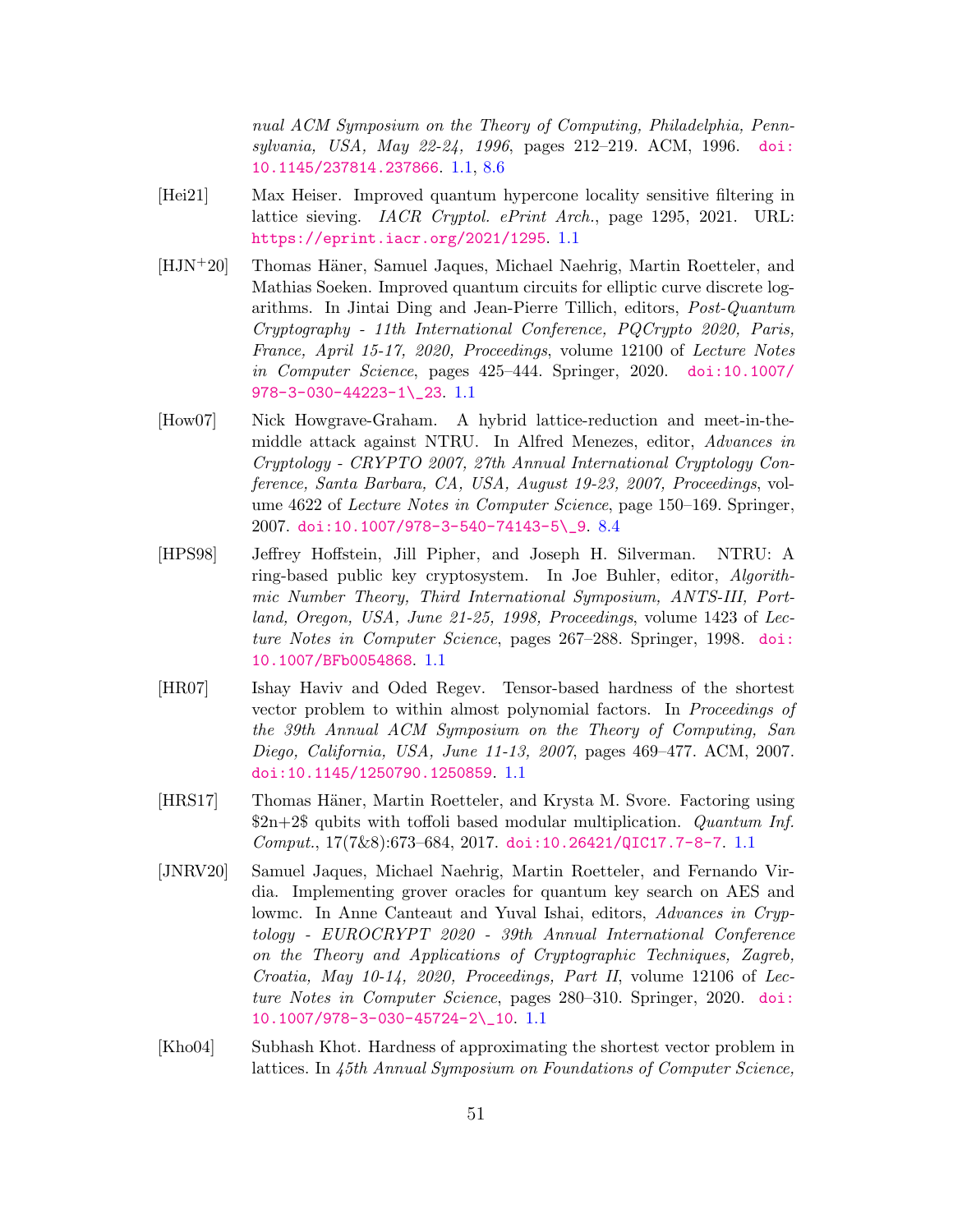FOCS 2004, 17-19 October 2004, Rome, Italy, Proceedings, pages 126–135. IEEE Computer Society, 2004. [doi:10.1109/FOCS.2004.31](https://doi.org/10.1109/FOCS.2004.31). [1.1](#page-1-0)

- <span id="page-51-8"></span>[Knu98] Donald Erwin Knuth. The Art of Computer Programming, Volume II: Seminumerical Algorithms. Addison-Wesley, 1998. URL: [https://www.](https://www.worldcat.org/oclc/312898417) [worldcat.org/oclc/312898417](https://www.worldcat.org/oclc/312898417). [5.3.2,](#page-29-0) [7.4](#page-36-2)
- <span id="page-51-5"></span>[Laa15] Thijs Laarhoven. Sieving for shortest vectors in lattices using angular locality-sensitive hashing. In Rosario Gennaro and Matthew Robshaw, editors, Advances in Cryptology - CRYPTO 2015 - 35th Annual Cryptology Conference, Santa Barbara, CA, USA, August 16-20, 2015, Proceedings, Part I, volume 9215 of *Lecture Notes in Computer Science*, pages 3–22. Springer, 2015. [doi:10.1007/978-3-662-47989-6\\\_1](https://doi.org/10.1007/978-3-662-47989-6_1). [1.1](#page-1-0)
- <span id="page-51-6"></span>[Laa16] Thijs Laarhoven. Search problems in cryptography: from fingerprinting to lattice sieving. PhD thesis, Mathematics and Computer Science, February 2016. Proefschrift. URL: [https://research.tue.nl/en/publications/](https://research.tue.nl/en/publications/search-problems-in-cryptography-from-fingerprinting-to-lattice-si) [search-problems-in-cryptography-from-fingerprinting-to-lattice-si](https://research.tue.nl/en/publications/search-problems-in-cryptography-from-fingerprinting-to-lattice-si). [1.1](#page-1-0)
- <span id="page-51-7"></span>[LM18] Thijs Laarhoven and Artur Mariano. Progressive lattice sieving. In Tanja Lange and Rainer Steinwandt, editors, Post-Quantum Cryptography - 9th International Conference, PQCrypto 2018, Fort Lauderdale, FL, USA, April 9-11, 2018, Proceedings, volume 10786 of Lecture Notes in Computer Science, pages 292–311. Springer, 2018. [doi:10.1007/](https://doi.org/10.1007/978-3-319-79063-3_14) [978-3-319-79063-3\\\_14](https://doi.org/10.1007/978-3-319-79063-3_14). [1.1,](#page-1-0) [6.1,](#page-32-0) [7.3](#page-36-1)
- <span id="page-51-3"></span>[LPR13] Vadim Lyubashevsky, Chris Peikert, and Oded Regev. On ideal lattices and learning with errors over rings. J.  $ACM$ ,  $60(6):43:1-43:35$ ,  $2013$ . [doi:](https://doi.org/10.1145/2535925) [10.1145/2535925](https://doi.org/10.1145/2535925). [1.1](#page-1-0)
- <span id="page-51-4"></span>[LS15] Adeline Langlois and Damien Stehlé. Worst-case to average-case reductions for module lattices. Des. Codes Cryptogr., 75(3):565–599, 2015. [doi:10.1007/s10623-014-9938-4](https://doi.org/10.1007/s10623-014-9938-4). [1.1](#page-1-0)
- <span id="page-51-1"></span>[MAA+20] Dustin Moody, Gorjan Alagic, Daniel C Apon, David A Cooper, Quynh H Dang, John M Kelsey, Yi-Kai Liu, Carl A Miller, Rene C Peralta, Ray A Perlner, Angela Y Robinson, Daniel C Smith-Tone, and Jacob Alperin-Sheriff. Status report on the second round of the NIST post-quantum cryptography standardization process. Technical report, National Institute of Standards and Technology, July 2020. [doi:10.6028/nist.ir.8309](https://doi.org/10.6028/nist.ir.8309). [1.1](#page-1-0)
- <span id="page-51-2"></span>[Mic98] Daniele Micciancio. The shortest vector in a lattice is hard to approximate to within some constants. In 39th Annual Symposium on Foundations of Computer Science, FOCS '98, November 8-11, 1998, Palo Alto, California, USA, pages 92–98. IEEE Computer Society, 1998. [doi:10.1109/SFCS.1998.743432](https://doi.org/10.1109/SFCS.1998.743432). [1.1](#page-1-0)
- <span id="page-51-0"></span>[Nat16] National Institute of Standards and Technology. Submission requirements and evaluation criteria for the post-quantum cryptography standardization process, 2016. URL: [https://csrc.nist.gov/](https://csrc.nist.gov/CSRC/media/Projects/Post-Quantum-Cryptography/documents/call-for-proposals-final-dec-2016.pdf)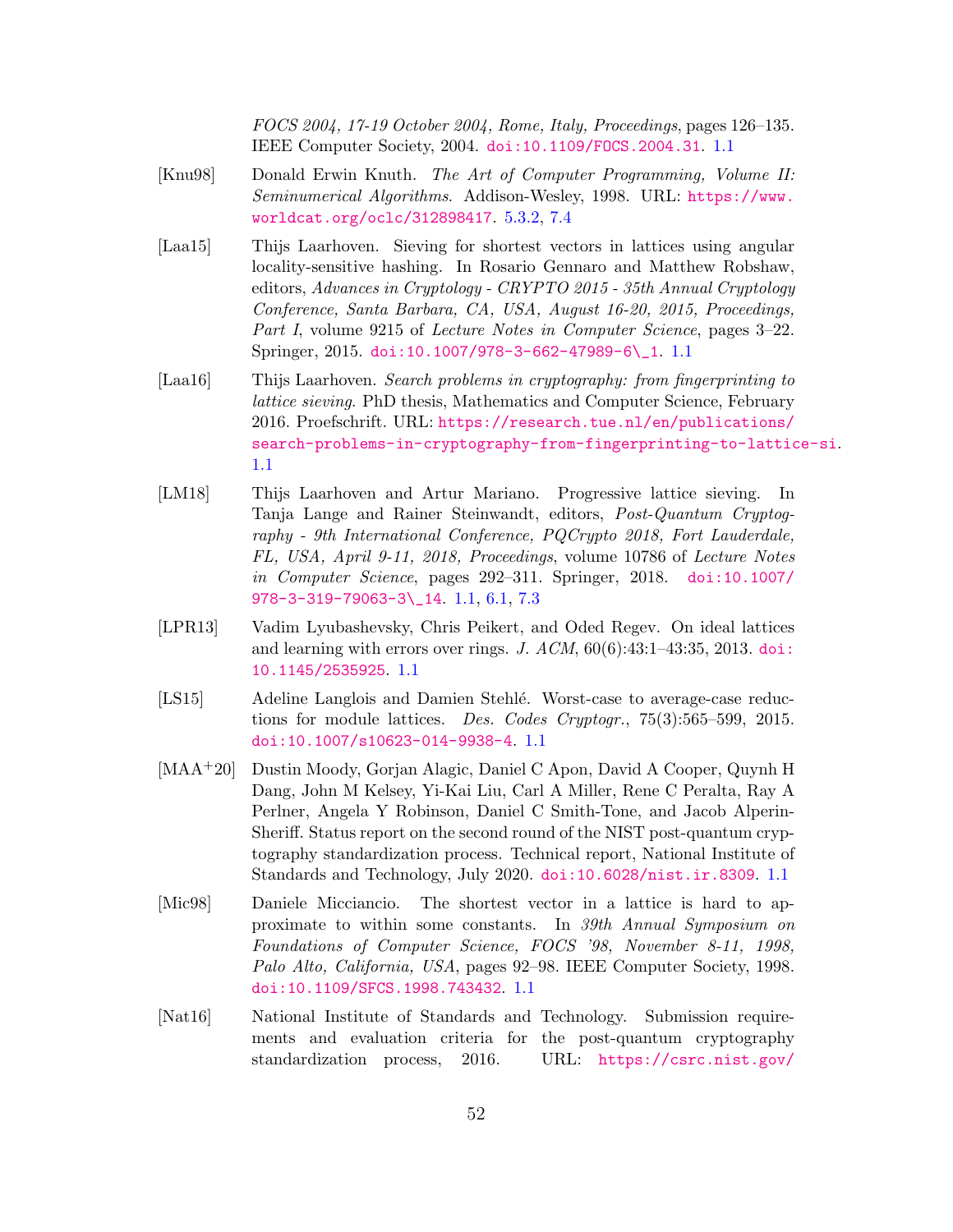[CSRC/media/Projects/Post-Quantum-Cryptography/documents/](https://csrc.nist.gov/CSRC/media/Projects/Post-Quantum-Cryptography/documents/call-for-proposals-final-dec-2016.pdf) [call-for-proposals-final-dec-2016.pdf](https://csrc.nist.gov/CSRC/media/Projects/Post-Quantum-Cryptography/documents/call-for-proposals-final-dec-2016.pdf). [1.1,](#page-1-0) [1.2,](#page-1-1) [1.2,](#page-2-2) [1,](#page-3-0) [7.3,](#page-38-0) [3,](#page-39-0) [4,](#page-39-1) [5,](#page-40-1) [6,](#page-40-0) [7](#page-41-1)

- <span id="page-52-3"></span>[Pei08] Chris Peikert. Public-key cryptosystems from the worst-case shortest vector problem. In Ran Canetti, Shafi Goldwasser, Günter Müller, and Rainer Steinwandt, editors, Theoretical Foundations of Practical Information Security, 30.11. - 05.12.2008, volume 08491 of Dagstuhl Seminar Proceedings. Schloss Dagstuhl - Leibniz-Zentrum für Informatik, Germany, 2008. URL: <http://drops.dagstuhl.de/opus/volltexte/2009/1892/>. [1.1](#page-1-0)
- <span id="page-52-4"></span>[PHS19] Alice Pellet-Mary, Guillaume Hanrot, and Damien Stehl´e. Approx-svp in ideal lattices with pre-processing. In Yuval Ishai and Vincent Rijmen, editors, Advances in Cryptology - EUROCRYPT 2019 - 38th Annual International Conference on the Theory and Applications of Cryptographic Techniques, Darmstadt, Germany, May 19-23, 2019, Proceedings, Part II, volume 11477 of Lecture Notes in Computer Science, pages 685–716. Springer, 2019. [doi:10.1007/978-3-030-17656-3\\\_24](https://doi.org/10.1007/978-3-030-17656-3_24). [1.1](#page-1-0)
- <span id="page-52-2"></span>[Reg09] Oded Regev. On lattices, learning with errors, random linear codes, and cryptography. J. ACM, 56(6):34:1–34:40, 2009. URL: [http://doi.acm.](http://doi.acm.org/10.1145/1568318.1568324) [org/10.1145/1568318.1568324](http://doi.acm.org/10.1145/1568318.1568324), [doi:10.1145/1568318.1568324](https://doi.org/10.1145/1568318.1568324). [1.1,](#page-1-0) [2.3](#page-8-1)
- <span id="page-52-1"></span>[RNSL17] Martin Roetteler, Michael Naehrig, Krysta M. Svore, and Kristin E. Lauter. Quantum resource estimates for computing elliptic curve discrete logarithms. In Tsuyoshi Takagi and Thomas Peyrin, editors, Advances in Cryptology - ASIACRYPT 2017 - 23rd International Conference on the Theory and Applications of Cryptology and Information Security, Hong Kong, China, December 3-7, 2017, Proceedings, Part II, volume 10625 of Lecture Notes in Computer Science, pages 241–270. Springer, 2017. [doi:10.1007/978-3-319-70697-9\\\_9](https://doi.org/10.1007/978-3-319-70697-9_9). [1.1](#page-1-0)
- <span id="page-52-5"></span>[Sch03] Claus-Peter Schnorr. Lattice reduction by random sampling and birthday methods. In Helmut Alt and Michel Habib, editors, STACS 2003, 20th Annual Symposium on Theoretical Aspects of Computer Science, Berlin, Germany, February 27 - March 1, 2003, Proceedings, volume 2607 of Lecture Notes in Computer Science, pages 145–156. Springer, 2003. [doi:10.1007/3-540-36494-3\\\_14](https://doi.org/10.1007/3-540-36494-3_14). [2.1](#page-7-1)
- <span id="page-52-0"></span>[Sho94] Peter W. Shor. Algorithms for quantum computation: Discrete logarithms and factoring. In 35th Annual Symposium on Foundations of Computer Science, Santa Fe, New Mexico, USA, 20-22 November 1994, pages 124– 134. IEEE Computer Society, 1994. [doi:10.1109/SFCS.1994.365700](https://doi.org/10.1109/SFCS.1994.365700). [1.1](#page-1-0)
- <span id="page-52-6"></span>[SW71] Elias M Stein and Guido Weiss. Introduction to Fourier analysis on Euclidean spaces (PMS-32), volume 32. Princeton University Press, 1971. [2.4](#page-9-0)